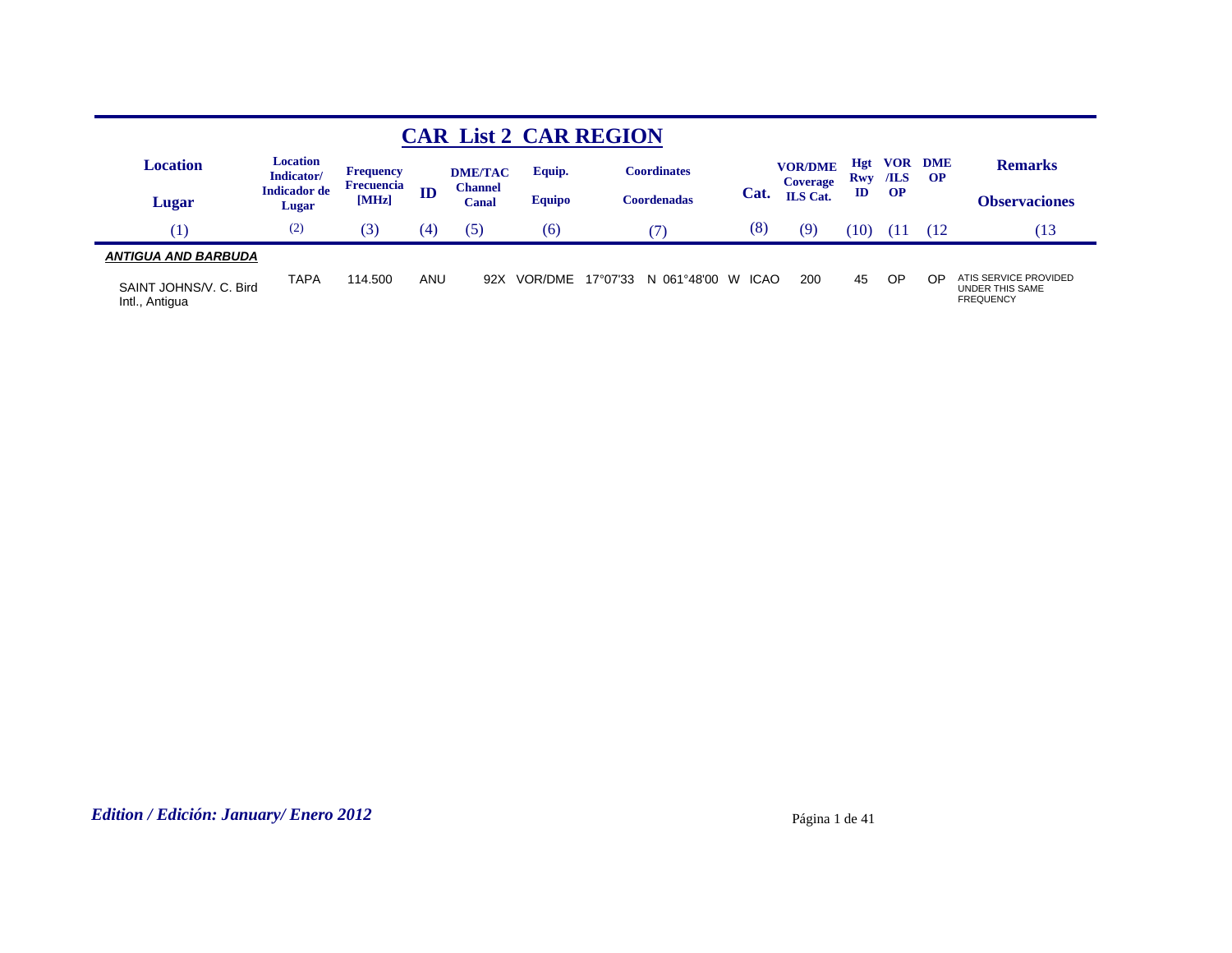|                                                       |                               |                            |            |                                | <b>CAR List 2 CAR REGION</b> |          |                    |                  |                                   |                          |                          |                         |                      |
|-------------------------------------------------------|-------------------------------|----------------------------|------------|--------------------------------|------------------------------|----------|--------------------|------------------|-----------------------------------|--------------------------|--------------------------|-------------------------|----------------------|
| <b>Location</b>                                       | <b>Location</b><br>Indicator/ | <b>Frequency</b>           |            | <b>DME/TAC</b>                 | Equip.                       |          | <b>Coordinates</b> |                  | <b>VOR/DME</b><br><b>Coverage</b> | <b>Hgt</b><br><b>Rwy</b> | <b>VOR</b><br>$\sqrt{J}$ | <b>DME</b><br><b>OP</b> | <b>Remarks</b>       |
| Lugar                                                 | <b>Indicador</b> de<br>Lugar  | <b>Frecuencia</b><br>[MHz] | ID         | <b>Channel</b><br><b>Canal</b> | <b>Equipo</b>                |          | <b>Coordenadas</b> | Cat.             | <b>ILS</b> Cat.                   | $\mathbf{ID}$            | <b>OP</b>                |                         | <b>Observaciones</b> |
| (1)                                                   | (2)                           | (3)                        | (4)        | (5)                            | (6)                          |          | (7)                | (8)              | (9)                               | (10)                     | - (11                    | (12                     | (13                  |
| <b>ARUBA</b><br>ORANJESTAD/Reina<br>Beatrix, Aruba I. | <b>TNCA</b>                   | 108.700                    | <b>IBE</b> | 24X                            | ILS/DME                      | 12°29'54 | N 070°00'06        | W<br>ICAO        | 2                                 | 11                       | OP.                      | <b>OP</b>               |                      |
|                                                       |                               | 112,500                    | ABA        | 72X                            | VOR/DME                      | 12°30'20 | N 069°56'35        | W<br><b>ICAO</b> | 200                               | 45                       | OP                       | <b>OP</b>               | <b>DVOR</b>          |
|                                                       |                               | 113,800                    | <b>BEA</b> | 85X                            | VOR/DME                      | 12°30'05 | N 070°01'05        | <b>ICAO</b><br>W |                                   |                          | OP                       | <b>OP</b>               | TVOR - APP/LANDING   |

## *Edition / Edición: January/ Enero 2012* Página 2 de 41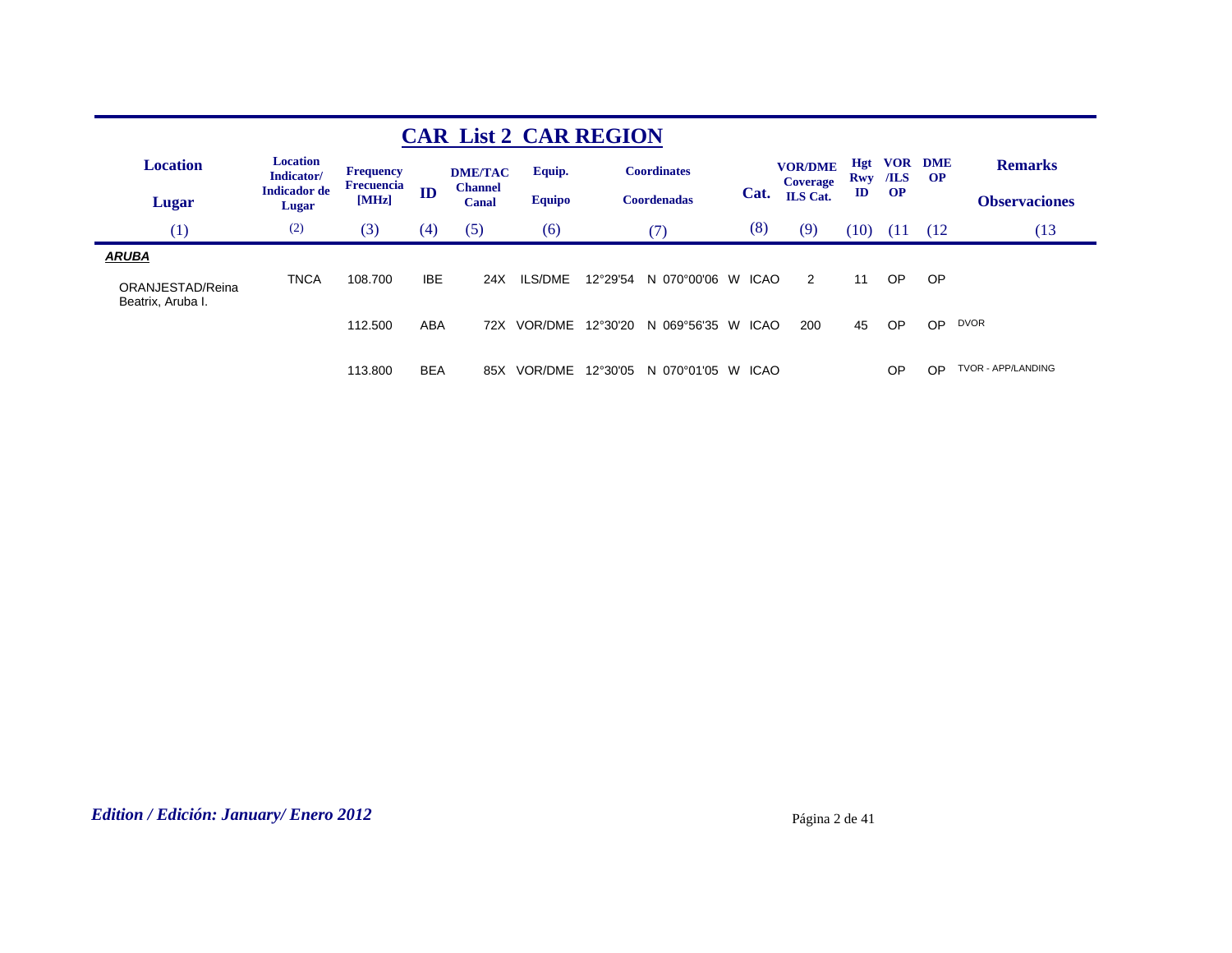|                                                    |                               |                                       |             | <b>CAR List 2 CAR REGION</b>     |               |          |                    |   |             |                                   |                   |                    |                         |                      |
|----------------------------------------------------|-------------------------------|---------------------------------------|-------------|----------------------------------|---------------|----------|--------------------|---|-------------|-----------------------------------|-------------------|--------------------|-------------------------|----------------------|
| <b>Location</b>                                    | <b>Location</b><br>Indicator/ | <b>Frequency</b><br><b>Frecuencia</b> |             | <b>DME/TAC</b><br><b>Channel</b> | Equip.        |          | <b>Coordinates</b> |   |             | <b>VOR/DME</b><br><b>Coverage</b> | Hgt<br><b>Rwy</b> | <b>VOR</b><br>/ILS | <b>DME</b><br><b>OP</b> | <b>Remarks</b>       |
| Lugar                                              | <b>Indicador</b> de<br>Lugar  | [MHz]                                 | ID          | Canal                            | <b>Equipo</b> |          | <b>Coordenadas</b> |   | Cat.        | <b>ILS</b> Cat.                   | $\mathbf{ID}$     | <b>OP</b>          |                         | <b>Observaciones</b> |
| (1)                                                | (2)                           | (3)                                   | (4)         | (5)                              | (6)           |          | (7)                |   | (8)         | (9)                               | (10)              | (11)               | (12)                    | (13)                 |
| <b>BAHAMAS</b>                                     |                               |                                       |             |                                  |               |          |                    |   |             |                                   |                   |                    |                         |                      |
| <b>GRAND BAHAMAS/</b><br>Grand Bahama Is.          | <b>MYGF</b>                   | 109.700                               | <b>IZFP</b> |                                  | <b>ILS</b>    | 26°33'00 | N 078°42'00        | W | <b>ICAO</b> | 2                                 | 06                | <b>OP</b>          |                         |                      |
| NASSAU/ Lynden Pindling<br>Int, New Providence Is. | <b>MYNN</b>                   | 110.100                               | <b>IZQA</b> | 38X                              | ILS/DME       | 25°02'00 | N 077°27'00 W      |   | ICAO        | 2                                 | 14                | <b>OP</b>          | OP                      |                      |
| <b>ALICE TOWN/South</b><br>Bimini Intl.            | <b>MYBS</b>                   | 116.700                               | ZBV         | 114X                             | VOR/TAC       | 25°42'16 | N 079°17'39 W      |   | <b>ICAO</b> | 130                               | 45                | <b>OP</b>          | OP                      | Owned by USA FAA     |
| <b>GRAND BAHAMAS/</b><br>Grand Bahama Is.          | <b>MYGF</b>                   | 113.200                               | <b>ZFP</b>  | 79X                              | VOR/DME       | 26°33'19 | N 078°41'52 W      |   | <b>ICAO</b> |                                   |                   | OP                 | OP                      | APP-TO-LAND/TMA      |
| NASSAU/ Lynden Pindling<br>Int, New Providence Is. | <b>MYNN</b>                   | 112.700                               | <b>ZQA</b>  |                                  | 74X VOR/DME   | 25°01′32 | N 077°26'47        | W | <b>ICAO</b> | 130                               | 45                | <b>OP</b>          | OP                      | Owned by USA FAA     |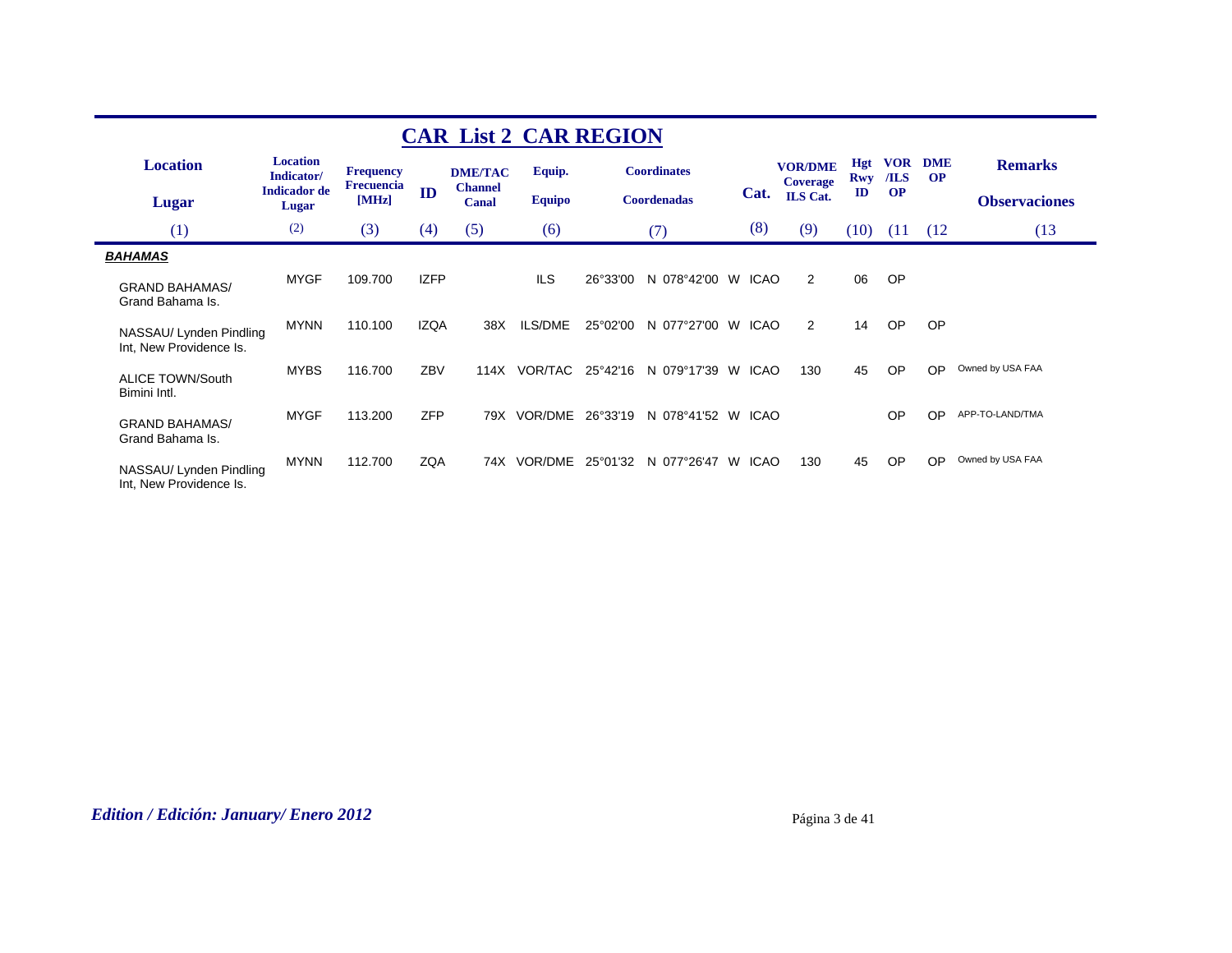|                                           |                               |                     |             |                         | <b>CAR List 2 CAR REGION</b> |                   |                    |                  |                                   |               |                               |                         |                      |
|-------------------------------------------|-------------------------------|---------------------|-------------|-------------------------|------------------------------|-------------------|--------------------|------------------|-----------------------------------|---------------|-------------------------------|-------------------------|----------------------|
| <b>Location</b>                           | <b>Location</b><br>Indicator/ | <b>Frequency</b>    |             | <b>DME/TAC</b>          | Equip.                       |                   | <b>Coordinates</b> |                  | <b>VOR/DME</b><br><b>Coverage</b> | <b>Hgt</b>    | <b>VOR</b><br><b>Rwy</b> /ILS | <b>DME</b><br><b>OP</b> | <b>Remarks</b>       |
| Lugar                                     | <b>Indicador de</b><br>Lugar  | Frecuencia<br>[MHz] | ID          | <b>Channel</b><br>Canal | <b>Equipo</b>                |                   | <b>Coordenadas</b> | Cat.             | <b>ILS</b> Cat.                   | $\mathbf{ID}$ | <b>OP</b>                     |                         | <b>Observaciones</b> |
| (1)                                       | (2)                           | (3)                 | (4)         | (5)                     | (6)                          |                   | 7)                 | (8)              | (9)                               | (10)          | ŒΠ                            | (12                     | Ί3                   |
| <b>BARBADOS</b>                           |                               |                     |             |                         |                              |                   |                    |                  |                                   |               |                               |                         |                      |
| <b>BRIDGETOWN/Grantley</b><br>Adams Intl. | TBPB                          | 110.100             | <b>IBGI</b> | 38X                     | ILS/DME                      | $13^{\circ}04'44$ | N 059°28'30        | <b>ICAO</b><br>W |                                   | 09            | OP                            | OP                      |                      |
|                                           |                               | 112.700             | <b>BGI</b>  | 74X                     | VOR/DMF                      | $13^{\circ}04'30$ | N 059°29'02        | <b>ICAO</b><br>W | 200                               | 45            | <b>OP</b>                     | OP                      |                      |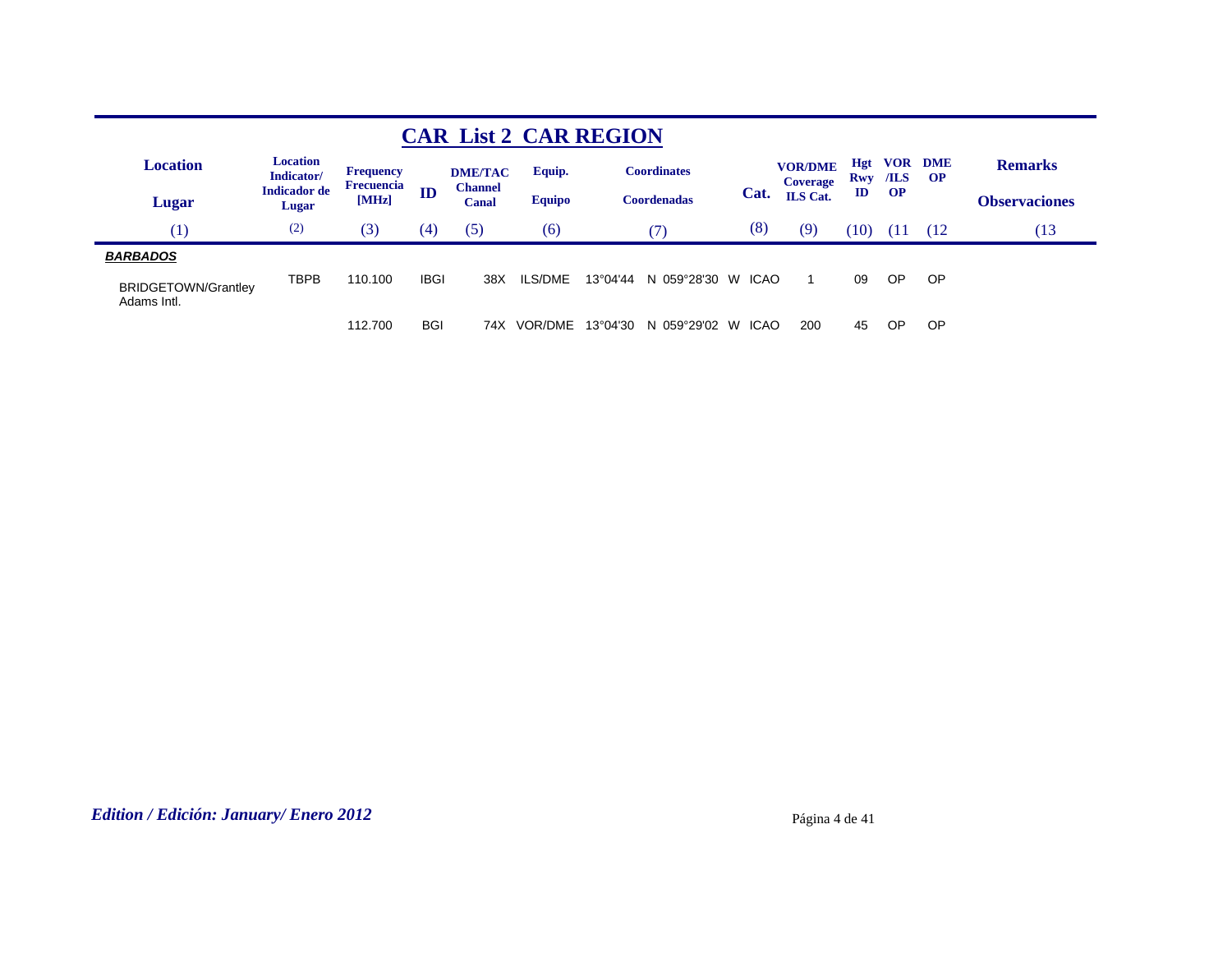|                                                      |                               |                            |             | <b>CAR List 2 CAR REGION</b> |               |          |                      |                   |                                   |                   |                    |                        |                      |
|------------------------------------------------------|-------------------------------|----------------------------|-------------|------------------------------|---------------|----------|----------------------|-------------------|-----------------------------------|-------------------|--------------------|------------------------|----------------------|
| <b>Location</b>                                      | <b>Location</b><br>Indicator/ | Frequency                  |             | <b>DME/TAC</b>               | Equip.        |          | <b>Coordinates</b>   |                   | <b>VOR/DME</b><br><b>Coverage</b> | Hgt<br><b>Rwy</b> | <b>VOR</b><br>/ILS | <b>DME</b><br>$\Omega$ | <b>Remarks</b>       |
| Lugar                                                | <b>Indicador</b> de<br>Lugar  | <b>Frecuencia</b><br>[MHz] | ID          | <b>Channel</b><br>Canal      | <b>Equipo</b> |          | <b>Coordenadas</b>   | Cat.              | <b>ILS</b> Cat.                   | $\mathbf{I}$      | <b>OP</b>          |                        | <b>Observaciones</b> |
| (1)                                                  | (2)                           | (3)                        | (4)         | (5)                          | (6)           |          | 7)                   | (8)               | (9)                               | (10)              | (11                | (12)                   | Ί3                   |
| <b>BELIZE</b><br>BELIZE/Philip S.W.<br>Goldson Intl. | <b>MZBZ</b>                   | 108,900                    | <b>IBZE</b> | 26X                          | ILS/DME       | 17°32'36 | N 088°17'21          | <b>ICAO</b><br>W  |                                   | 07                | OP                 | <b>OP</b>              |                      |
|                                                      |                               | 114.300                    | <b>BZE</b>  | 90X                          | VOR/DME       |          | 17°32'24 N 088°18'57 | <b>ICAO</b><br>W. | 200                               | 45                | <b>OP</b>          | <b>OP</b>              |                      |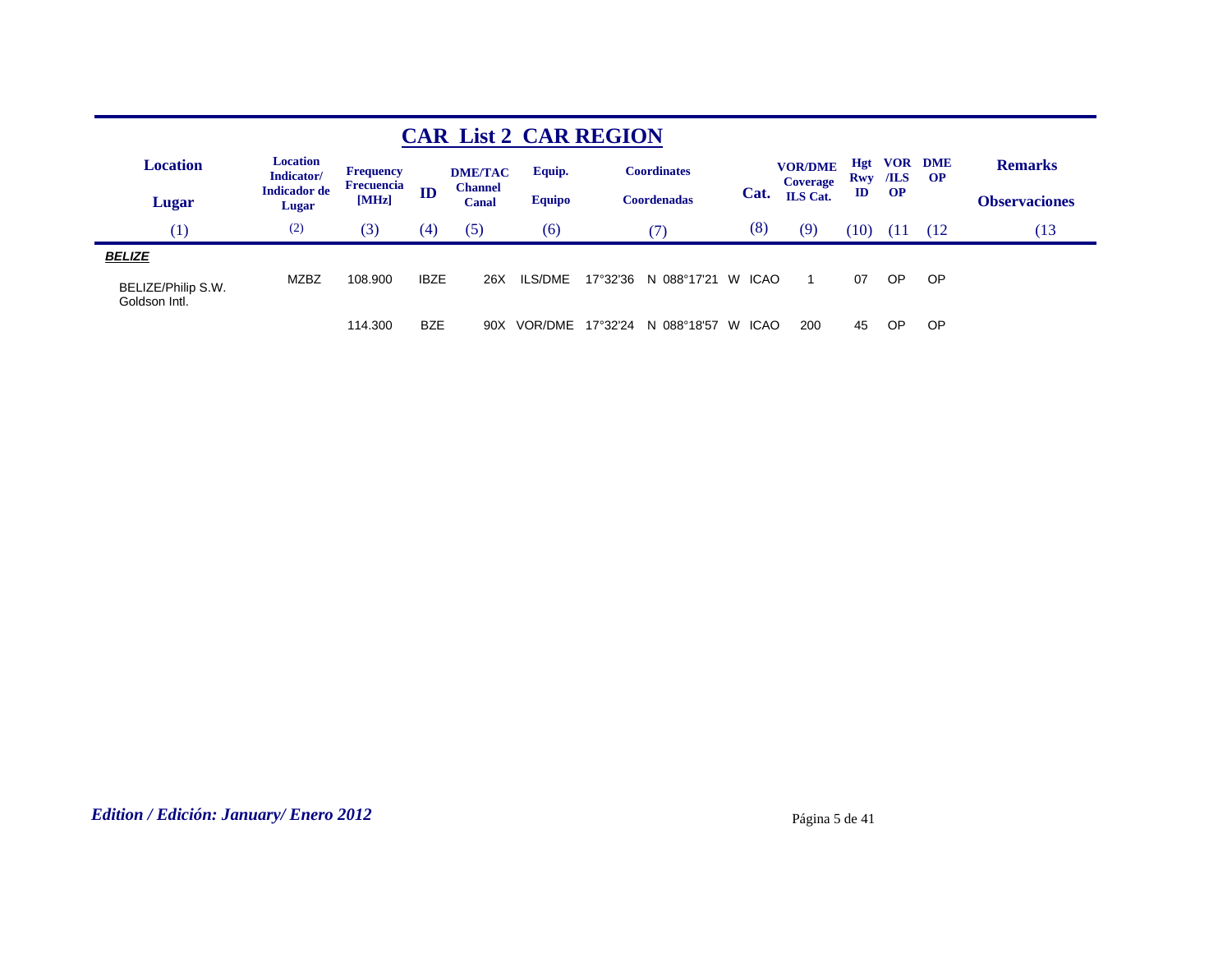|                                          |                               |                            |            | <b>CAR List 2 CAR REGION</b> |                        |                    |                  |                                   |                   |                    |                         |                      |
|------------------------------------------|-------------------------------|----------------------------|------------|------------------------------|------------------------|--------------------|------------------|-----------------------------------|-------------------|--------------------|-------------------------|----------------------|
| <b>Location</b>                          | <b>Location</b><br>Indicator/ | <b>Frequency</b>           |            | <b>DME/TAC</b>               | Equip.                 | <b>Coordinates</b> |                  | <b>VOR/DME</b><br><b>Coverage</b> | <b>Hgt</b><br>Rwy | <b>VOR</b><br>/ILS | <b>DME</b><br><b>OP</b> | <b>Remarks</b>       |
| <b>Lugar</b>                             | <b>Indicador</b> de<br>Lugar  | <b>Frecuencia</b><br>[MHz] | ID         | <b>Channel</b><br>Canal      | <b>Equipo</b>          | <b>Coordenadas</b> | Cat.             | <b>ILS</b> Cat.                   | ID                | <b>OP</b>          |                         | <b>Observaciones</b> |
| (1)                                      | (2)                           | (3)                        | (4)        | (5)                          | (6)                    | (7)                | (8)              | (9)                               | Ί0                | 11                 | (12)                    | 13                   |
| <b>CAYMAN ISLANDS</b><br>GEORGETOWN/Owen | <b>MWCR</b>                   | 115.600                    | <b>GCM</b> |                              | 103X DVOR/DME 19°17'13 | N 081°22'11        | W<br><b>ICAO</b> | 200                               | 45                | <b>OP</b>          | <b>OP</b>               |                      |
| Roberts Intl.                            |                               | 110.300                    |            |                              | ILS                    | N                  | W                |                                   |                   |                    |                         | PLANNED              |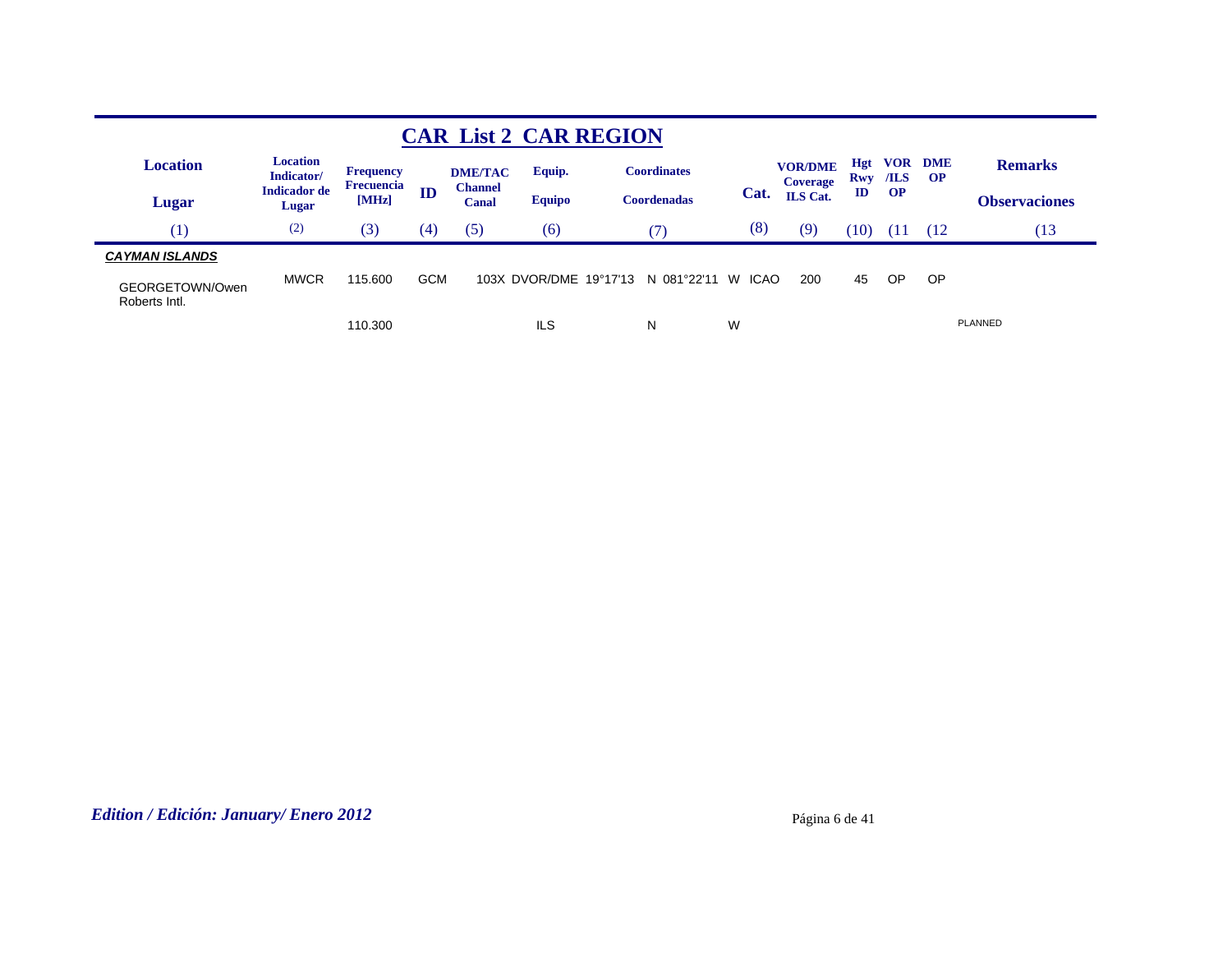|                                   | <b>CAR List 2 CAR REGION</b>  |                                |             |                         |               |          |                    |   |             |                                   |                   |                    |                         |                      |  |
|-----------------------------------|-------------------------------|--------------------------------|-------------|-------------------------|---------------|----------|--------------------|---|-------------|-----------------------------------|-------------------|--------------------|-------------------------|----------------------|--|
| <b>Location</b>                   | <b>Location</b><br>Indicator/ | <b>Frequency</b><br>Frecuencia |             | <b>DME/TAC</b>          | Equip.        |          | <b>Coordinates</b> |   |             | <b>VOR/DME</b><br><b>Coverage</b> | <b>Hgt</b><br>Rwy | <b>VOR</b><br>/ILS | <b>DME</b><br><b>OP</b> | <b>Remarks</b>       |  |
| <b>Lugar</b>                      | <b>Indicador</b> de<br>Lugar  | [MHz]                          | ID          | <b>Channel</b><br>Canal | <b>Equipo</b> |          | <b>Coordenadas</b> |   | Cat.        | ILS Cat.                          | $\mathbf{ID}$     | <b>OP</b>          |                         | <b>Observaciones</b> |  |
| (1)                               | (2)                           | (3)                            | (4)         | (5)                     | (6)           |          | (7)                |   | (8)         | (9)                               | (10)              | (11)               | (12)                    | (13)                 |  |
| <b>COSTA RICA</b>                 |                               |                                |             |                         |               |          |                    |   |             |                                   |                   |                    |                         |                      |  |
| ALAJUELA/Juan<br>Santamaría Intl. | <b>MROC</b>                   | 109.500                        | <b>IOCO</b> | 32X                     | ILS/DME       | 10°00'00 | N 084°12'00 W      |   | ICAO        | $\overline{2}$                    | 07                | OP                 | <b>OP</b>               |                      |  |
| LIBERIA/Daniel Oduber<br>Intl.    | <b>MRLB</b>                   | 111.300                        | <b>IGUA</b> | 50X                     | ILS/DME       | 10°36'00 | N 085°32'00 W      |   | ICAO        | 2                                 | 07                | OP                 | <b>OP</b>               |                      |  |
| ALAJUELA/Juan<br>Santamaría Intl. | <b>MROC</b>                   | 115.700                        | <b>TIO</b>  | 104X                    | VOR/DME       | 09°59'01 | N 084°14'10 W      |   | ICAO        | 95                                | 45                | OP                 | <b>OP</b>               | <b>DVOR</b>          |  |
| LIBERIA/Daniel Oduber<br>Intl.    | <b>MRLB</b>                   | 112.800                        | LIB         | 75X                     | VOR/DME       | 10°35'54 | N 085°31'51        | W | <b>ICAO</b> | 200                               | 45                | OP                 | <b>OP</b>               |                      |  |
| LIMON/Limón Intl.                 | <b>MRLM</b>                   | 116.300                        | LIO.        | 110X                    | VOR/DME       | 09°57'47 | N 083°01'38        | W | <b>ICAO</b> | 125                               | 45                | <b>OP</b>          | <b>OP</b>               |                      |  |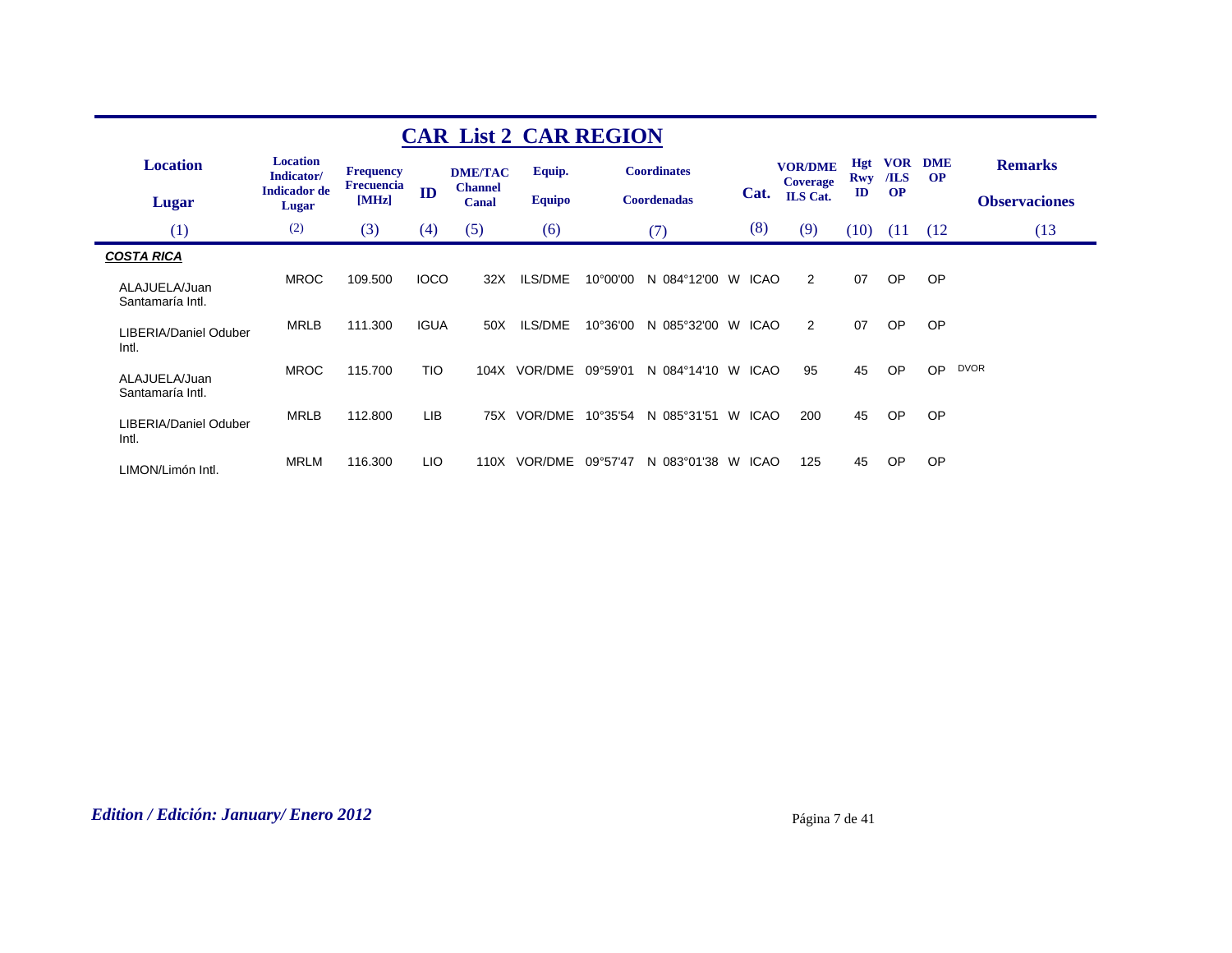|                                      |                                                      |                                       |            | <b>CAR List 2 CAR REGION</b>     |                |                                          |     |                                   |               |                      |           |                      |
|--------------------------------------|------------------------------------------------------|---------------------------------------|------------|----------------------------------|----------------|------------------------------------------|-----|-----------------------------------|---------------|----------------------|-----------|----------------------|
| <b>Location</b>                      | <b>Location</b><br>Indicator/<br><b>Indicador</b> de | <b>Frequency</b><br><b>Frecuencia</b> |            | <b>DME/TAC</b><br><b>Channel</b> | Equip.         | <b>Coordinates</b>                       |     | <b>VOR/DME</b><br><b>Coverage</b> | <b>Rwy</b>    | Hgt VOR DME<br>$ILS$ | <b>OP</b> | <b>Remarks</b>       |
| Lugar                                | Lugar                                                | [MHz]                                 | ID         | Canal                            | <b>Equipo</b>  | <b>Coordenadas</b>                       |     | Cat. ILS Cat.                     | $\mathbf{ID}$ | <b>OP</b>            |           | <b>Observaciones</b> |
| (1)                                  | (2)                                                  | (3)                                   | (4)        | (5)                              | (6)            | (7)                                      | (8) | (9)                               | (10)          | (11)                 | (12)      | (13)                 |
| <b>CUBA</b>                          |                                                      |                                       |            |                                  |                |                                          |     |                                   |               |                      |           |                      |
| CAYO COCO/Jardines<br>del Rey        | <b>MUCC</b>                                          | 109.900                               | <b>ICJ</b> | 36X                              | ILS/DME        | 22°28'02 N 078°18'44 W NAT               |     | 2                                 | 08            | OP                   | OP        |                      |
| HABANA/José Martí Intl.              | <b>MUHA</b>                                          | 110.500                               | IHA        |                                  | <b>ILS</b>     | 23°00'00 N 082°23'00 W ICAO              |     | 2                                 | 05            | <b>OP</b>            |           |                      |
| HOLGUIN/Frank País Intl.             | <b>MUHG</b>                                          | 111.300                               | <b>IHG</b> |                                  | <b>ILS</b>     | 20°48'00 N 076°18'00 W ICAO              |     | 2                                 | 05            | OP                   |           |                      |
| SANTIAGO DE CUBA/A.<br>Maceo Intl.   | <b>MUCU</b>                                          | 110.700                               | ICU        | 44X                              | <b>ILS/DME</b> | 19°58'00 N 075°50'00 W ICAO              |     | 2                                 | 09            | OP                   | OP        |                      |
| VARADERO/Juan G.<br>Gómez Intl.      | <b>MUVR</b>                                          | 111.300                               | <b>IVR</b> |                                  | 50X ILS/DME    | 23°03'00 N 081°26'00 W ICAO              |     | $\overline{2}$                    | 06            | OP                   | OP        |                      |
| CAMAGUEY/I. Agramonte<br>Intl.       | <b>MUCM</b>                                          | 114.100                               | <b>UCM</b> |                                  |                | 88X VOR/DME 21°26'15 N 077°48'03 W ICAO  |     | 140                               | 45            | OP                   | OP        |                      |
| CAYO COCO/Jardines<br>del Rey        | <b>MUCC</b>                                          | 117.800                               | <b>UCJ</b> |                                  |                | 125X VOR/DME 22°28'03 N 078°18'43 W NAT  |     | 100                               | 45            | <b>OP</b>            |           |                      |
| CAYO LARGO DEL<br>SUR/V. Acuña Intl. | <b>MUCL</b>                                          | 112.100                               | <b>UCL</b> |                                  |                | 58X VOR/DME 21°36'18 N 081°31'58 W ICAO  |     | 170                               | 45            | OP                   | OP        |                      |
| CIEGO DE AVILA/Máximo<br>Gómez       | <b>MUCA</b>                                          | 117.400                               | <b>UCA</b> |                                  |                | 121X VOR/DME 22°00'54 N 078°48'57 W ICAO |     | 190                               | 45            | <b>OP</b>            |           |                      |
| CIENFUEGOS/Jaime<br>Gonzalez         | <b>MUCF</b>                                          | 112.300                               | <b>UCF</b> |                                  |                | 70X VOR/DME 22°09'17 N 080°24'22 W NAT   |     | 140                               | 45            | OP                   | OP        |                      |
| GUANTÁNAMO/US Navy<br>base           | <b>MUGM</b>                                          | 114.600                               | <b>USN</b> |                                  |                | VOR/TAC 19°54'00 N 075°12'00 W NAT       |     | 200                               | 45            | <b>OP</b>            |           | <b>UNITED STATES</b> |

# *Edition / Edición: January/ Enero 2012* Página 8 de 41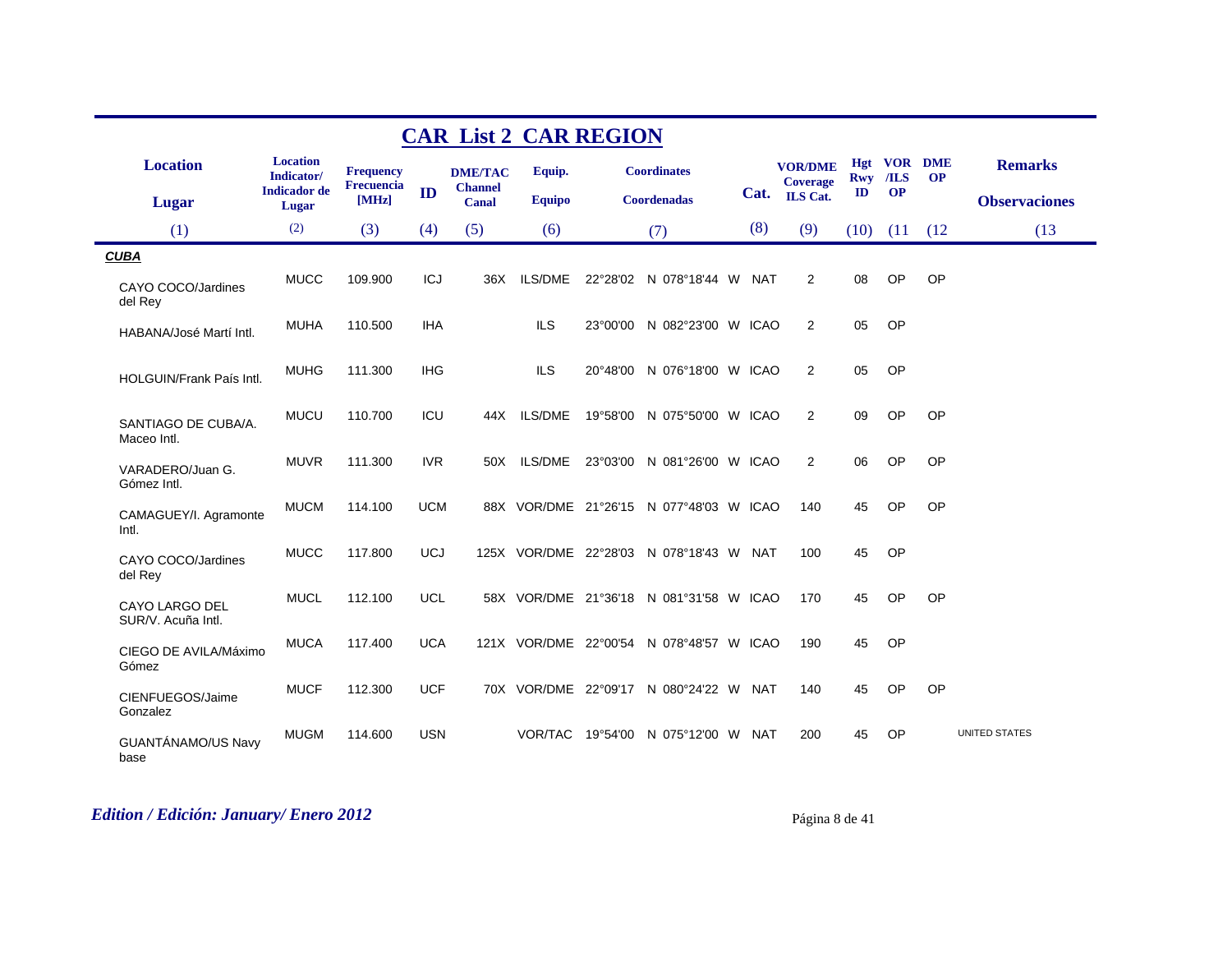|                                       |                               |                            |            |                         | <b>CAR List 2 CAR REGION</b> |                                          |            |                                   |                   |           |                             |                      |
|---------------------------------------|-------------------------------|----------------------------|------------|-------------------------|------------------------------|------------------------------------------|------------|-----------------------------------|-------------------|-----------|-----------------------------|----------------------|
| <b>Location</b>                       | <b>Location</b><br>Indicator/ | <b>Frequency</b>           |            | <b>DME/TAC</b>          | Equip.                       | <b>Coordinates</b>                       |            | <b>VOR/DME</b><br><b>Coverage</b> | Hgt<br><b>Rwy</b> | $ILS$     | <b>VOR DME</b><br><b>OP</b> | <b>Remarks</b>       |
| <b>Lugar</b>                          | <b>Indicador</b> de<br>Lugar  | <b>Frecuencia</b><br>[MHz] | ID         | <b>Channel</b><br>Canal | <b>Equipo</b>                | Coordenadas                              |            | Cat. ILS Cat.                     | $\mathbf{ID}$     | <b>OP</b> |                             | <b>Observaciones</b> |
| (1)                                   | (2)                           | (3)                        | (4)        | (5)                     | (6)                          | (7)                                      | (8)        | (9)                               | (10)              | (11)      | (12)                        | (13)                 |
| <b>CUBA</b>                           |                               |                            |            |                         |                              |                                          |            |                                   |                   |           |                             |                      |
| HABANA/José Martí Intl.               | <b>MUHA</b>                   | 116.100                    | <b>UHA</b> |                         | 108X VOR/DME 22°58'44        | N 082°25'36 W ICAO                       |            | 150                               | 45                | OP        | OP                          |                      |
| HABANA/Playa Baracoa                  | <b>MUPB</b>                   | 109.200                    | <b>UPB</b> |                         | <b>VOR</b>                   | 23°01'24 N 082°34'54 W ICAO              |            | 50                                |                   | OP        |                             |                      |
| HOLGUIN/Frank País Intl.              | <b>MUHG</b>                   | 116,800                    | <b>UHG</b> |                         |                              | 115X VOR/DME 20°47'33 N 076°18'10 W ICAO |            | 200                               | 45                | OP        | OP                          |                      |
| <b>LAS NUEVAS</b>                     | <b>MULV</b>                   | 116.300                    | <b>UNV</b> |                         | <b>VOR</b>                   | 21°23'42 N 077°13'51 W ICAO              |            | 190                               | 45                | <b>OP</b> | OP                          |                      |
| MANZANILLO/Sierra<br>Maestra          | <b>MUMZ</b>                   | 116,000                    | <b>UMZ</b> |                         |                              | 107X VOR/DME 20°18'10 N 077°05'58 W      | <b>NAT</b> | 85                                | 45                | <b>OP</b> | OP                          |                      |
| <b>SANTA CLARA/Abel</b><br>Santamaria | <b>MUSC</b>                   | 117.200                    | <b>UVC</b> |                         |                              | 119X VOR/DME 22°29'14 N 079°57'37 W NAT  |            | 50                                | 45                | <b>OP</b> | OP                          |                      |
| SANTIAGO DE CUBA/A.<br>Maceo Intl.    | <b>MUCU</b>                   | 113,300                    | <b>UCU</b> |                         |                              | 80X VOR/DME 19°58'40 N 075°49'22 W ICAO  |            | 70                                | 45                | OP        | OP                          |                      |
| VARADERO/Juan G.<br>Gómez Intl.       | <b>MUVR</b>                   | 114.800                    | <b>UVA</b> |                         |                              | 95X VOR/DME 23°01'29 N 081°27'13 W ICAO  |            | 160                               | 45                | <b>OP</b> | OP                          |                      |

# *Edition / Edición: January/ Enero 2012* Página 9 de 41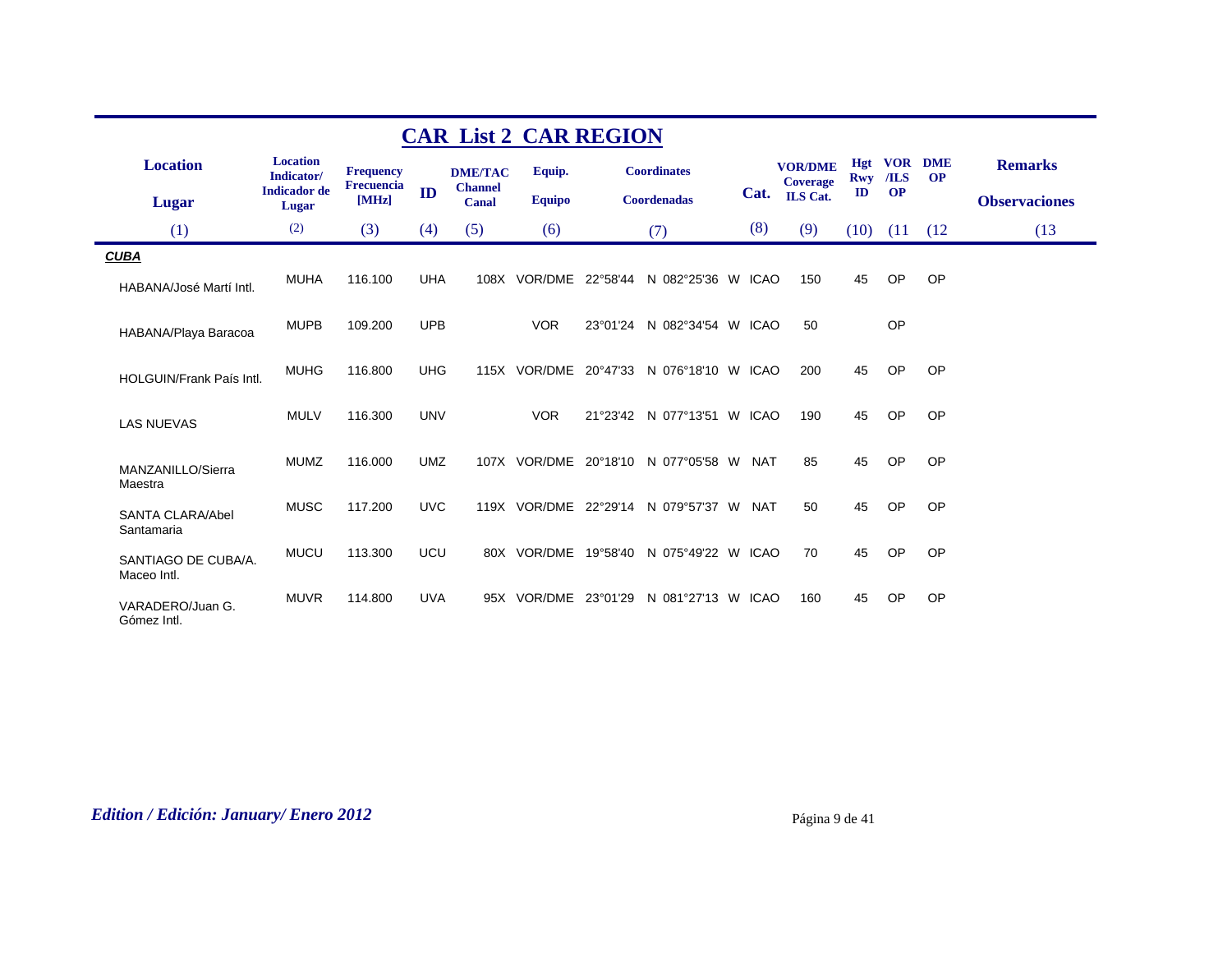|                                                        |                               |                     |            | <b>CAR List 2 CAR REGION</b> |                |          |                    |                  |                                   |                   |                    |                         |                      |
|--------------------------------------------------------|-------------------------------|---------------------|------------|------------------------------|----------------|----------|--------------------|------------------|-----------------------------------|-------------------|--------------------|-------------------------|----------------------|
| <b>Location</b>                                        | <b>Location</b><br>Indicator/ | <b>Frequency</b>    |            | <b>DME/TAC</b>               | Equip.         |          | <b>Coordinates</b> |                  | <b>VOR/DME</b><br><b>Coverage</b> | <b>Hgt</b><br>Rwy | <b>VOR</b><br>/ILS | <b>DME</b><br><b>OP</b> | <b>Remarks</b>       |
| Lugar                                                  | <b>Indicador de</b><br>Lugar  | Frecuencia<br>[MHz] | ID         | <b>Channel</b><br>Canal      | <b>Equipo</b>  |          | <b>Coordenadas</b> | Cat.             | <b>ILS</b> Cat.                   | $\mathbf{ID}$     | <b>OP</b>          |                         | <b>Observaciones</b> |
| (1)                                                    | (2)                           | (3)                 | (4)        | (5)                          | (6)            |          | (7)                | (8)              | (9)                               | (10)              | OU                 | (12)                    | 13                   |
| <b>CURACAO</b><br>WILLEMSTAD/Hato Intl.,<br>Curacao I. | <b>TNCC</b>                   | 111.900             | ATO        | 56X                          | <b>ILS/DME</b> | 12°11'28 | N 068°57'53 W      | ICAO             | 2                                 | 11                | OP                 | OP.                     |                      |
|                                                        |                               | 116,700             | <b>PJG</b> | 114X                         | VOR/DME        | 12°11'49 | N 069°00'43        | <b>ICAO</b><br>W | 200                               | 45                | OP                 | <b>OP</b>               |                      |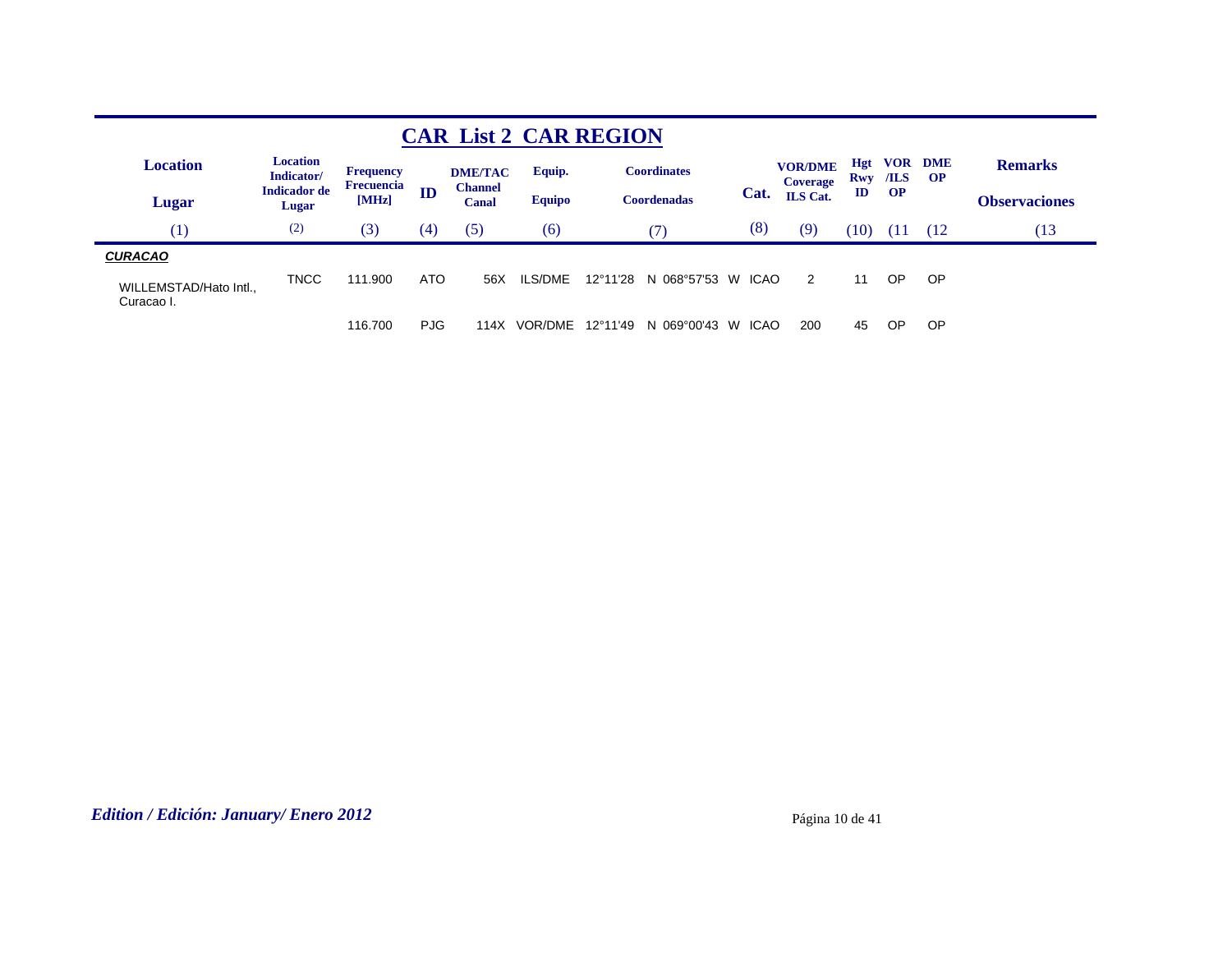|                                |                               |                                       |            |                         |               | <b>CAR List 2 CAR REGION</b> |                  |                                   |                          |             |                         |                      |
|--------------------------------|-------------------------------|---------------------------------------|------------|-------------------------|---------------|------------------------------|------------------|-----------------------------------|--------------------------|-------------|-------------------------|----------------------|
| <b>Location</b>                | <b>Location</b><br>Indicator/ | <b>Frequency</b><br><b>Frecuencia</b> |            | <b>DME/TAC</b>          | Equip.        | <b>Coordinates</b>           |                  | <b>VOR/DME</b><br><b>Coverage</b> | <b>Hgt</b><br><b>Rwy</b> | VOR<br>/ILS | <b>DME</b><br><b>OP</b> | <b>Remarks</b>       |
| Lugar                          | <b>Indicador</b> de<br>Lugar  | [MHz]                                 | ID         | <b>Channel</b><br>Canal | <b>Equipo</b> | Coordenadas                  | Cat.             | <b>ILS</b> Cat.                   | ID                       | <b>OP</b>   |                         | <b>Observaciones</b> |
| T                              | (2)                           | (3)                                   | (4)        | (5)                     | (6)           | 71                           | (8)              | (9)                               | (10                      | ' Lı        | (12)                    | (13                  |
| <b>DOMINICA</b>                |                               |                                       |            |                         |               |                              |                  |                                   |                          |             |                         |                      |
| MARIGOT/Melville Hall<br>Intl. | <b>TDPD</b>                   | 116.400                               | <b>DOM</b> | 111X                    | DME           | N 061°17'44<br>15°33'00      | <b>ICAO</b><br>W | 25                                | 45                       | OP.         |                         | Colocated with NDB   |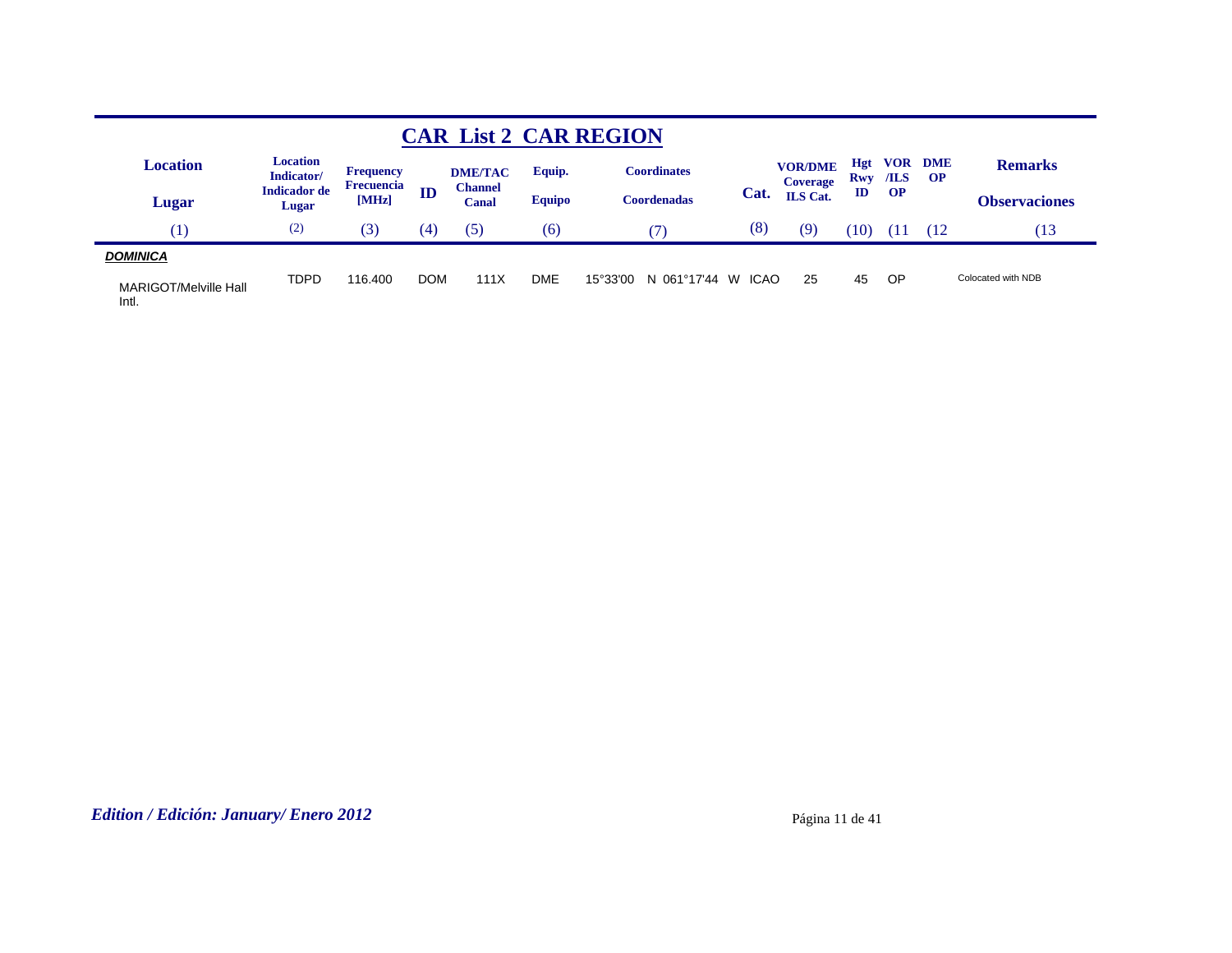|                                            |                               |                     |             | <b>CAR List 2 CAR REGION</b>   |                |                                         |     |                                   |               |                        |           |                      |
|--------------------------------------------|-------------------------------|---------------------|-------------|--------------------------------|----------------|-----------------------------------------|-----|-----------------------------------|---------------|------------------------|-----------|----------------------|
| <b>Location</b>                            | <b>Location</b><br>Indicator/ | <b>Frequency</b>    |             | <b>DME/TAC</b>                 | Equip.         | <b>Coordinates</b>                      |     | <b>VOR/DME</b><br><b>Coverage</b> | Hgt<br>Rwy    | <b>VOR DME</b><br>/ILS | <b>OP</b> | <b>Remarks</b>       |
| <b>Lugar</b>                               | <b>Indicador</b> de<br>Lugar  | Frecuencia<br>[MHz] | ID          | <b>Channel</b><br><b>Canal</b> | <b>Equipo</b>  | Coordenadas                             |     | Cat. ILS Cat.                     | $\mathbf{ID}$ | <b>OP</b>              |           | <b>Observaciones</b> |
| (1)                                        | (2)                           | (3)                 | (4)         | (5)                            | (6)            | (7)                                     | (8) | (9)                               | (10)          | (11)                   | (12)      | (13)                 |
| <b>DOMINICAN REPUBLIC</b>                  |                               |                     |             |                                |                |                                         |     |                                   |               |                        |           |                      |
| SAMANA/EI Catey Intl.                      | <b>MDCY</b>                   | 111.700             | <b>IDCY</b> | 54X                            | <b>ILS/DME</b> | 19°15'54 N 069°44'46 W ICAO             |     |                                   |               |                        |           | <b>PLANNED</b>       |
| <b>SAN ISIDRO</b>                          | <b>MDSI</b>                   | 109.100             | <b>ISIS</b> | 28X                            | <b>ILS/DME</b> | 18°30'44 N 069°45'27 W NAT              |     | $\overline{2}$                    |               | OP                     | OP        |                      |
| SANTIAGO/Cibao Intl.                       | <b>MDST</b>                   | 109.300             | <b>EXP</b>  | 30X                            | <b>ILS/DME</b> | 19°24'12 N 070°35'28 W ICAO             |     | 2                                 | 11            | OP                     | OP        |                      |
| SANTO DOMINGO/Jose<br>Francisco Peña Gomez | <b>MDSD</b>                   | 108.900             | <b>ICDO</b> | 26X                            | ILS/DME        | 18°26'00 N 069°40'00 W ICAO             |     | 2                                 | 17            | OP                     | OP        |                      |
| BARAHONA/María<br>Montes Intl.             | <b>MDBH</b>                   | 112.000             | <b>BHO</b>  |                                |                | 57X VOR/DME 18°15'15 N 071°07'49 W ICAO |     | 100                               |               | OP                     | <b>OP</b> |                      |
| CABO ROJO                                  | <b>MDCR</b>                   | 114.300             | <b>DCR</b>  |                                |                | 90X VOR/DME 17°55'54 N 071°38'54 W ICAO |     | 200                               | 45            | OP                     | OP        |                      |
| PUERTO PLATA/G.<br>Luperón Intl.           | <b>MDPP</b>                   | 115.100             | <b>PTA</b>  |                                |                | 98X VOR/DME 19°45'36 N 070°34'14 W ICAO |     | 100                               | 45            | OP                     | <b>OP</b> |                      |
| PUNTA CANA/Punta<br>Cana Intl.             | <b>MDPC</b>                   | 112.700             | <b>PNA</b>  |                                | <b>VOR</b>     | 18°34'00 N 068°23'00 W NAT              |     | 100                               |               | <b>OP</b>              |           | DME recommended      |
| SAMANA/El Catey Intl.                      | <b>MDCY</b>                   | 115.800             | <b>DCY</b>  |                                |                | 105X VOR/DME 19°16'14 N 069°44'27 W NAT |     |                                   |               | <b>OP</b>              |           |                      |
| <b>SAN ISIDRO</b>                          | <b>MDSI</b>                   | 114.500             | <b>SIS</b>  |                                |                | 71X VOR/DME 18°30'16 N 069°45'45 W NAT  |     | 100                               |               | OP                     | OP        | <b>DVOR</b>          |
| SANTIAGO/Cibao Intl.                       | <b>MDST</b>                   | 114.900             | SGO         |                                |                | 96X VOR/DME 19°24'25 N 070°36'04 W NAT  |     | 50                                |               | <b>OP</b>              | <b>OP</b> |                      |

# *Edition / Edición: January/ Enero 2012* Página 12 de 41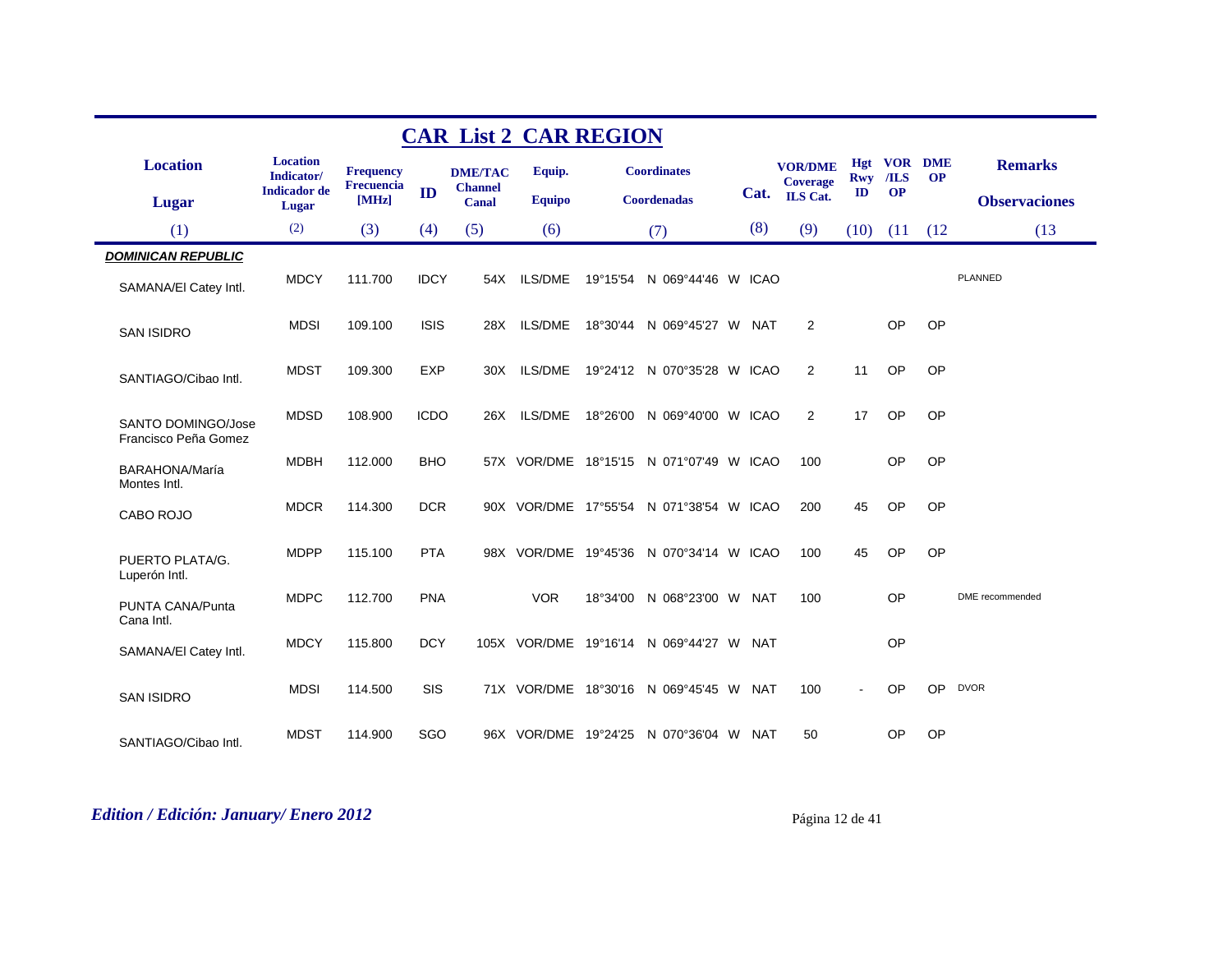|                                            |                              |                                       |     |                         |               | <b>CAR List 2 CAR REGION</b> |             |                                   |               |                    |                         |                      |
|--------------------------------------------|------------------------------|---------------------------------------|-----|-------------------------|---------------|------------------------------|-------------|-----------------------------------|---------------|--------------------|-------------------------|----------------------|
| Location                                   | Location<br>Indicator/       | <b>Frequency</b><br><b>Frecuencia</b> |     | <b>DME/TAC</b>          | Equip.        | <b>Coordinates</b>           |             | <b>VOR/DME</b><br><b>Coverage</b> | Hgt<br>Rwy    | <b>VOR</b><br>/ILS | <b>DME</b><br><b>OP</b> | <b>Remarks</b>       |
| Lugar                                      | <b>Indicador de</b><br>Lugar | [MHz]                                 | ID  | <b>Channel</b><br>Canal | <b>Equipo</b> | Coordenadas                  | Cat.        | <b>ILS</b> Cat.                   | $\mathbf{ID}$ | <b>OP</b>          |                         | <b>Observaciones</b> |
| [1]                                        | (2)                          | (3)                                   | (4) | (5)                     | (6)           |                              | (8)         | (9)                               | (10           | Ι.                 | 12                      | $\sqrt{13}$          |
| <b>DOMINICAN REPUBLIC</b>                  |                              |                                       |     |                         |               |                              |             |                                   |               |                    |                         |                      |
| SANTO DOMINGO/Jose<br>Francisco Peña Gomez | <b>MDSD</b>                  | 114.700                               | CDO | 94X                     | VOR/DME       | 18°25'59<br>N 069°40'02 W    | <b>ICAO</b> | 200                               | 45            | OP                 | OP                      | PUNTA CAUCEDO        |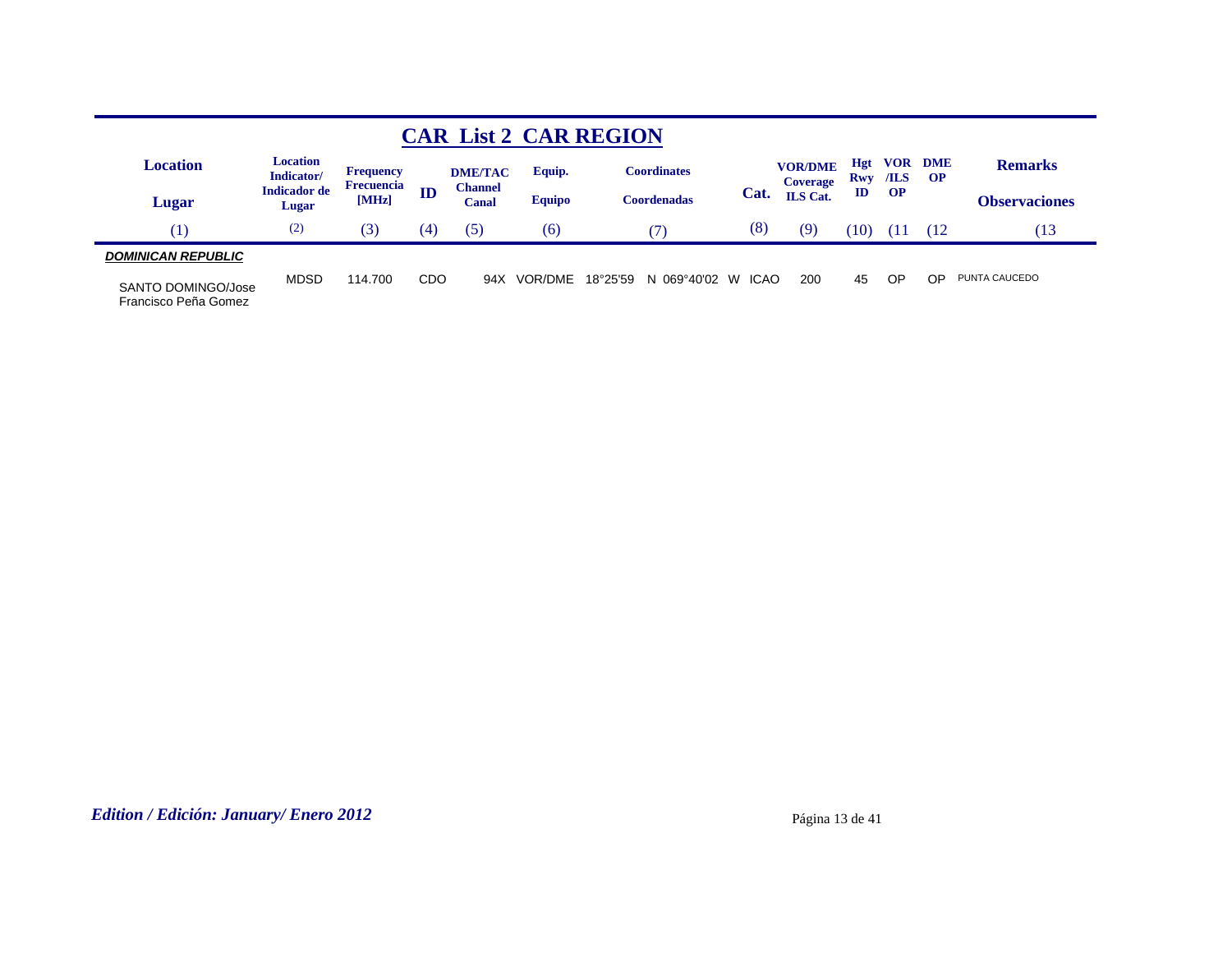|                                          |                               |                                       |             |                                  | <b>CAR List 2 CAR REGION</b> |          |                    |    |             |                            |                   |                    |                        |                      |
|------------------------------------------|-------------------------------|---------------------------------------|-------------|----------------------------------|------------------------------|----------|--------------------|----|-------------|----------------------------|-------------------|--------------------|------------------------|----------------------|
| <b>Location</b>                          | <b>Location</b><br>Indicator/ | <b>Frequency</b><br><b>Frecuencia</b> |             | <b>DME/TAC</b><br><b>Channel</b> | Equip.                       |          | <b>Coordinates</b> |    |             | <b>VOR/DME</b><br>Coverage | <b>Hgt</b><br>Rwy | <b>VOR</b><br>/ILS | <b>DME</b><br>$\Omega$ | <b>Remarks</b>       |
| Lugar                                    | <b>Indicador de</b><br>Lugar  | [MHz]                                 | ID          | <b>Canal</b>                     | <b>Equipo</b>                |          | <b>Coordenadas</b> |    | Cat.        | <b>ILS</b> Cat.            | $\mathbf{I}$      | <b>OP</b>          |                        | <b>Observaciones</b> |
| (1)                                      | (2)                           | (3)                                   | (4)         | (5)                              | (6)                          |          | (7)                |    | (8)         | (9)                        | (10)              | (11)               | (12)                   | (13)                 |
| <b>EL SALVADOR</b>                       |                               |                                       |             |                                  |                              |          |                    |    |             |                            |                   |                    |                        |                      |
| <b>SAN SALVADOR/EI</b><br>Salvador Intl. | <b>MSLP</b>                   | 109.300                               | <b>ISAL</b> | 30 <sub>X</sub>                  | ILS/DME                      | 13°26'04 | N 089°04'26 W      |    | ICAO        | 2                          | 25                |                    |                        | PLANNED              |
|                                          |                               | 110.300                               | <b>ICUS</b> |                                  | <b>ILS</b>                   | 13°26'48 | N 089°02'22 W      |    | <b>ICAO</b> | 2                          | 07                | <b>OP</b>          |                        | <b>MARKERS</b>       |
|                                          |                               | 117.500                               | <b>CAT</b>  | 122X                             | VOR/DME                      | 13°26'29 | N 089°02'52        | W  | <b>ICAO</b> | 200                        | 45                | OP                 | <b>OP</b>              |                      |
| <b>SAN</b><br>SALVADOR/Ilopango Intl.    | <b>MSSS</b>                   | 116,500                               | <b>YSV</b>  | 112X                             | VOR/DME                      | 13°41'24 | N 089°06'59        | W. | ICAO        | 200                        | 45                | OP                 | OP                     |                      |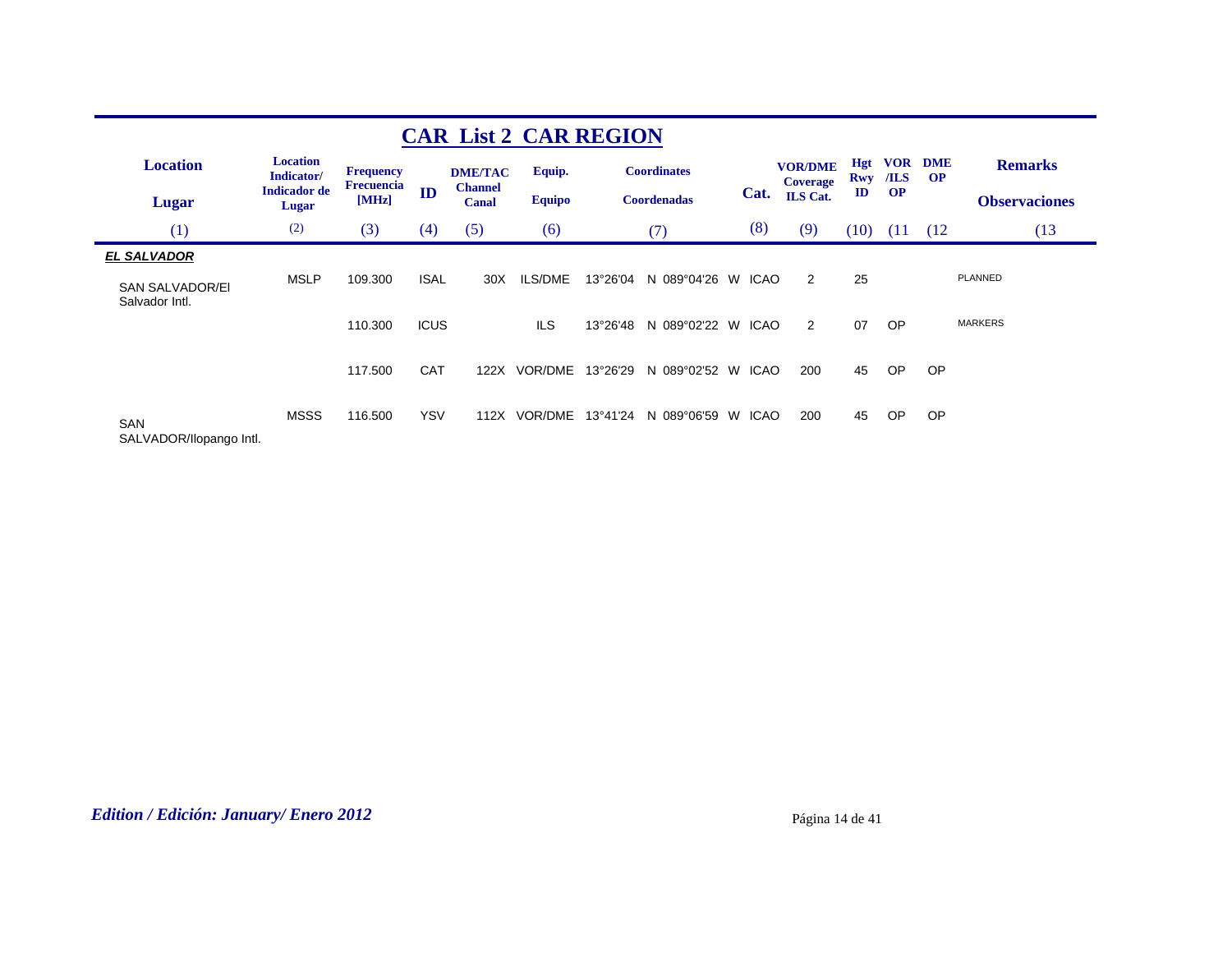|                                     |                               |                                       |            | <b>CAR List 2 CAR REGION</b>     |               |          |                    |   |             |                                   |                   |                    |                        |                      |
|-------------------------------------|-------------------------------|---------------------------------------|------------|----------------------------------|---------------|----------|--------------------|---|-------------|-----------------------------------|-------------------|--------------------|------------------------|----------------------|
| <b>Location</b>                     | <b>Location</b><br>Indicator/ | <b>Frequency</b><br><b>Frecuencia</b> |            | <b>DME/TAC</b><br><b>Channel</b> | Equip.        |          | <b>Coordinates</b> |   |             | <b>VOR/DME</b><br><b>Coverage</b> | <b>Hgt</b><br>Rwy | <b>VOR</b><br>/ILS | <b>DME</b><br>$\Omega$ | <b>Remarks</b>       |
| Lugar                               | <b>Indicador</b> de<br>Lugar  | [MHz]                                 | ID         | Canal                            | <b>Equipo</b> |          | <b>Coordenadas</b> |   | Cat.        | <b>ILS</b> Cat.                   | ID                | <b>OP</b>          |                        | <b>Observaciones</b> |
| (1)                                 | (2)                           | (3)                                   | (4)        | (5)                              | (6)           |          | (7)                |   | (8)         | (9)                               | (10)              | (11)               | (12)                   | (13)                 |
| <b>FRENCH ANTILLES</b>              |                               |                                       |            |                                  |               |          |                    |   |             |                                   |                   |                    |                        |                      |
| FORT-DE-FRANCE/Le<br>Lamentin Intl. | <b>TFFF</b>                   | 109.900                               | <b>FF</b>  | 36X                              | ILS/DME       | 14°35'38 | N 060°59'12        | W | ICAO        | 2                                 | 09                | <b>OP</b>          | OP                     | Martinique I.        |
| POINTE-A-PITRE/Le<br>Raizet Intl.   | <b>TFFR</b>                   | 110.300                               | PP         | 40X                              | ILS/DME       | 16°15'53 | N 061°32'31        | W | <b>ICAO</b> | 2                                 | 11                | <b>OP</b>          | OP                     | Guadaloupe I.        |
| FORT-DE-FRANCE/Le<br>Lamentin Intl. | <b>TFFF</b>                   | 113.300                               | <b>FOF</b> | 80X                              | VOR/DME       | 14°35'27 | N 061°01'22 W      |   | ICAO        | 200                               | 45                | <b>OP</b>          | OP                     | Martinique I.        |
| POINTE-A-PITRE/Le<br>Raizet Intl.   | <b>TFFR</b>                   | 112.900                               | <b>PPR</b> | 76X                              | VOR/DME       | 16°15'55 | N 061°32'25        | W | <b>ICAO</b> | 200                               | 45                | <b>OP</b>          | OP                     | Guadaloupe I.        |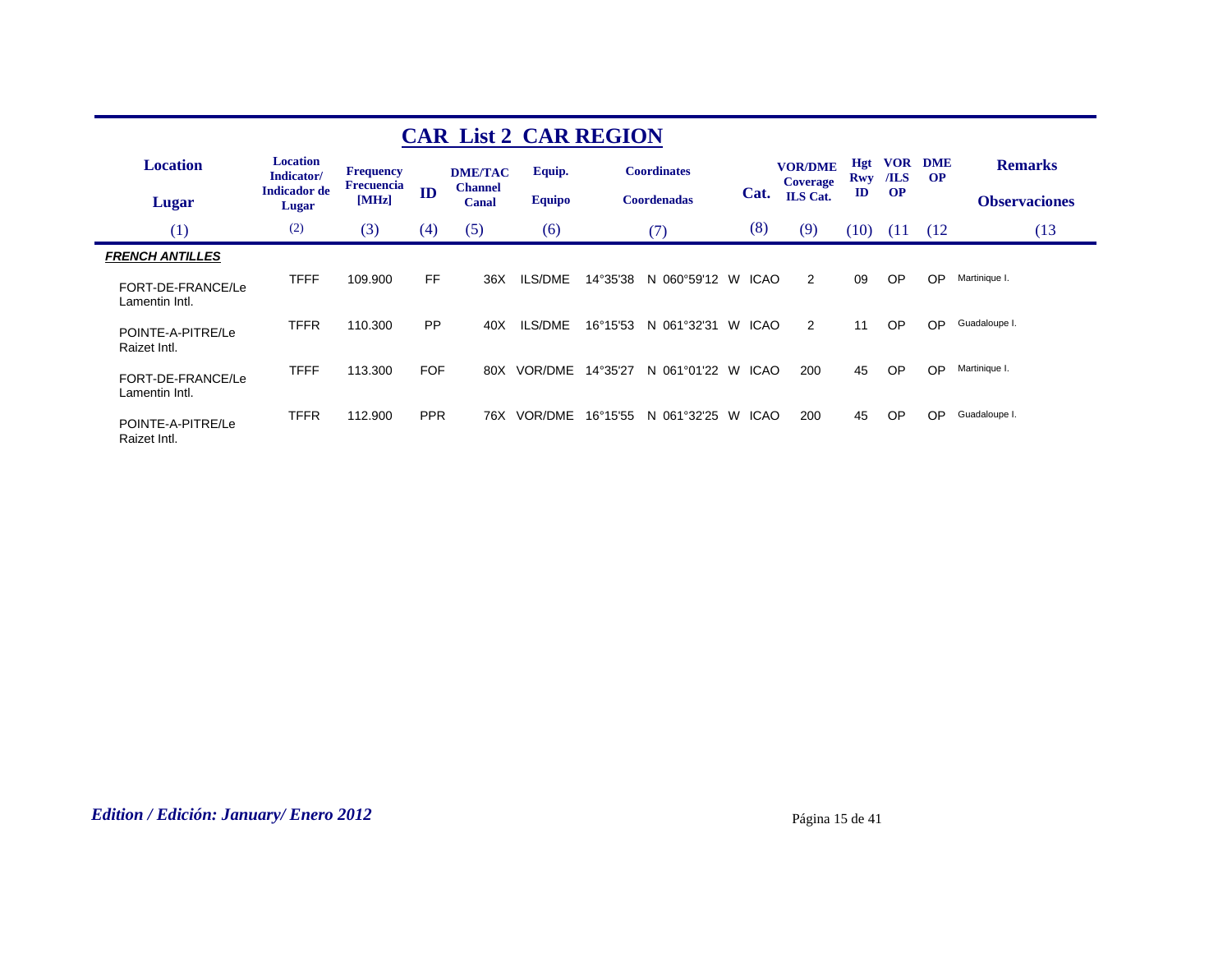|                                               |                               |                                       |            |                         |               | <b>CAR List 2 CAR REGION</b> |                   |                                   |                   |           |                             |                      |
|-----------------------------------------------|-------------------------------|---------------------------------------|------------|-------------------------|---------------|------------------------------|-------------------|-----------------------------------|-------------------|-----------|-----------------------------|----------------------|
| <b>Location</b>                               | <b>Location</b><br>Indicator/ | <b>Frequency</b><br><b>Frecuencia</b> |            | <b>DME/TAC</b>          | Equip.        | <b>Coordinates</b>           |                   | <b>VOR/DME</b><br><b>Coverage</b> | <b>Hgt</b><br>Rwy | /ILS      | <b>VOR DME</b><br><b>OP</b> | <b>Remarks</b>       |
| Lugar                                         | <b>Indicador de</b><br>Lugar  | [MHz]                                 | ID         | <b>Channel</b><br>Canal | <b>Equipo</b> | Coordenadas                  | Cat.              | <b>ILS</b> Cat.                   | ID                | <b>OP</b> |                             | <b>Observaciones</b> |
| (1)                                           | (2)                           | (3)                                   | (4)        | (5)                     | (6)           |                              | (8)               | (9                                | (10)              | т         | (12                         | .13                  |
| <b>GRENADA</b>                                |                               |                                       |            |                         |               |                              |                   |                                   |                   |           |                             |                      |
| <b>SAINT GEORGES/</b><br>Maurice Bishop Intl. | <b>TGPY</b>                   | 117.100                               | <b>GND</b> | 118X                    | VOR/DME       | 12°00'06<br>N 061°47'07      | <b>ICAO</b><br>W. | 200                               | 45                | <b>OP</b> | OP                          |                      |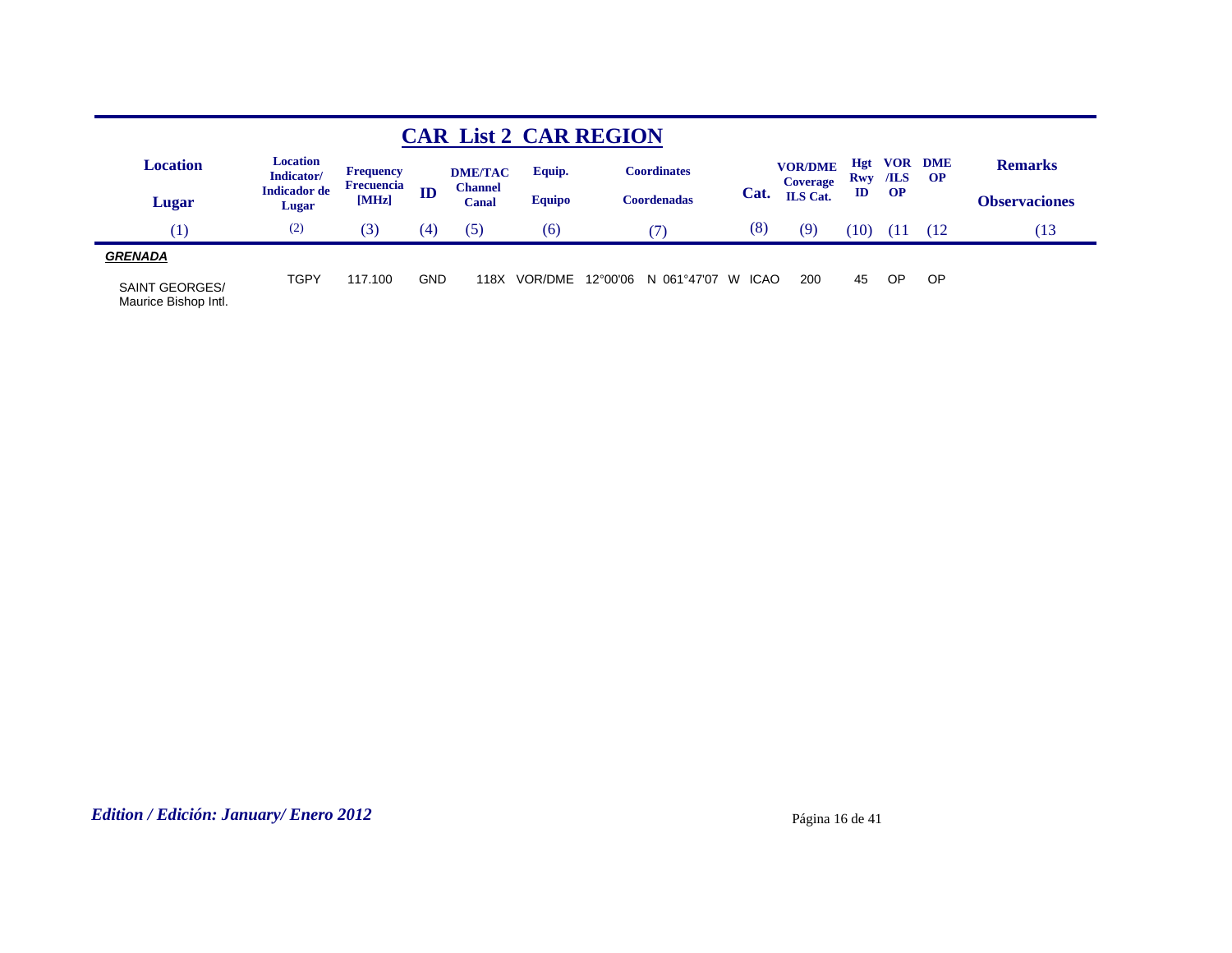|                                |                               |                     |             | <b>CAR List 2 CAR REGION</b> |                       |          |                                         |     |                                   |                   |           |                             |                                    |
|--------------------------------|-------------------------------|---------------------|-------------|------------------------------|-----------------------|----------|-----------------------------------------|-----|-----------------------------------|-------------------|-----------|-----------------------------|------------------------------------|
| <b>Location</b>                | <b>Location</b><br>Indicator/ | <b>Frequency</b>    |             | <b>DME/TAC</b>               | Equip.                |          | <b>Coordinates</b>                      |     | <b>VOR/DME</b><br><b>Coverage</b> | Hgt<br><b>Rwy</b> | $ILS$     | <b>VOR DME</b><br><b>OP</b> | <b>Remarks</b>                     |
| <b>Lugar</b>                   | <b>Indicador</b> de<br>Lugar  | Frecuencia<br>[MHz] | ID          | <b>Channel</b><br>Canal      | <b>Equipo</b>         |          | <b>Coordenadas</b>                      |     | Cat. ILS Cat.                     | $\mathbf{ID}$     | <b>OP</b> |                             | <b>Observaciones</b>               |
| (1)                            | (2)                           | (3)                 | (4)         | (5)                          | (6)                   |          | (7)                                     | (8) | (9)                               | (10)              | (11)      | (12)                        | (13)                               |
| <b>GUATEMALA</b>               |                               |                     |             |                              |                       |          |                                         |     |                                   |                   |           |                             |                                    |
| GUATEMALA/La Aurora<br>Intl.   | <b>MGGT</b>                   | 110.100             | <b>IAAI</b> | 38X                          | ILS/DME               | 14°34'23 | N 090°51'51 W ICAO                      |     | 2                                 | 01                | OP        | OP                          |                                    |
|                                |                               | 110.900             | <b>IAAI</b> | 46X                          | <b>ILS/DME</b>        |          | 14°35'30 N 090°31'29 W ICAO             |     | 2                                 | 19                |           |                             | PLANNED - 2012, ID to be<br>change |
| <b>PUERTO BARRIOS</b>          | <b>MGPB</b>                   | 111.500             | <b>IBAR</b> | 52X                          | <b>ILS/DME</b>        |          | 15°44'12 N 088°35'29 W ICAO             |     | 2                                 | 12                |           |                             | PLANNED 2012                       |
| PUERTO DE SAN JOSE             | <b>MGSJ</b>                   | 110.500             | <b>ISGA</b> | 42X                          | <b>ILS/DME</b>        | 13°56'31 | N 090°50'18 W ICAO                      |     | 2                                 | 15                |           |                             | PLANNED FOR 2012                   |
| SANTA ELENA/Mundo<br>Maya Intl | <b>MGMM</b>                   | 111.100             | <b>ITKL</b> | 48X                          | ILS/DME               | 16°55'04 | N 089°52'37 W ICAO                      |     |                                   | 10                | OP        | OP                          |                                    |
|                                |                               | 111.900             | <b>ITKL</b> | 56X                          | ILS/DME               |          | 16°54'36 N 089°51'21 W ICAO             |     |                                   | 28                |           |                             | PLANNED 2012. ID to be<br>changed  |
| GUATEMALA/La Aurora<br>Intl.   | <b>MGGT</b>                   | 114.500             | <b>AUR</b>  |                              |                       |          | 92X VOR/DME 14°35'28 N 090°31'35 W ICAO |     | 100                               | 45                | OP        | OP                          |                                    |
|                                |                               | 114.900             | <b>AUR</b>  |                              |                       |          | 96X VOR/DME 14°34'18 N 090°31'59 W ICAO |     | 100                               | 45                |           |                             |                                    |
| <b>PUERTO BARRIOS</b>          | <b>MGPB</b>                   | 115.100             | <b>IOS</b>  |                              |                       |          | 98X VOR/DME 15°44'22 N 088°35'20 W ICAO |     | 200                               | 45                | <b>OP</b> | <b>OP</b>                   |                                    |
| PUERTO DE SAN JOSE             | <b>MGSJ</b>                   | 114.100             | <b>SJO</b>  |                              | 88X VOR/DME 13°56'01  |          | N 090°49'55 W ICAO                      |     | 200                               | 33                | OP        | OP                          |                                    |
| <b>RABINAL</b>                 | <b>MGRA</b>                   | 116.100             | <b>RAB</b>  |                              | 108X VOR/DME 15°00'31 |          | N 090°28'13 W ICAO                      |     | 200                               | 45                | OP        | OP                          |                                    |

## *Edition / Edición: January/ Enero 2012* Página 17 de 41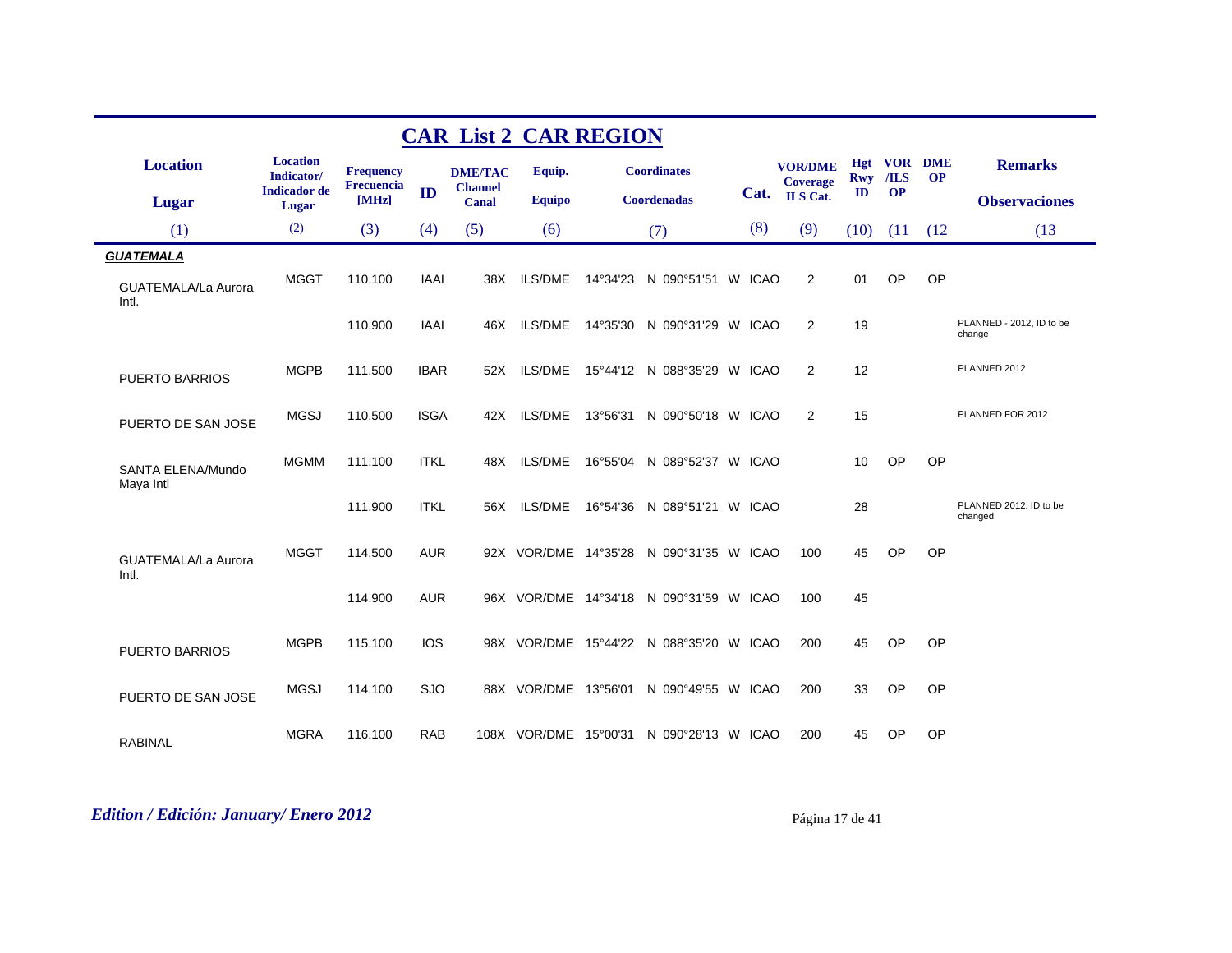|                                |                               |                                       |     |                         |               | <b>CAR List 2 CAR REGION</b> |                   |                                   |                   |             |                         |                      |
|--------------------------------|-------------------------------|---------------------------------------|-----|-------------------------|---------------|------------------------------|-------------------|-----------------------------------|-------------------|-------------|-------------------------|----------------------|
| <b>Location</b>                | <b>Location</b><br>Indicator/ | <b>Frequency</b><br><b>Frecuencia</b> |     | <b>DME/TAC</b>          | Equip.        | <b>Coordinates</b>           |                   | <b>VOR/DME</b><br><b>Coverage</b> | <b>Hgt</b><br>Rwy | VOR<br>/ILS | <b>DME</b><br><b>OP</b> | <b>Remarks</b>       |
| Lugar                          | <b>Indicador</b> de<br>Lugar  | [MHz]                                 | ID  | <b>Channel</b><br>Canal | <b>Equipo</b> | <b>Coordenadas</b>           | Cat.              | <b>ILS</b> Cat.                   | ID                | <b>OP</b>   |                         | <b>Observaciones</b> |
| $\left(1\right)$               | (2)                           | (3)                                   | (4) | (5)                     | (6)           |                              | (8)               | (9                                | 10                | Ш           | 12                      | 13                   |
| <b>GUATEMALA</b>               |                               |                                       |     |                         |               |                              |                   |                                   |                   |             |                         |                      |
| SANTA ELENA/Mundo<br>Maya Intl | <b>MGMM</b>                   | 113.300                               | TIK | 80X                     | VOR/DME       | 16°55'09<br>N 089°52'36      | <b>ICAO</b><br>W. | 200                               | 45                | ОP          | <b>OP</b>               |                      |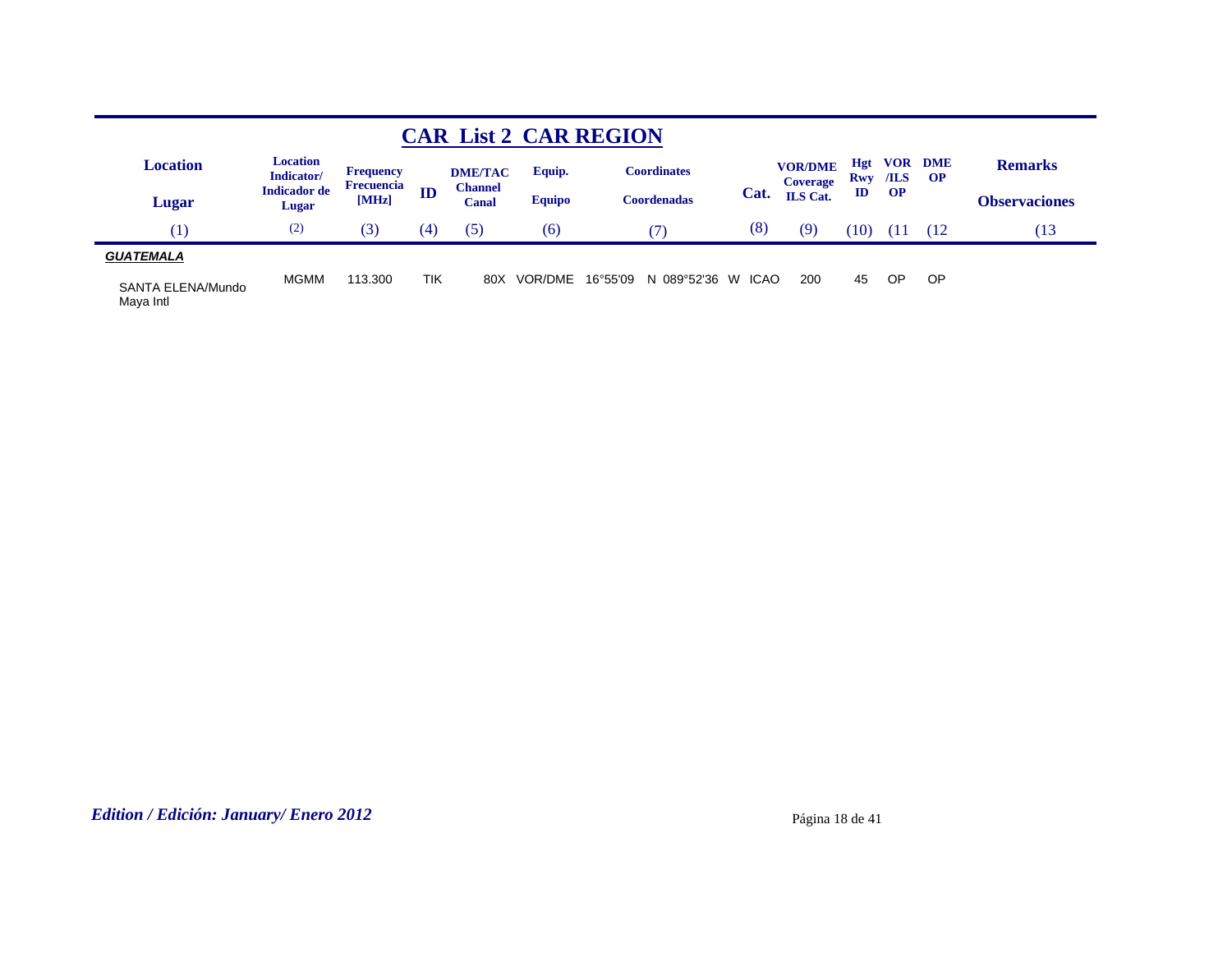|                                       |                               |                                       |            |                                  | <b>CAR List 2 CAR REGION</b> |          |                    |    |             |                                   |            |                    |                        |                      |
|---------------------------------------|-------------------------------|---------------------------------------|------------|----------------------------------|------------------------------|----------|--------------------|----|-------------|-----------------------------------|------------|--------------------|------------------------|----------------------|
| <b>Location</b>                       | <b>Location</b><br>Indicator/ | <b>Frequency</b><br><b>Frecuencia</b> |            | <b>DME/TAC</b><br><b>Channel</b> | Equip.                       |          | <b>Coordinates</b> |    |             | <b>VOR/DME</b><br><b>Coverage</b> | Hgt<br>Rwy | <b>VOR</b><br>/ILS | <b>DME</b><br>$\Omega$ | <b>Remarks</b>       |
| Lugar                                 | <b>Indicador</b> de<br>Lugar  | [MHz]                                 | ID         | Canal                            | <b>Equipo</b>                |          | <b>Coordenadas</b> |    | Cat.        | ILS Cat.                          | ID         | <b>OP</b>          |                        | <b>Observaciones</b> |
| (1)                                   | (2)                           | (3)                                   | (4)        | (5)                              | (6)                          |          | 7                  |    | (8)         | (9)                               | (10)       | (11)               | (12)                   | (13)                 |
| <b>HAITI</b>                          |                               |                                       |            |                                  |                              |          |                    |    |             |                                   |            |                    |                        |                      |
| PORT-AU-PRINCE/T.<br>Louverture Intl. | <b>MTPP</b>                   | 111.500                               | <b>IMG</b> | 52X                              | ILS/DME                      | 18°34'50 | N 072°18'09        | W  | <b>ICAO</b> | 2                                 | 09         | OP                 | <b>OP</b>              |                      |
| CAP HAITIEN/Cap<br>Haitien Intl.      | MTCH                          | 113.900                               | <b>HCN</b> | 86X                              | VOR/DME                      | 19°43'42 | N 072°11'48        | W. | ICAO        | 200                               | 45         | OP                 | <b>OP</b>              |                      |
| <b>OBLEON</b>                         |                               | 113.200                               | <b>OBN</b> | 79X                              | VOR/DME                      | 18°26'00 | N 072°16'00 W      |    | ICAO        | 200                               | 45         | OP                 | <b>OP</b>              |                      |
| PORT-AU-PRINCE/T.<br>Louverture Intl. | <b>MTPP</b>                   | 115.300                               | <b>PAP</b> | 100X                             | VOR/DME                      | 18°34'36 | N 072°18'15        | W  | <b>ICAO</b> | 200                               | 45         | <b>OP</b>          | <b>OP</b>              |                      |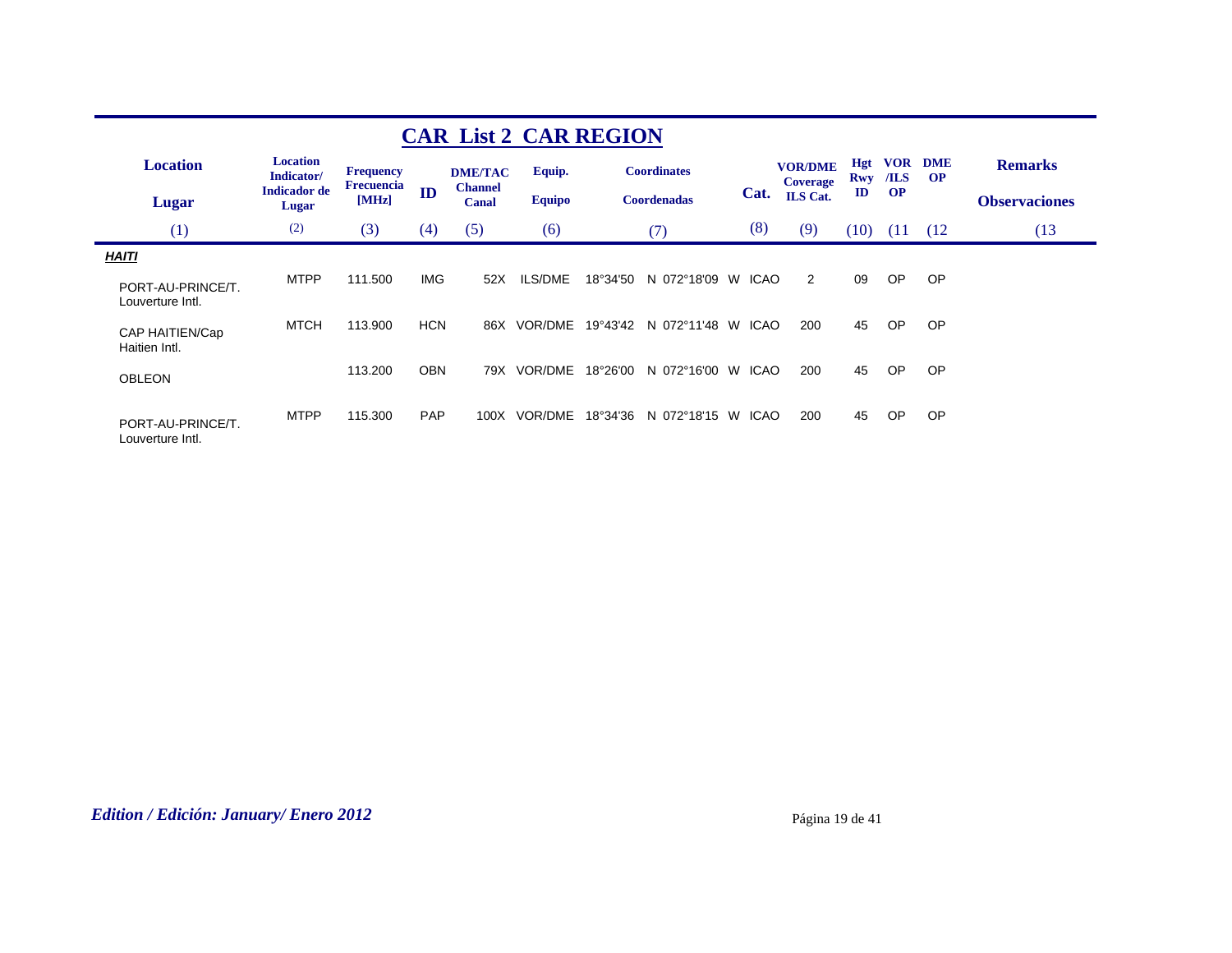|                                       |                               |                                |             |                                  | <b>CAR List 2 CAR REGION</b> |          |                    |            |                                   |                   |                    |                         |                      |
|---------------------------------------|-------------------------------|--------------------------------|-------------|----------------------------------|------------------------------|----------|--------------------|------------|-----------------------------------|-------------------|--------------------|-------------------------|----------------------|
| <b>Location</b>                       | <b>Location</b><br>Indicator/ | <b>Frequency</b><br>Frecuencia |             | <b>DME/TAC</b><br><b>Channel</b> | Equip.                       |          | <b>Coordinates</b> |            | <b>VOR/DME</b><br><b>Coverage</b> | <b>Hgt</b><br>Rwy | <b>VOR</b><br>/ILS | <b>DME</b><br><b>OP</b> | <b>Remarks</b>       |
| <b>Lugar</b>                          | <b>Indicador</b> de<br>Lugar  | [MHz]                          | ID          | Canal                            | <b>Equipo</b>                |          | <b>Coordenadas</b> | Cat.       | <b>ILS</b> Cat.                   | $\mathbf{ID}$     | <b>OP</b>          |                         | <b>Observaciones</b> |
| (1)                                   | (2)                           | (3)                            | (4)         | (5)                              | (6)                          |          | (7)                | (8)        | (9)                               | (10)              | (11)               | (12)                    | (13)                 |
| <b>HONDURAS</b>                       |                               |                                |             |                                  |                              |          |                    |            |                                   |                   |                    |                         |                      |
| LA CEIBA/Goloson Intl.                | <b>MHLC</b>                   | 111.700                        | <b>ILCE</b> | 54X                              | <b>DME</b>                   | 15°44'14 | N 086°53'26 W      | <b>NAT</b> |                                   |                   |                    | OP                      |                      |
| COXEN HOLE/Juan M.<br>Galvez Intl.    | <b>MHRO</b>                   | 117.600                        | <b>ROA</b>  |                                  | 123X DVOR/DME 16°11'00       |          | N 086°31'00 W ICAO |            |                                   |                   | OP                 | <b>OP</b>               |                      |
| SAN PEDRO SULA/La<br>Mesa Intl.       | <b>MHLM</b>                   | 110.700                        | <b>IRVM</b> | 44X                              | ILS/DME                      | 15°26'30 | N 087°55'29 W ICAO |            | $\mathbf{1}$                      | 21                | OP                 | OP                      |                      |
| LA CEIBA/Goloson Intl.                | <b>MHLC</b>                   | 113.500                        | <b>BTO</b>  |                                  | 82X VOR/DME 15°44'06         |          | N 086°51'48 W ICAO |            | 200                               |                   | OP                 | OP                      | <b>DVOR</b>          |
| SAN PEDRO SULA/La<br>Mesa Intl.       | <b>MHLM</b>                   | 113.100                        | <b>LMS</b>  |                                  | 78X VOR/DME                  | 15°28'11 | N 087°54'31 W ICAO |            | 200                               | 45                | OP                 | <b>OP</b>               |                      |
| <b>TEGUCIGALPA/Toncontin</b><br>Intl. | <b>MHTG</b>                   | 112.300                        | <b>TNT</b>  |                                  | 70X VOR/DME 14°01'41         |          | N 087°13'45 W ICAO |            |                                   |                   | <b>OP</b>          | <b>OP</b>               |                      |

## *Edition / Edición: January/ Enero 2012* Página 20 de 41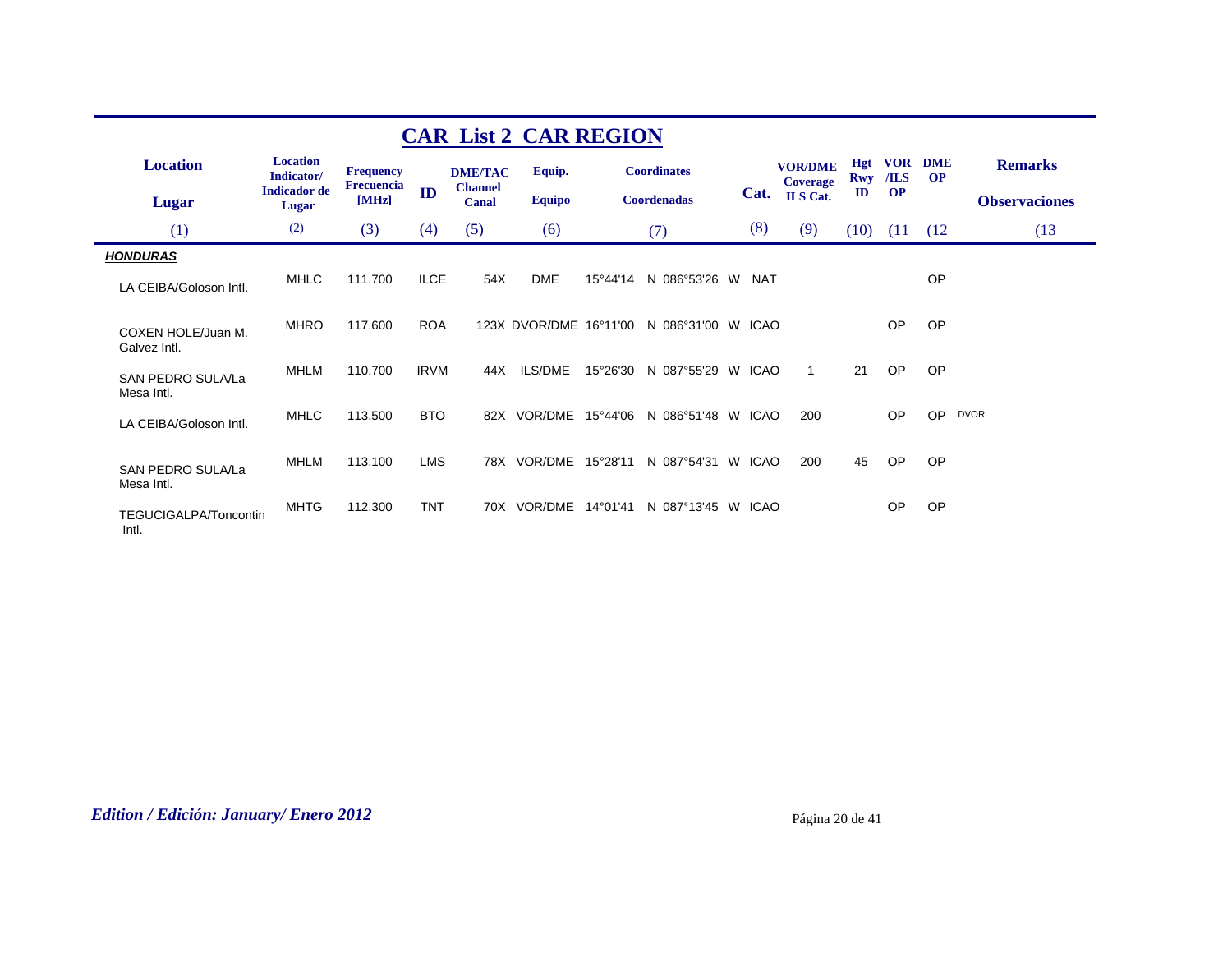|                                 |                               |                                       |             |                                  | <b>CAR List 2 CAR REGION</b> |          |                    |   |             |                                   |              |                    |                        |                      |
|---------------------------------|-------------------------------|---------------------------------------|-------------|----------------------------------|------------------------------|----------|--------------------|---|-------------|-----------------------------------|--------------|--------------------|------------------------|----------------------|
| <b>Location</b>                 | <b>Location</b><br>Indicator/ | <b>Frequency</b><br><b>Frecuencia</b> |             | <b>DME/TAC</b><br><b>Channel</b> | Equip.                       |          | <b>Coordinates</b> |   |             | <b>VOR/DME</b><br><b>Coverage</b> | Hgt<br>Rwy   | <b>VOR</b><br>/ILS | <b>DME</b><br>$\Omega$ | <b>Remarks</b>       |
| Lugar                           | <b>Indicador</b> de<br>Lugar  | [MHz]                                 | ID          | Canal                            | <b>Equipo</b>                |          | <b>Coordenadas</b> |   | Cat.        | <b>ILS</b> Cat.                   | $\mathbf{I}$ | <b>OP</b>          |                        | <b>Observaciones</b> |
| (1)                             | (2)                           | (3)                                   | (4)         | (5)                              | (6)                          |          | (7)                |   | (8)         | (9)                               | (10)         | (11)               | (12)                   | (13)                 |
| <b>JAMAICA</b>                  |                               |                                       |             |                                  |                              |          |                    |   |             |                                   |              |                    |                        |                      |
| KINGSTON/Norman<br>Manley Intl. | <b>MKJP</b>                   | 109.100                               | <b>IMLY</b> | 28X                              | ILS/DME                      | 17°55'81 | N 076°47'00        | W | <b>ICAO</b> | 2                                 | 11           | <b>OP</b>          | <b>OP</b>              |                      |
| MONTEGO BAY/Sangster<br>Intl.   | <b>MKJS</b>                   | 109.500                               | <b>ISIA</b> | 32X                              | ILS/DME                      | 18°30'33 | N 077°54'02        | W | <b>ICAO</b> | 2                                 | 07           | <b>OP</b>          | <b>OP</b>              |                      |
| KINGSTON/Norman<br>Manley Intl. | <b>MKJP</b>                   | 115,500                               | <b>MLY</b>  | 102X                             | VOR/DME                      | 17°55'49 | N 076°46'39        | W | <b>ICAO</b> | 200                               | 45           | OP                 | OP.                    | <b>DVOR</b>          |
| MONTEGO BAY/Sangster<br>Intl.   | <b>MKJS</b>                   | 115.700                               | <b>SIA</b>  | 104X                             | <b>VOR/DME</b>               | 18°30'04 | N 077°55'27        | W | <b>ICAO</b> | 200                               | 45           | <b>OP</b>          | OP                     | <b>DVOR</b>          |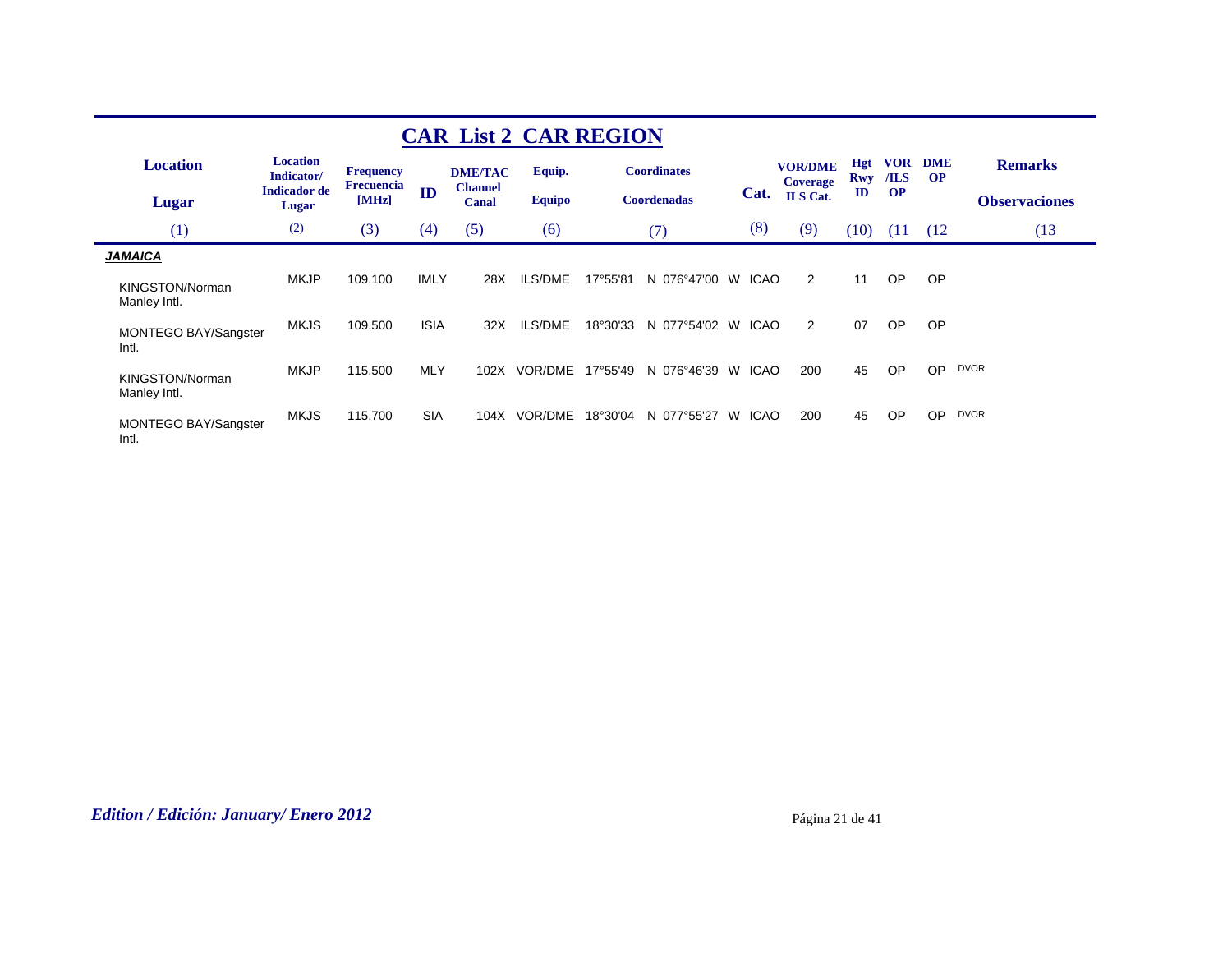|                                          |                               |                                |             | <b>CAR List 2 CAR REGION</b>     |                |          |                                     |     |                                   |               |           |                          |                      |
|------------------------------------------|-------------------------------|--------------------------------|-------------|----------------------------------|----------------|----------|-------------------------------------|-----|-----------------------------------|---------------|-----------|--------------------------|----------------------|
| <b>Location</b>                          | <b>Location</b><br>Indicator/ | <b>Frequency</b><br>Frecuencia |             | <b>DME/TAC</b><br><b>Channel</b> | Equip.         |          | <b>Coordinates</b>                  |     | <b>VOR/DME</b><br><b>Coverage</b> | <b>Rwy</b>    | /ILS      | Hgt VOR DME<br><b>OP</b> | <b>Remarks</b>       |
| Lugar                                    | <b>Indicador</b> de<br>Lugar  | [MHz]                          | ID          | Canal                            | <b>Equipo</b>  |          | <b>Coordenadas</b>                  |     | Cat. ILS Cat.                     | $\mathbf{ID}$ | <b>OP</b> |                          | <b>Observaciones</b> |
| (1)                                      | (2)                           | (3)                            | (4)         | (5)                              | (6)            |          | (7)                                 | (8) | (9)                               | (10)          | (11)      | (12)                     | (13)                 |
| <b>MEXICO</b>                            |                               |                                |             |                                  |                |          |                                     |     |                                   |               |           |                          |                      |
| ACAPULCO/Gral. Juan<br>Alvarez Intl.     | <b>MMAA</b>                   | 109.900                        | <b>IACA</b> | 36X                              | <b>ILS/DME</b> |          | 16°45'40 N 099°45'55 W ICAO         |     | $\overline{2}$                    | 28            | OP        | OP                       |                      |
|                                          |                               | 111.900                        | <b>IAIA</b> | 56X                              | <b>ILS/DME</b> | 16°45'00 | N 099°45'51 W ICAO                  |     | $\mathbf{1}$                      | 10            | OP        | OP                       |                      |
| CANCUN/Cancun Intl.                      | <b>MMUN</b>                   | 110.700                        | <b>INCP</b> | 48X                              | ILS/DME        | 21°01'21 | N 086°51'23 W ICAO                  |     | 2                                 | 12            | OP        | OP                       |                      |
|                                          |                               | 111.100                        | <b>ICUN</b> | 48X                              |                |          | ILS/DME 21°01'35 N 086°51'39 W ICAO |     | $\mathbf{1}$                      | 12            | OP        | OP                       |                      |
| CHIHUAHUA/G.R.Fierro<br>V. Intl.         | <b>MMCU</b>                   | 111.900                        | <b>ICUU</b> | 56X                              | ILS/DME        | 28°41'40 | N 105°59'36 W ICAO                  |     | $\mathbf{1}$                      | 36R           | OP        | OP                       |                      |
| GUADALAJARA/M.Hidalg<br>o Costilla Intl. | <b>MMGL</b>                   | 110.100                        | <b>IAIG</b> | 38X                              | ILS/DME        |          | 20°31'35 N 103°19'30 W ICAO         |     | $\mathbf{1}$                      | 10            | <b>OP</b> | OP                       |                      |
|                                          |                               | 111.300                        | <b>IGDL</b> | 50X                              | <b>ILS/DME</b> |          | 20°31'48 N 103°19'50 W ICAO         |     | 2                                 | 28            | OP        | OP                       |                      |
| LA PAZ/Gral.M.Marquez<br>de León Intl.   | <b>MMLP</b>                   | 110.500                        | <b>ILAP</b> | 42X                              |                |          | ILS/DME 24°03'33 N 110°21'54 W ICAO |     | $\mathbf{1}$                      | 18            | OP        | OP                       |                      |
| MAZATLAN/Gral, R.<br>Buena Intl.         | <b>MMMZ</b>                   | 111.700                        | <b>IMZT</b> | 54X                              | <b>ILS/DME</b> | 23°09'45 | N 106°16'50 W ICAO                  |     | $\mathbf{1}$                      | 26            | OP        | OP                       |                      |
| MERIDA/Lic.Manuel<br>C.Rejón Intl.       | <b>MMMD</b>                   | 111.700                        | <b>IMID</b> | 54X                              | ILS/DME        |          | 20°55'47 N 089°37'38 W ICAO         |     | $\overline{2}$                    | 10            | OP        | OP                       |                      |
| MÉXICO/Lic. Benito<br>Juárez Intl.       | <b>MMMX</b>                   | 109.100                        | <b>IMWX</b> | 28X                              | ILS/DME        | 19°26'98 | N 099°03'02 W ICAO                  |     | -1                                | 05R           | <b>OP</b> | OP                       |                      |

## *Edition / Edición: January/ Enero 2012* Página 22 de 41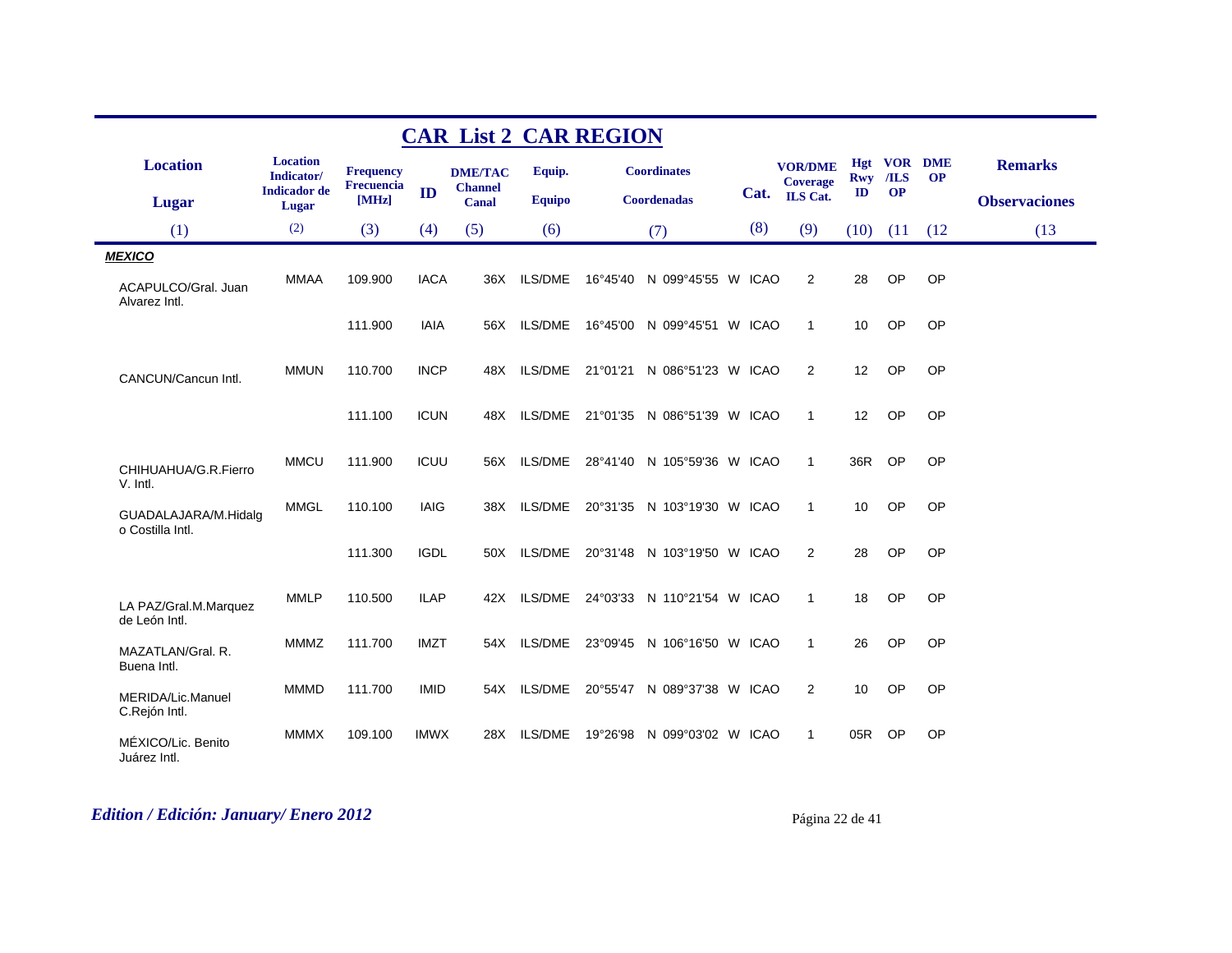|                                            |                               |                                |             | <b>CAR List 2 CAR REGION</b>     |                |                                          |     |                                   |               |                             |           |                                            |
|--------------------------------------------|-------------------------------|--------------------------------|-------------|----------------------------------|----------------|------------------------------------------|-----|-----------------------------------|---------------|-----------------------------|-----------|--------------------------------------------|
| <b>Location</b>                            | <b>Location</b><br>Indicator/ | <b>Frequency</b><br>Frecuencia |             | <b>DME/TAC</b><br><b>Channel</b> | Equip.         | <b>Coordinates</b>                       |     | <b>VOR/DME</b><br><b>Coverage</b> | <b>Rwy</b>    | <b>Hgt VOR DME</b><br>$ILS$ | <b>OP</b> | <b>Remarks</b>                             |
| <b>Lugar</b>                               | <b>Indicador</b> de<br>Lugar  | [MHz]                          | ID          | Canal                            | <b>Equipo</b>  | <b>Coordenadas</b>                       |     | Cat. ILS Cat.                     | $\mathbf{ID}$ | <b>OP</b>                   |           | <b>Observaciones</b>                       |
| (1)                                        | (2)                           | (3)                            | (4)         | (5)                              | (6)            | (7)                                      | (8) | (9)                               | (10)          | (11)                        | (12)      | (13)                                       |
| <b>MEXICO</b>                              |                               |                                |             |                                  |                |                                          |     |                                   |               |                             |           |                                            |
| MÉXICO/Lic. Benito<br>Juárez Intl.         | <b>MMMX</b>                   | 109.700                        | <b>IMEX</b> | 34X                              | ILS/DME        | 19°25'32 N 099°05'19 W NAT               |     | $\mathbf{1}$                      | 05R           | <b>OP</b>                   | <b>OP</b> |                                            |
| MONTERREY/Apto del<br>Norte Intl.          | MMAN                          | 110.700                        | <b>IADN</b> | 44X                              |                | ILS/DME 25°51'21 N 100°14'37 W ICAO      |     | $\overline{1}$                    | 20            | OP                          | <b>OP</b> |                                            |
| MONTERREY/G. M.<br>Escobedo Intl.          | <b>MMMY</b>                   | 111.100                        | <b>IMTY</b> | 48X                              |                | ILS/DME 25°47'04 N 100°07'04 W ICAO      |     | 2                                 | 29            | OP                          | <b>OP</b> |                                            |
| <b>SALTILLO</b>                            | <b>MMIO</b>                   | 110.100                        | <b>ISLW</b> | 38X                              |                | ILS/DME 25°31'26 N 100°55'42 W NAT       |     | $\overline{1}$                    | 17            | OP                          | OP        |                                            |
| <b>SAN LUIS</b><br>POTOSI/Ponciano Arriaga | <b>MMSP</b>                   | 111.500                        | <b>ISLP</b> | 52X                              | ILS/DME        | 22°15'00 N 100°56'00 W NAT               |     | $\overline{1}$                    | 14            | OP                          | <b>OP</b> |                                            |
| TAMPICO/Gral. F.J. Mina<br>Intl.           | <b>MMTM</b>                   | 109.300                        | <b>ITAM</b> | 30X                              |                | ILS/DME 22°16'51 N 097°51'29 W ICAO      |     | $\overline{1}$                    | 13            | OP                          | <b>OP</b> |                                            |
| TIJUANA/Gral, A.<br>Rodríguez Intl.        | <b>MMTJ</b>                   | 111.500                        | <b>ITIJ</b> | 52X                              | <b>ILS/DME</b> | 32°32'16 N 116°57'03 W ICAO              |     | $\overline{1}$                    | 09            | OP                          | <b>OP</b> |                                            |
| TOLUCA/Lic. A. López M.<br>Intl.           | <b>MMTO</b>                   | 109.500                        | <b>ITLC</b> | 32X                              | <b>ILS/DME</b> | 19°19'06 N 099°33'27 W ICAO              |     | $\overline{1}$                    | 15            | OP                          | <b>OP</b> |                                            |
| TUXTLA GUTIERREZ/A.<br>Albino C. Intl.     | <b>MMTB</b>                   | 109.700                        | <b>ITGZ</b> |                                  | 34X ILS/DME    | 16°46'00 N 093°21'00 W ICAO              |     | $\mathbf{1}$                      | 27            | OP                          | OP        |                                            |
| VILLAHERMOSA/C.<br>Rovirosa Intl.          | <b>MMVA</b>                   | 110.500                        | <b>IVSA</b> | 42X                              | ILS/DME        | 16°46'00 N 093°21'00 W ICAO              |     | $\overline{1}$                    | 45            | OP                          | <b>OP</b> |                                            |
| ACAPULCO/Gral. Juan<br>Alvarez Intl.       | <b>MMAA</b>                   | 115.900                        | <b>ACA</b>  |                                  |                | 106X VOR/DME 16°45'31 N 099°45'14 W ICAO |     | 200                               | 45            | <b>OP</b>                   | <b>OP</b> | ATIS SERVICE PROVIDED AT<br>THIS FREQUENCY |

## *Edition / Edición: January/ Enero 2012* Página 23 de 41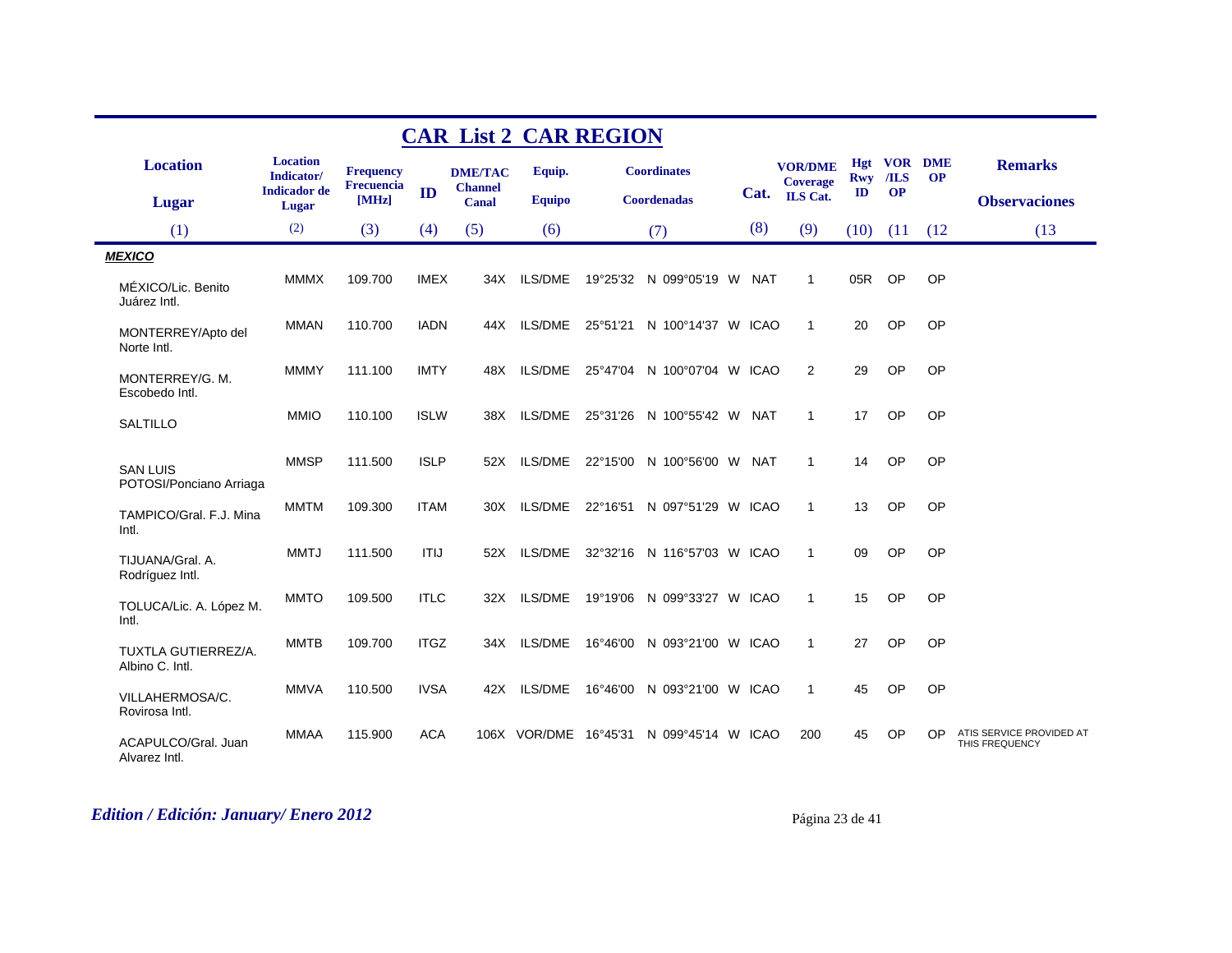|                                          |                               |                     |            | <b>CAR List 2 CAR REGION</b> |               |                                          |     |                                   |            |           |                             |                      |
|------------------------------------------|-------------------------------|---------------------|------------|------------------------------|---------------|------------------------------------------|-----|-----------------------------------|------------|-----------|-----------------------------|----------------------|
| <b>Location</b>                          | <b>Location</b><br>Indicator/ | <b>Frequency</b>    |            | <b>DME/TAC</b>               | Equip.        | <b>Coordinates</b>                       |     | <b>VOR/DME</b><br><b>Coverage</b> | <b>Hgt</b> | Rwy /ILS  | <b>VOR DME</b><br><b>OP</b> | <b>Remarks</b>       |
| <b>Lugar</b>                             | <b>Indicador</b> de<br>Lugar  | Frecuencia<br>[MHz] | ID         | <b>Channel</b><br>Canal      | <b>Equipo</b> | <b>Coordenadas</b>                       |     | Cat. ILS Cat.                     | ID         | <b>OP</b> |                             | <b>Observaciones</b> |
| (1)                                      | (2)                           | (3)                 | (4)        | (5)                          | (6)           | (7)                                      | (8) | (9)                               | (10)       | (11)      | (12)                        | (13)                 |
| <b>MEXICO</b>                            |                               |                     |            |                              |               |                                          |     |                                   |            |           |                             |                      |
| <b>AGUASCALIENTES</b>                    | <b>MMAS</b>                   | 113.600             | AGU        |                              |               | 83X VOR/DME 21°42'41 N 102°19'09 W ICAO  |     | 200                               | 45         | OP        | OP                          |                      |
| <b>APAN</b>                              |                               | 114.800             | <b>APN</b> |                              |               | 95X VOR/DME 19°38'00 N 098°24'00 W ICAO  |     | 200                               | 45         | <b>OP</b> | OP                          |                      |
| <b>BAHIAS DE</b><br>HUATULCO/B. de       | <b>MMBT</b>                   | 113.200             | <b>HUX</b> |                              |               | 79X VOR/DME 15°46'40 N 096°15'41 W ICAO  |     | 200                               | 45         | OP        | OP                          |                      |
| CAMPECHE/Ing. A.<br>Acuña O. Intl.       | <b>MMCP</b>                   | 116.200             | <b>CPE</b> |                              |               | 109X VOR/DME 19°49'51 N 090°30'14 W ICAO |     | 200                               | 45         | OP        | OP                          |                      |
| CANCUN/Cancun Intl.                      | <b>MMUN</b>                   | 113.600             | <b>CUN</b> |                              |               | 81X VOR/DME 21°01'30 N 086°51'32 W ICAO  |     | 135                               | 45         | OP        | OP                          |                      |
|                                          |                               | 114.500             | <b>NCP</b> |                              |               | 92X VOR/DME 21°02'18 N 086°51'19 W ICAO  |     | 135                               | 45         | OP        | OP                          |                      |
| CIUDAD DEL CARMEN                        | <b>MMCE</b>                   | 113.000             | <b>CME</b> |                              |               | 77X VOR/DME 18°39'15 N 091°48'20 W NAT   |     | 200                               | 45         | OP        | OP                          |                      |
| <b>CIUDAD</b><br>JUAREZ/A.González Intl. | <b>MMCS</b>                   | 116.700             | <b>CJS</b> |                              |               | 114X VOR/DME 31°38'10 N 106°25'37 W ICAO |     | 200                               | 45         | OP        | OP                          |                      |
| <b>CIUDAD OBREGON</b>                    | <b>MMCN</b>                   | 115.100             | <b>CEN</b> |                              |               | 98X VOR/DME 27°24'00 N 109°50'00 W ICAO  |     | 70                                | 45         | OP        | OP                          |                      |
| <b>CIUDAD VICTORIA</b>                   | <b>MMCV</b>                   | 113.700             | <b>CVM</b> |                              |               | 84X VOR/DME 23°42'20 N 098°57'33 W ICAO  |     | 80                                | 45         | <b>OP</b> | OP                          |                      |
| <b>COLIMA</b>                            | <b>MMIA</b>                   | 117.700             | <b>COL</b> |                              |               | 124X VOR/DME 19°16'30 N 103°34'44 W ICAO |     | 200                               | 45         | OP        | OP                          |                      |

# *Edition / Edición: January/ Enero 2012* Página 24 de 41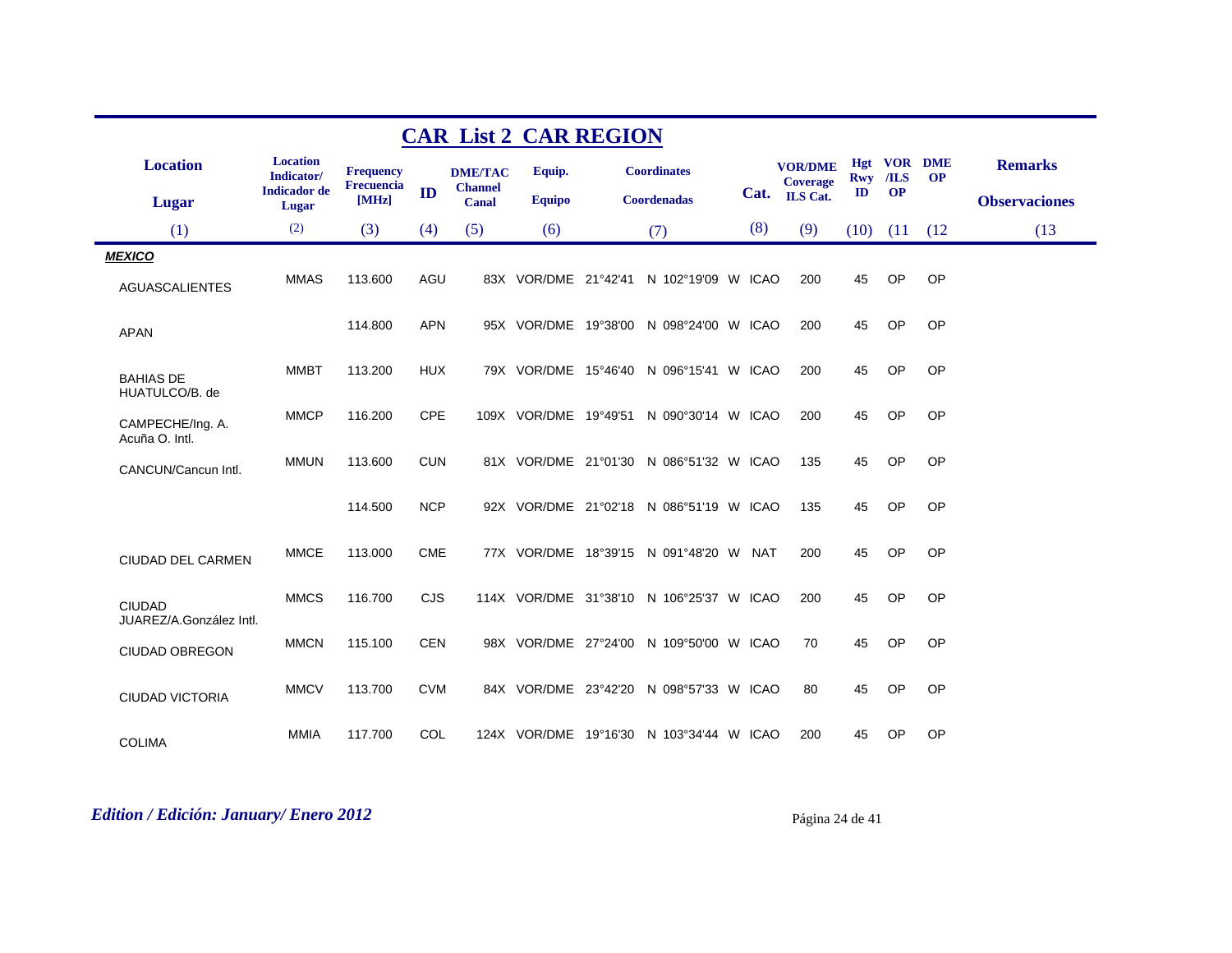|                                          |                               |                     |            | <b>CAR List 2 CAR REGION</b>   |               |                                          |     |                                   |               |                    |           |                      |
|------------------------------------------|-------------------------------|---------------------|------------|--------------------------------|---------------|------------------------------------------|-----|-----------------------------------|---------------|--------------------|-----------|----------------------|
| <b>Location</b>                          | <b>Location</b><br>Indicator/ | <b>Frequency</b>    |            | <b>DME/TAC</b>                 | Equip.        | <b>Coordinates</b>                       |     | <b>VOR/DME</b><br><b>Coverage</b> | Rwy /ILS      | <b>Hgt VOR DME</b> | <b>OP</b> | <b>Remarks</b>       |
| <b>Lugar</b>                             | <b>Indicador</b> de<br>Lugar  | Frecuencia<br>[MHz] | ID         | <b>Channel</b><br><b>Canal</b> | <b>Equipo</b> | Coordenadas                              |     | Cat. ILS Cat.                     | $\mathbf{ID}$ | <b>OP</b>          |           | <b>Observaciones</b> |
| (1)                                      | (2)                           | (3)                 | (4)        | (5)                            | (6)           | (7)                                      | (8) | (9)                               | $(10)$ $(11)$ |                    | (12)      | (13)                 |
| <b>MEXICO</b><br><b>COMITAN</b>          |                               | 114.700             | <b>CMT</b> |                                |               | 118X VOR/DME 16°10'41 N 092°03'27 W ICAO |     | 200                               | 45            | OP                 | OP        |                      |
| CONCEPCION DEL ORO                       |                               | 117.100             | <b>CDR</b> |                                |               | 118X VOR/DME 24°10'00 N 101°29'00 W ICAO |     | 200                               | 45            | OP                 | OP        |                      |
| COZUMEL/Cozumel Intl.                    | <b>MMCZ</b>                   | 112.600             | <b>CZM</b> |                                |               | 73X VOR/DME 20°31'19 N 086°55'45 W ICAO  |     | 200                               | 45            | OP                 | OP        |                      |
| <b>CUAUTLA/Morelos</b>                   |                               | 116.300             | <b>CUA</b> |                                |               | 110X VOR/DME 18°48'00 N 098°54'00 W ICAO |     | 100                               | 45            | <b>OP</b>          | OP        |                      |
| <b>CUERNAVACA</b>                        | <b>MMCB</b>                   | 113.900             | <b>CVJ</b> |                                |               | 86X VOR/DME 18°49'30 N 099°16'09 W ICAO  |     | 200                               | 45            | <b>OP</b>          | OP        |                      |
| CULIACAN/Fidel<br>Bachigualato           | <b>MMCL</b>                   | 112.200             | <b>CUL</b> |                                |               | 59X VOR/DME 24°45'52 N 107°28'38 W ICAO  |     | 200                               | 45            | <b>OP</b>          | OP        |                      |
| CHETUMAL/Chetumal Intl.                  | <b>MMCM</b>                   | 116.300             | <b>CTM</b> |                                |               | 110X VOR/DME 18°30'33 N 088°20'01 W ICAO |     | 100                               | 45            | <b>OP</b>          | OP        | APROX.               |
| CHICHEN ITZÁ                             | <b>MMCT</b>                   | 116.500             | <b>CZA</b> |                                |               | 112X VOR/DME 20°38'35 N 088°26'53 W NAT  |     | 80                                | 45            | OP                 |           |                      |
| CHIHUAHUA/G.R.Fierro<br>V. Intl.         | <b>MMCU</b>                   | 114.100             | <b>CUU</b> |                                |               | 88X VOR/DME 28°47'56 N 105°57'06 W ICAO  |     | 200                               | 45            | OP                 | OP        |                      |
| <b>DELICIAS</b>                          |                               | 113.500             | <b>DEL</b> |                                |               | 82X VOR/DME 28°13'00 N 105°27'00 W ICAO  |     | 200                               | 45            | OP                 | OP        |                      |
| DURANGO/Pte.<br>Guadalupe Victoria Intl. | <b>MMDO</b>                   | 112.900             | <b>DGO</b> |                                |               | 76X VOR/DME 24°08'10 N 104°30'59 W ICAO  |     | 145                               | 45            | <b>OP</b>          | OP        |                      |

# *Edition / Edición: January/ Enero 2012* Página 25 de 41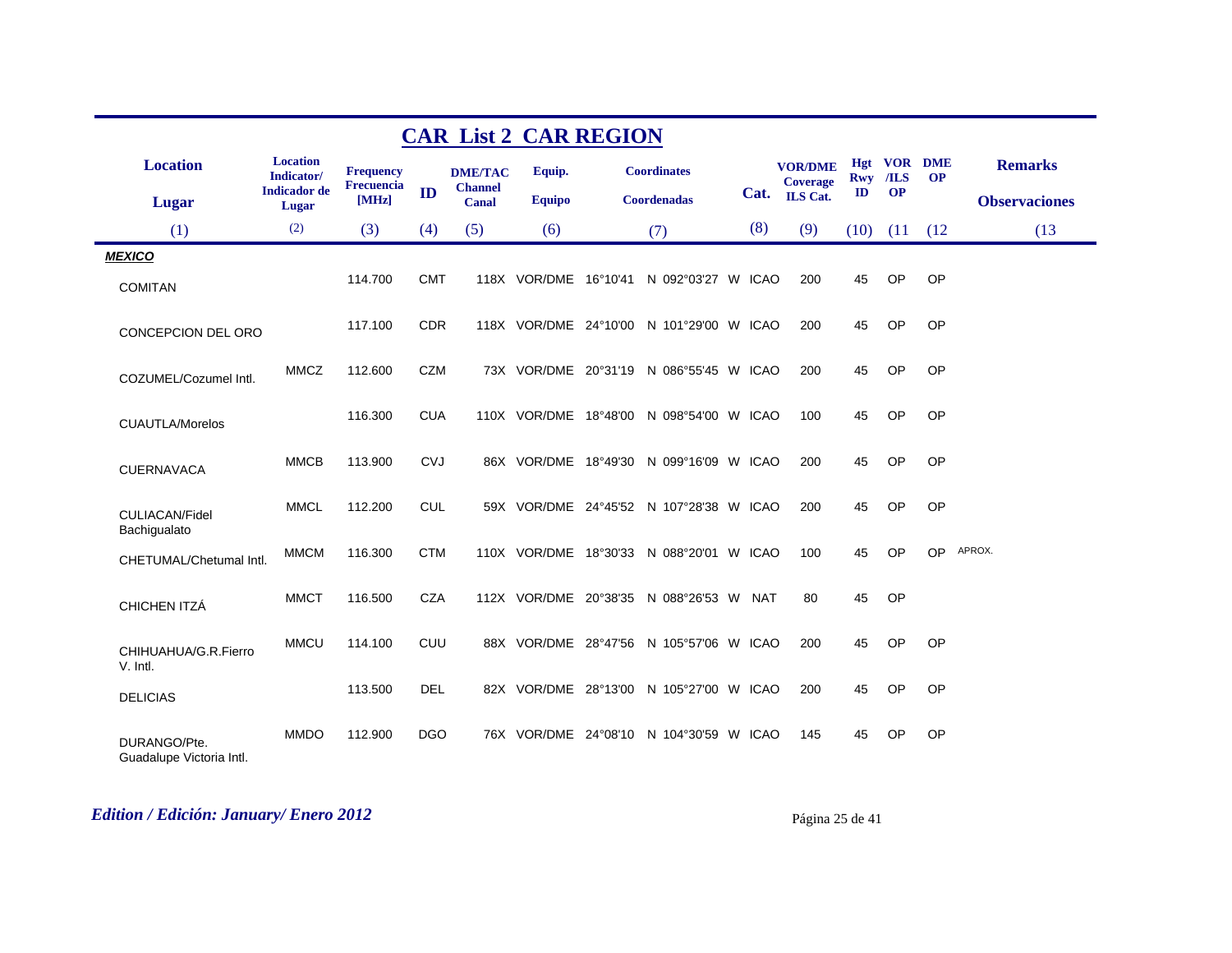|                                           |                                                      |                                |            |                                  | <b>CAR List 2 CAR REGION</b> |                                          |     |                                   |            |                             |           |                      |
|-------------------------------------------|------------------------------------------------------|--------------------------------|------------|----------------------------------|------------------------------|------------------------------------------|-----|-----------------------------------|------------|-----------------------------|-----------|----------------------|
| <b>Location</b>                           | <b>Location</b><br>Indicator/<br><b>Indicador</b> de | <b>Frequency</b><br>Frecuencia |            | <b>DME/TAC</b><br><b>Channel</b> | Equip.                       | <b>Coordinates</b>                       |     | <b>VOR/DME</b><br><b>Coverage</b> | <b>Rwy</b> | <b>Hgt VOR DME</b><br>$ILS$ | <b>OP</b> | <b>Remarks</b>       |
| <b>Lugar</b>                              | Lugar                                                | [MHz]                          | ID         | <b>Canal</b>                     | <b>Equipo</b>                | Coordenadas                              |     | Cat. ILS Cat.                     | ID         | <b>OP</b>                   |           | <b>Observaciones</b> |
| (1)                                       | (2)                                                  | (3)                            | (4)        | (5)                              | (6)                          | (7)                                      | (8) | (9)                               | (10)       | (11)                        | (12)      | (13)                 |
| <b>MEXICO</b>                             |                                                      |                                |            |                                  |                              |                                          |     |                                   |            |                             |           |                      |
| GUADALAJARA/M.Hidalg<br>o Costilla Intl.  | <b>MMGL</b>                                          | 117.300                        | GDL        |                                  |                              | 120X VOR/DME 20°31'24 N 103°18'42 W ICAO |     | 125                               | 45         | <b>OP</b>                   | OP        |                      |
| HERMOSILLO/Gral. I.<br>Pesqueira G. Intl. | <b>MMHO</b>                                          | 112.800                        | <b>HMO</b> |                                  |                              | 75X VOR/DME 29°05'44 N 111°03'07 W ICAO  |     | 105                               | 45         | <b>OP</b>                   | OP        |                      |
| <b>ISLA SOCORRO</b>                       |                                                      | 112.600                        | <b>ISS</b> |                                  |                              | 73X VOR/DME 18°46'06 N 110°55'56 W NAT   |     | 100                               | 30         | OP                          | OP        |                      |
| <b>IXTEPEC</b>                            | <b>MMIT</b>                                          | 112.200                        | <b>IZT</b> |                                  |                              | 59X VOR/DME 16°28'00 N 095°06'00 W ICAO  |     | 105                               | 45         | OP                          | OP        |                      |
| <b>JALAPA</b>                             | <b>MMJA</b>                                          | 114.100                        | <b>JAL</b> |                                  |                              | 88X VOR/DME 19°28'23 N 096°48'04 W NAT   |     | 100                               | 30         | OP                          | OP        |                      |
| LA PAZ/Gral.M.Marquez<br>de León Intl.    | <b>MMLP</b>                                          | 112.300                        | LAP        |                                  |                              | 70X VOR/DME 24°05'08 N 110°21'31 W ICAO  |     | 135                               | 45         | OP                          | OP        |                      |
| LEON SILAO/Guanajuato                     | <b>MMLO</b>                                          | 115.800                        | <b>BJX</b> |                                  |                              | 105X VOR/DME 20°59'50 N 101°28'58 W NAT  |     | 200                               | 45         | OP                          | OP        |                      |
| LORETO/Loreto Intl.                       | <b>MMLT</b>                                          | 113.200                        | <b>LTO</b> |                                  |                              | 79X VOR/DME 25°58'50 N 111°20'58 W ICAO  |     | 200                               | 45         | <b>OP</b>                   | OP        |                      |
| LOS MOCHIS                                | <b>MMLM</b>                                          | 115.500                        | <b>LMM</b> |                                  |                              | 102X VOR/DME 25°40'57 N 109°04'17 W ICAO |     | 120                               | 45         | <b>OP</b>                   | OP        |                      |
| MANZANILLO/Playa de<br>Oro Intl.          | <b>MMZO</b>                                          | 116.800                        | ZLO        |                                  |                              | 115X VOR/DME 19°09'00 N 104°34'18 W ICAO |     | 200                               | 45         | <b>OP</b>                   | <b>OP</b> | APROX.               |
| MATAMOROS/Matamoros<br>Intl.              | <b>MMMA</b>                                          | 114.300                        | MAM        |                                  |                              | 90X VOR/DME 25°46'15 N 097°31'26 W ICAO  |     | 200                               | 45         | OP                          | OP        |                      |

# *Edition / Edición: January/ Enero 2012* Página 26 de 41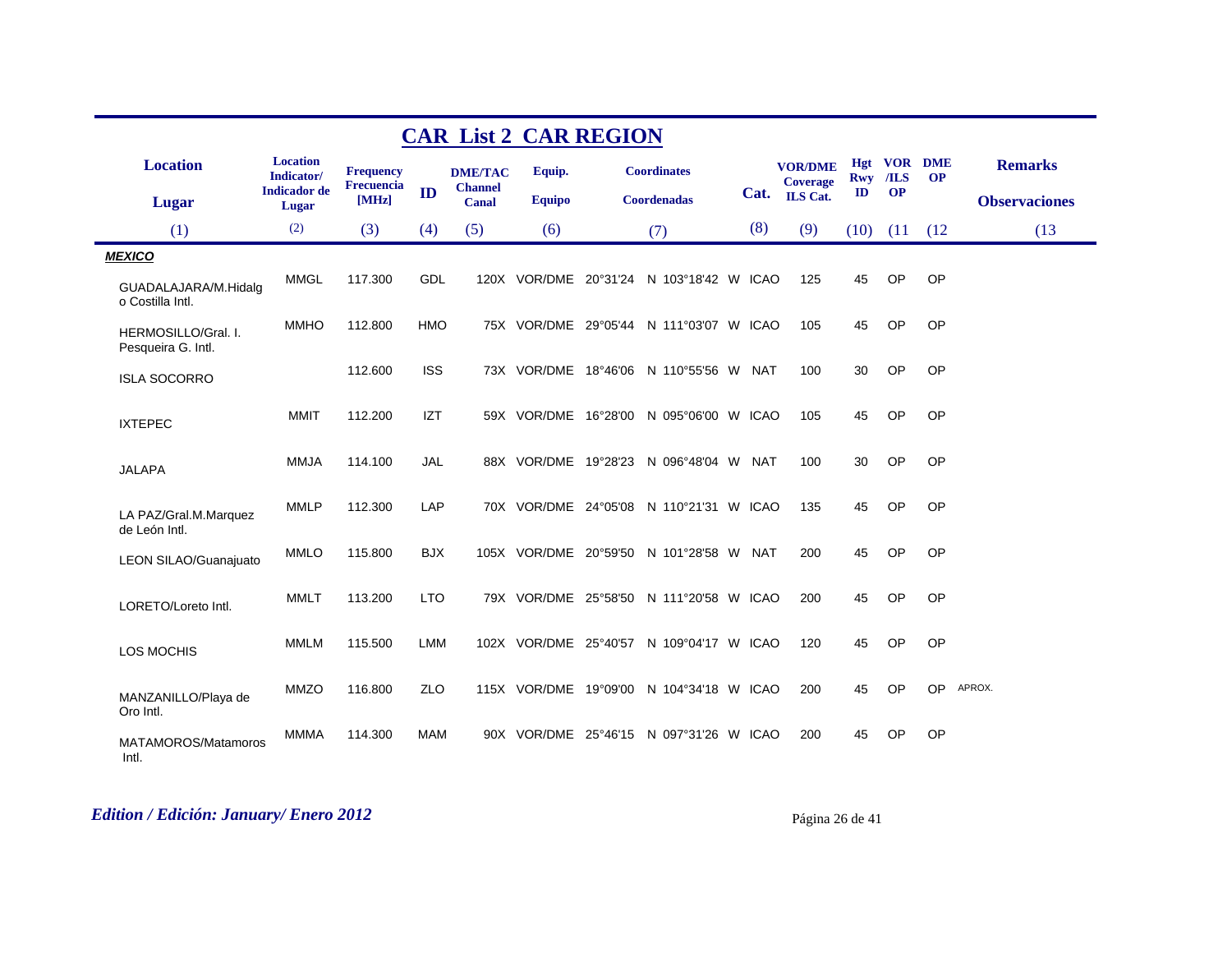|                                                   |                                                      |                                       |            |                                  | <b>CAR List 2 CAR REGION</b> |                                          |     |                                   |               |           |                                 |                      |
|---------------------------------------------------|------------------------------------------------------|---------------------------------------|------------|----------------------------------|------------------------------|------------------------------------------|-----|-----------------------------------|---------------|-----------|---------------------------------|----------------------|
| <b>Location</b>                                   | <b>Location</b><br>Indicator/<br><b>Indicador</b> de | <b>Frequency</b><br><b>Frecuencia</b> |            | <b>DME/TAC</b><br><b>Channel</b> | Equip.                       | <b>Coordinates</b>                       |     | <b>VOR/DME</b><br><b>Coverage</b> | <b>Rwy</b>    | $ILS$     | <b>Hgt VOR DME</b><br><b>OP</b> | <b>Remarks</b>       |
| Lugar                                             | Lugar                                                | [MHz]                                 | ID         | Canal                            | <b>Equipo</b>                | <b>Coordenadas</b>                       |     | Cat. ILS Cat.                     | $\mathbf{ID}$ | <b>OP</b> |                                 | <b>Observaciones</b> |
| (1)                                               | (2)                                                  | (3)                                   | (4)        | (5)                              | (6)                          | (7)                                      | (8) | (9)                               | (10)          | (11)      | (12)                            | (13)                 |
| <b>MEXICO</b>                                     |                                                      |                                       |            |                                  |                              |                                          |     |                                   |               |           |                                 |                      |
| MAZATLAN/Gral, R.<br>Buena Intl.                  | <b>MMMZ</b>                                          | 114.900                               | <b>MZT</b> |                                  |                              | 96X VOR/DME 23°09'38 N 106°16'15 W ICAO  |     | 200                               | 45            | OP        | OP                              |                      |
| MERIDA/Lic.Manuel<br>C.Rejón Intl.                | <b>MMMD</b>                                          | 117.700                               | <b>MID</b> |                                  |                              | 124X VOR/DME 20°56'17 N 089°39'22 W ICAO |     | 200                               | 45            | OP        | OP                              |                      |
| MEXICALI/Gral.R.Sánchez<br>T. Intl.               | <b>MMML</b>                                          | 115.000                               | <b>MXL</b> |                                  |                              | 97X VOR/DME 32°37'52 N 115°14'15 W ICAO  |     | 70                                | 45            | OP        | OP                              |                      |
| MÉXICO/Lic. Benito<br>Juárez Intl.                | <b>MMMX</b>                                          | 115.600                               | <b>MEX</b> |                                  |                              | 103X VOR/DME 19°26'22 N 099°04'00 W ICAO |     | 60                                | 45            | OP        | OP                              |                      |
| <b>MINATITLAN</b>                                 | <b>MMMT</b>                                          | 116.400                               | <b>MTT</b> |                                  |                              | 111X VOR/DME 18°06'10 N 094°34'56 W ICAO |     | 70                                | 45            | OP        | OP                              |                      |
| <b>MONCLOVA</b>                                   | <b>MMMV</b>                                          | 117.900                               | <b>MOV</b> |                                  |                              | 126X VOR/DME 26°57'20 N 101°28'16 W ICAO |     | 200                               | 45            | OP        | OP                              |                      |
| MONTERREY/Apto del<br>Norte Intl.                 | MMAN                                                 | 115.400                               | <b>ADN</b> |                                  |                              | 101X VOR/DME 25°51'56 N 100°14'20 W ICAO |     | 200                               | 45            | OP        | OP                              |                      |
| MONTERREY/G. M.<br>Escobedo Intl.                 | <b>MMMY</b>                                          | 114.700                               | <b>MTY</b> |                                  |                              | 94X VOR/DME 25°46'22 N 101°02'13 W ICAO  |     | 80                                | 45            | <b>OP</b> | OP                              |                      |
| <b>MORELIA/Gral, Francisco</b><br>J. Mujica Intl. | <b>MMMM</b>                                          | 114.600                               | <b>MLM</b> |                                  |                              | 93X VOR/DME 19°50'38 N 096°46'00 W ICAO  |     | 100                               | 30            | OP        | OP                              |                      |
| <b>NAUTLA</b>                                     | <b>MMNU</b>                                          | 112.300                               | <b>NAU</b> |                                  |                              | 70X VOR/DME 20°12'00 N 096°46'00 W ICAO  |     | 200                               | 45            | <b>OP</b> | OP                              |                      |
| <b>NUEVO</b><br>LAREDO/Quetzalcoatl Intl.         | <b>MMNL</b>                                          | 112,600                               | <b>NLD</b> |                                  |                              | 73X VOR/DME 27°26'22 N 099°33'53 W ICAO  |     | 60                                | 45            | <b>OP</b> | OP                              |                      |

# *Edition / Edición: January/ Enero 2012* Página 27 de 41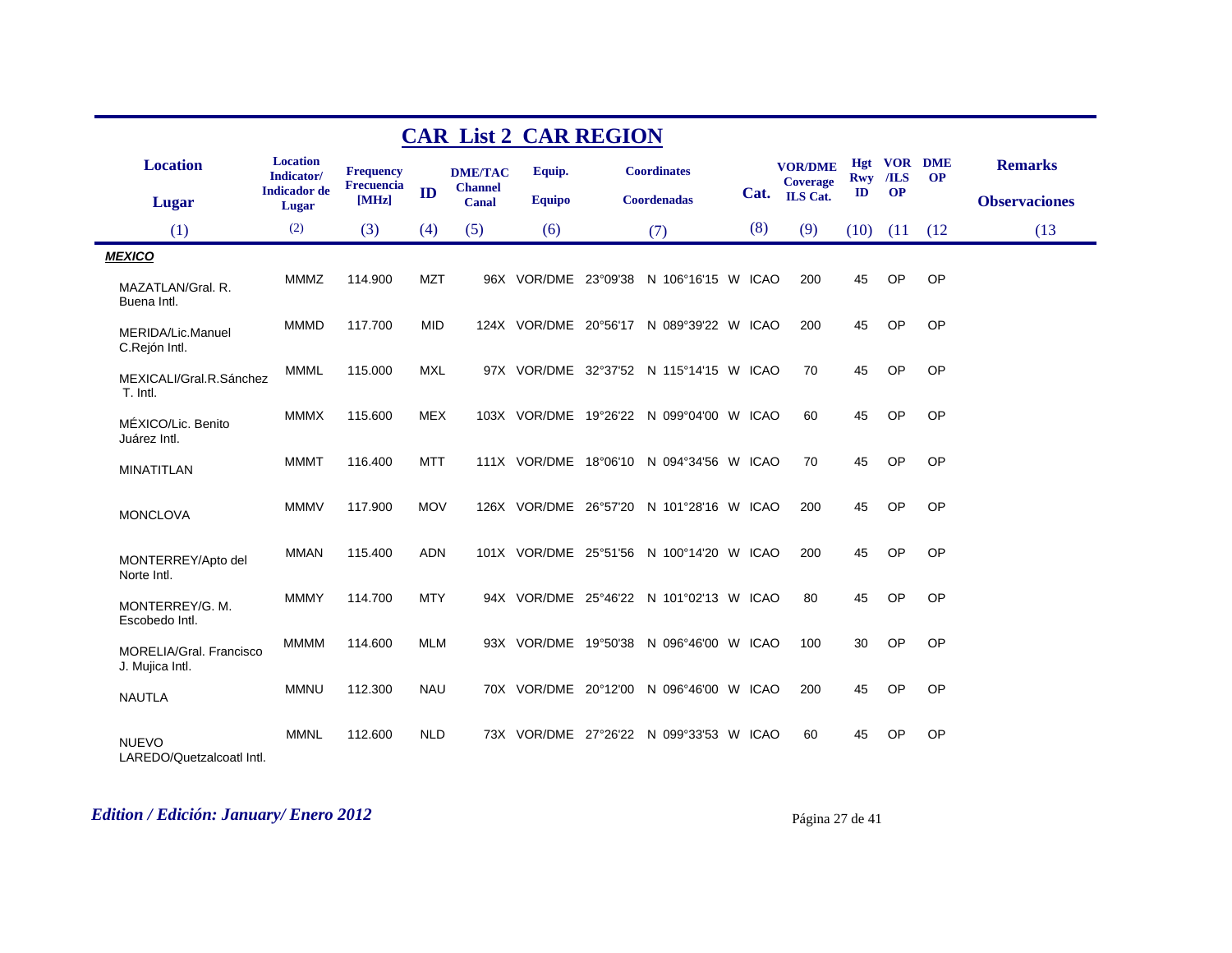|                                            |                               |                                |            | <b>CAR List 2 CAR REGION</b> |               |                                          |     |                                   |      |           |                                 |                      |
|--------------------------------------------|-------------------------------|--------------------------------|------------|------------------------------|---------------|------------------------------------------|-----|-----------------------------------|------|-----------|---------------------------------|----------------------|
| <b>Location</b>                            | <b>Location</b><br>Indicator/ | <b>Frequency</b><br>Frecuencia |            | <b>DME/TAC</b>               | Equip.        | <b>Coordinates</b>                       |     | <b>VOR/DME</b><br><b>Coverage</b> |      | Rwy /ILS  | <b>Hgt VOR DME</b><br><b>OP</b> | <b>Remarks</b>       |
| Lugar                                      | <b>Indicador</b> de<br>Lugar  | [MHz]                          | ID         | <b>Channel</b><br>Canal      | <b>Equipo</b> | Coordenadas                              |     | Cat. ILS Cat.                     | ID   | <b>OP</b> |                                 | <b>Observaciones</b> |
| (1)                                        | (2)                           | (3)                            | (4)        | (5)                          | (6)           | (7)                                      | (8) | (9)                               | (10) | (11)      | (12)                            | (13)                 |
| <b>MEXICO</b>                              |                               |                                |            |                              |               |                                          |     |                                   |      |           |                                 |                      |
| OAXACA/Xoxocotlan Intl.                    | <b>MMOX</b>                   | 112.000                        | OAX        |                              |               | 57X VOR/DME 16°58'20 N 096°43'53 W ICAO  |     | 110                               | 45   | <b>OP</b> | OP                              |                      |
| <b>OTUMBA</b>                              |                               | 115.000                        | <b>OTU</b> |                              |               | 97X VOR/DME 19°41'00 N 098°44'00 W ICAO  |     | 200                               | 45   | <b>OP</b> | OP                              |                      |
| <b>PACHUCA</b>                             | <b>MMPC</b>                   | 112.700                        | <b>PCA</b> |                              |               | 74X VOR/DME 20°08'00 N 099°41'00 W ICAO  |     | 70                                | 45   | <b>OP</b> | OP                              |                      |
| <b>PASTEJE</b>                             |                               | 114.500                        | <b>PTJ</b> |                              |               | 92X VOR/DME 19°39'00 N 099°48'00 W ICAO  |     | 200                               | 45   | OP        | OP                              |                      |
| PIEDRAS NEGRAS                             | <b>MMPG</b>                   | 113.600                        | <b>PNG</b> |                              |               | 83X VOR/DME 28°37'55 N 100°32'18 W ICAO  |     | 200                               | 45   | <b>OP</b> | OP                              |                      |
| POZA RICA                                  | <b>MMPA</b>                   | 115.500                        | <b>PAZ</b> |                              |               | 102X VOR/DME 20°36'02 N 097°27'18 W ICAO |     | 200                               | 45   | OP        | OP                              |                      |
| PTO.VALLARTA/Lic.Gusta<br>vo Díaz O. Intl. | <b>MMPR</b>                   | 116.600                        | <b>PVR</b> |                              |               | 113X VOR/DME 20°40'23 N 105°15'27 W ICAO |     | 135                               | 45   | OP        | OP                              |                      |
| PUEBLA/Hermanos<br>serdan IntL.            | <b>MMPB</b>                   | 115.200                        | <b>PBC</b> |                              |               | 99X VOR/DME 19°09'39 N 098°22'13 W ICAO  |     | 100                               | 30   | <b>OP</b> | OP                              |                      |
| PUERTO ESCONDIDO                           | <b>MMPS</b>                   | 112.500                        | <b>PXM</b> |                              |               | 72X VOR/DME 15°52'30 N 097°04'54 W ICAO  |     | 200                               | 45   | <b>OP</b> | OP                              |                      |
| PUERTO PEÑASCO                             | <b>MMPE</b>                   | 112.100                        | <b>PPE</b> |                              |               | 58X VOR/DME 31°21'09 N 113°31'15 W ICAO  |     | 105                               | 45   | <b>OP</b> | OP                              |                      |
| QUERETARO                                  | <b>MMQT</b>                   | 113.000                        | QET        |                              |               | 77X VOR/DME 20°37'02 N 100°11'37 W ICAO  |     | 200                               | 45   | OP        | OP                              |                      |

# *Edition / Edición: January/ Enero 2012* Página 28 de 41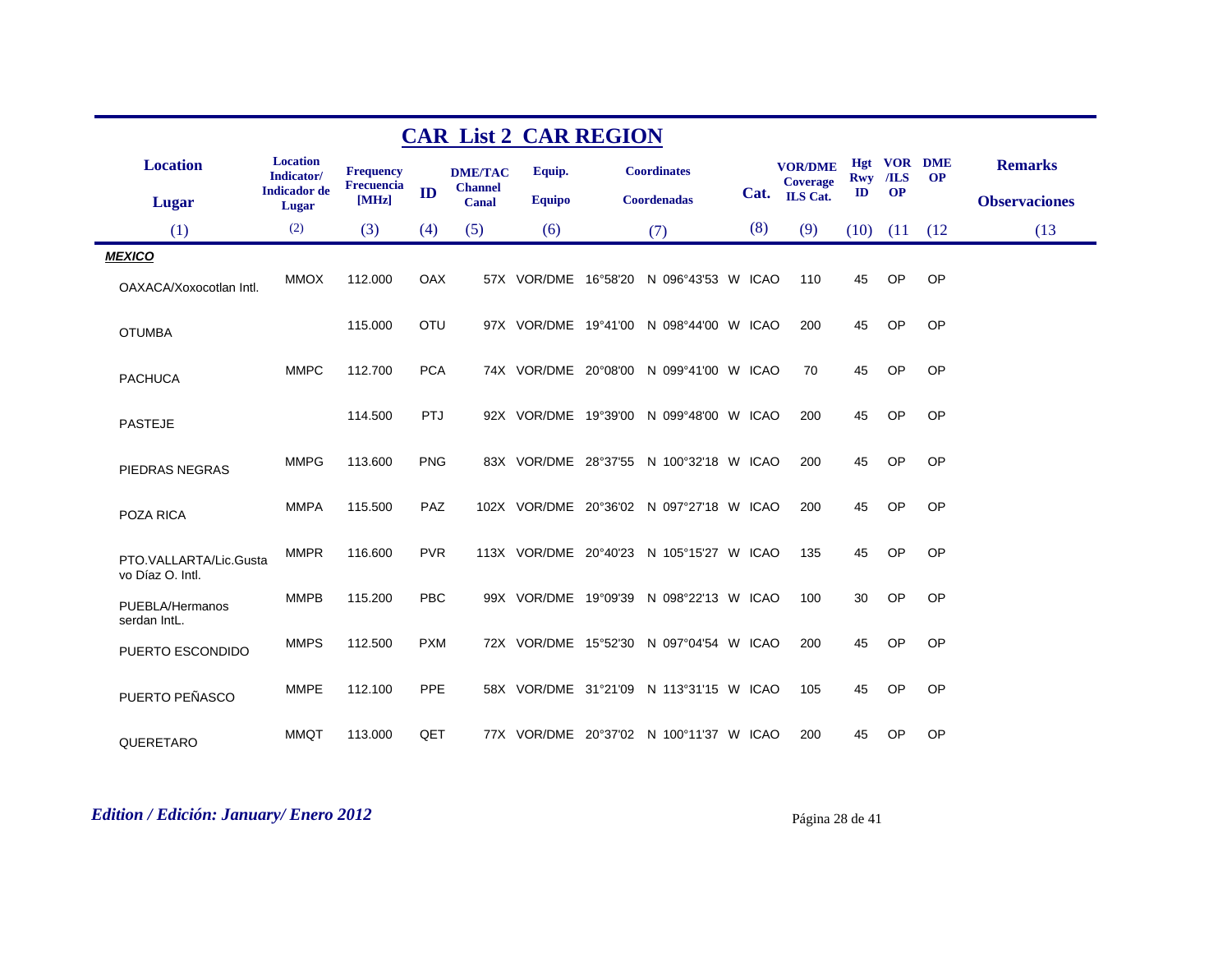|                                            |                               |                                       |            | <b>CAR List 2 CAR REGION</b>     |               |                                          |     |                                   |            |           |                          |                      |
|--------------------------------------------|-------------------------------|---------------------------------------|------------|----------------------------------|---------------|------------------------------------------|-----|-----------------------------------|------------|-----------|--------------------------|----------------------|
| <b>Location</b>                            | <b>Location</b><br>Indicator/ | <b>Frequency</b><br><b>Frecuencia</b> |            | <b>DME/TAC</b><br><b>Channel</b> | Equip.        | <b>Coordinates</b>                       |     | <b>VOR/DME</b><br><b>Coverage</b> | <b>Rwy</b> | /ILS      | Hgt VOR DME<br><b>OP</b> | <b>Remarks</b>       |
| Lugar                                      | <b>Indicador</b> de<br>Lugar  | [MHz]                                 | ID         | Canal                            | <b>Equipo</b> | <b>Coordenadas</b>                       |     | Cat. ILS Cat.                     | ID         | <b>OP</b> |                          | <b>Observaciones</b> |
| (1)                                        | (2)                           | (3)                                   | (4)        | (5)                              | (6)           | (7)                                      | (8) | (9)                               | (10)       | (11)      | (12)                     | (13)                 |
| <b>MEXICO</b>                              |                               |                                       |            |                                  |               |                                          |     |                                   |            |           |                          |                      |
| REYNOSA/Gral. Lucio<br>Blanco Intl.        | <b>MMRX</b>                   | 112.400                               | <b>REX</b> |                                  |               | 71X VOR/DME 26°00'38 N 098°13'55 W ICAO  |     | 135                               | 45         | <b>OP</b> | OP                       |                      |
| <b>SALTILLO</b>                            | <b>MMIO</b>                   | 116.100                               | <b>SLW</b> |                                  |               | 108X VOR/DME 25°32'46 N 100°55'47 W ICAO |     | 200                               | 45         | <b>OP</b> | OP                       |                      |
| SAN CRISTOBAL DE<br><b>LAS CASAS</b>       |                               | 116.000                               | <b>SZT</b> |                                  |               | 107X VOR/DME 16°41'08 N 092°31'18 W NAT  |     | 60                                | 30         | OP        |                          |                      |
| SAN JOSE DEL<br>CABO/S.J. Del Cabo Intl.   | <b>MMSD</b>                   | 114.000                               | <b>SJD</b> |                                  |               | 87X VOR/DME 23°08'46 N 109°43'18 W ICAO  |     | 200                               | 45         | <b>OP</b> | OP                       |                      |
| <b>SAN LUIS</b><br>POTOSI/Ponciano Arriaga | <b>MMSP</b>                   | 117.200                               | <b>SLP</b> |                                  |               | 119X VOR/DME 22°15'23 N 100°55'45 W ICAO |     | 200                               | 45         | <b>OP</b> | OP                       |                      |
| <b>SAN MATEO</b>                           |                               | 112.100                               | <b>SMO</b> |                                  |               | 58X VOR/DME 19°33'20 N 09°93'42 W NAT    |     | 60                                | 30         | OP        | OP                       | <b>DVOR TMA</b>      |
| <b>SAN QUINTIN</b>                         |                               | 113.300                               | SQN        |                                  |               | 80X VOR/DME 30°30'00 N 115°57'00 W NAT   |     | 60                                | 30         | <b>OP</b> |                          |                      |
| <b>SANTA LUCIA/Base</b><br>Aerea Militar 1 | <b>MMSM</b>                   | 116.600                               | <b>SLM</b> |                                  |               | 113X VOR/DME 19°44'00 N 099°02'00 W NAT  |     | 60                                | 30         | OP        | OP                       |                      |
| <b>SANTA ROSALIA</b>                       |                               | 112.600                               | <b>SRL</b> |                                  |               | 73X VOR/DME 27°18'00 N 112°17'00 W ICAO  |     | 135                               | 45         | <b>OP</b> | OP                       |                      |
| TAMPICO/Gral, F.J. Mina<br>Intl.           | <b>MMTM</b>                   | 117.500                               | <b>TAM</b> |                                  |               | 122X VOR/DME 22°17'23 N 097°51'47 W ICAO |     | 200                               | 45         | <b>OP</b> | OP                       |                      |
| <b>TAMUIN</b>                              | <b>MMTN</b>                   | 113.300                               | TMN        |                                  |               | 80X VOR/DME 22°02'19 N 098°48'29 W ICAO  |     | 75                                | 45         | <b>OP</b> | OP                       |                      |

# *Edition / Edición: January/ Enero 2012* Página 29 de 41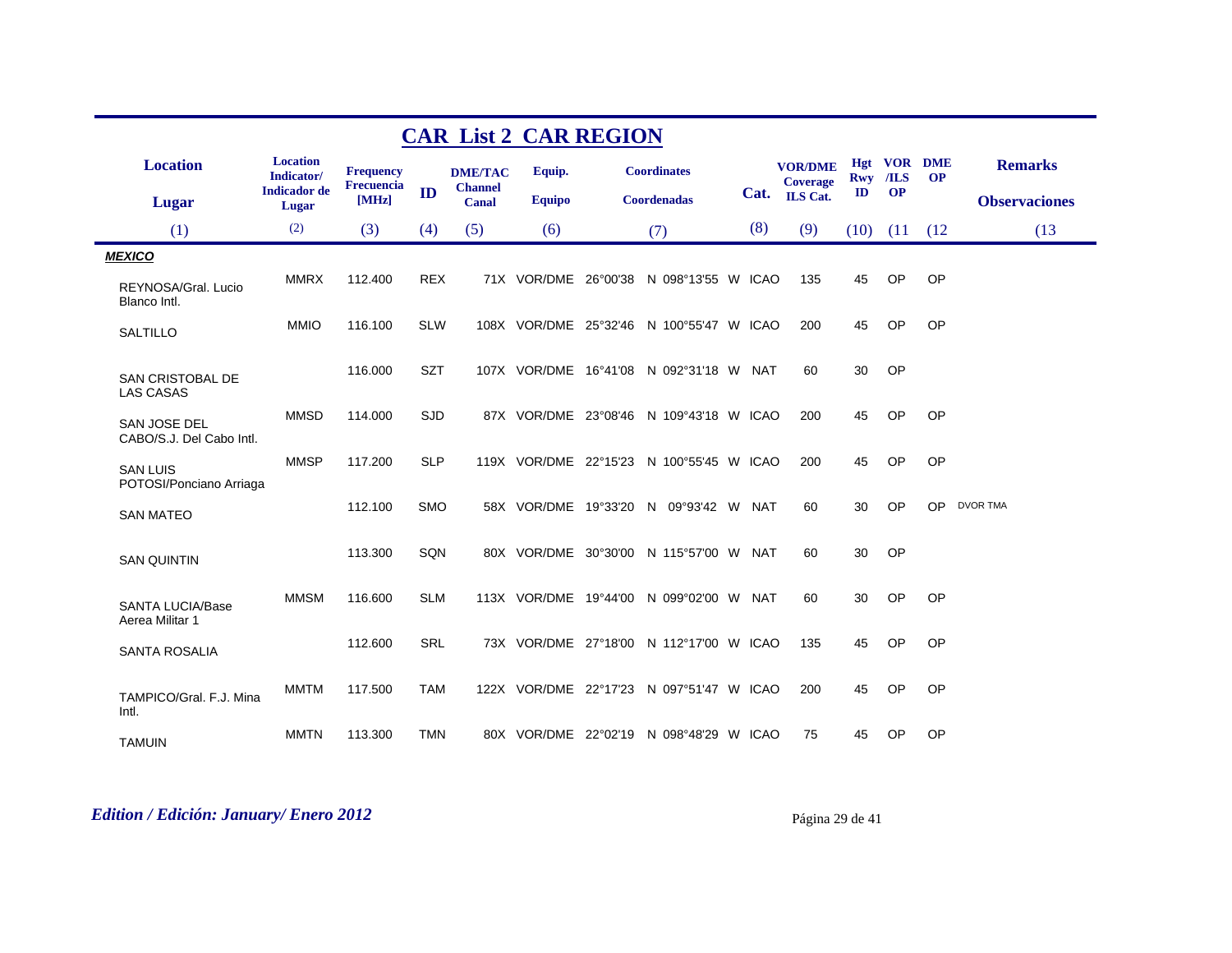|                                                 | <b>CAR List 2 CAR REGION</b>  |                     |            |                                |               |  |                                          |     |                                   |               |           |                                 |                      |  |
|-------------------------------------------------|-------------------------------|---------------------|------------|--------------------------------|---------------|--|------------------------------------------|-----|-----------------------------------|---------------|-----------|---------------------------------|----------------------|--|
| <b>Location</b>                                 | <b>Location</b><br>Indicator/ | <b>Frequency</b>    |            | <b>DME/TAC</b>                 | Equip.        |  | <b>Coordinates</b>                       |     | <b>VOR/DME</b><br><b>Coverage</b> |               | Rwy /ILS  | <b>Hgt VOR DME</b><br><b>OP</b> | <b>Remarks</b>       |  |
| Lugar                                           | <b>Indicador</b> de<br>Lugar  | Frecuencia<br>[MHz] | ID         | <b>Channel</b><br><b>Canal</b> | <b>Equipo</b> |  | Coordenadas                              |     | Cat. ILS Cat.                     | $\mathbf{ID}$ | <b>OP</b> |                                 | <b>Observaciones</b> |  |
| (1)                                             | (2)                           | (3)                 | (4)        | (5)                            | (6)           |  | (7)                                      | (8) | (9)                               | (10)          | (11)      | (12)                            | (13)                 |  |
| <b>MEXICO</b>                                   |                               |                     |            |                                |               |  |                                          |     |                                   |               |           |                                 |                      |  |
| TAPACHULA/TAPACHUL<br>A INTL.                   | <b>MMTP</b>                   | 115.300             | <b>TAP</b> |                                |               |  | 100X VOR/DME 14°47'32 N 092°22'33 W ICAO |     | 185                               | 45            | OP        | OP                              |                      |  |
| <b>TEPIC</b>                                    | <b>MMEP</b>                   | 113.900             | <b>TNY</b> |                                |               |  | 86X VOR/DME 21°25'35 N 104°50'13 W NAT   |     | 100                               | 45            | OP        | OP                              |                      |  |
| <b>TEQUESQUITENGO</b>                           | <b>MMTQ</b>                   | 113.100             | <b>TEQ</b> |                                |               |  | 78X VOR/DME 18°41'00 N 099°15'00 W ICAO  |     | 100                               | 45            | OP        | OP                              |                      |  |
| <b>TERAN/Base Aerea</b><br>Militar <sub>6</sub> | <b>MMTB</b>                   | 117.300             | <b>TGM</b> |                                |               |  | 120X VOR/DME 16°44'24 N 092°10'29 W NAT  |     | 60                                | 30            | OP        |                                 |                      |  |
| TIJUANA/Gral, A.<br>Rodríguez Intl.             | <b>MMTJ</b>                   | 116.500             | TIJ        |                                |               |  | 112X VOR/DME 32°32'26 N 116°57'10 W ICAO |     | 55                                | 45            | OP        | OP                              |                      |  |
| TOLUCA/Lic. A. López M.<br>Intl.                | <b>MMTO</b>                   | 114.300             | <b>TLC</b> |                                |               |  | 90X VOR/DME 19°19'58 N 099°33'40 W ICAO  |     | 100                               | 45            | OP        | OP                              |                      |  |
| TORREON/Torreon Intl.                           | <b>MMTC</b>                   | 116.400             | <b>TRC</b> |                                |               |  | 111X VOR/DME 25°33'50 N 103°24'30 W ICAO |     | 200                               | 45            | OP        | OP                              |                      |  |
| TULA/Tamaulipas                                 |                               | 114.400             | <b>TTM</b> |                                |               |  | 91X VOR/DME 20°58'00 N 099°46'00 W NAT   |     | 60                                | 30            | OP        | OP                              |                      |  |
| TUXTLA GUTIERREZ/A.<br>Albino C. Intl.          | <b>MMTB</b>                   | 115.700             | <b>TGZ</b> |                                |               |  | 104X VOR/DME 16°34'14 N 093°01'48 W ICAO |     | 200                               | 45            | <b>OP</b> | OP                              |                      |  |
| URUAPAN/Lic. I. Lopez<br>R. Intl.               | <b>MMPN</b>                   | 114.200             | <b>UPN</b> |                                |               |  | 89X VOR/DME 19°23'45 N 102°02'28 W NAT   |     | 200                               | 45            | OP        | OP                              |                      |  |
| VERACRUZ/Gral. H. Jara<br>Intl.                 | <b>MMVR</b>                   | 114.000             | <b>VER</b> |                                |               |  | 87X VOR/DME 19°08'36 N 096°11'21 W ICAO  |     | 70                                | 45            | <b>OP</b> | OP                              |                      |  |

# *Edition / Edición: January/ Enero 2012* Página 30 de 41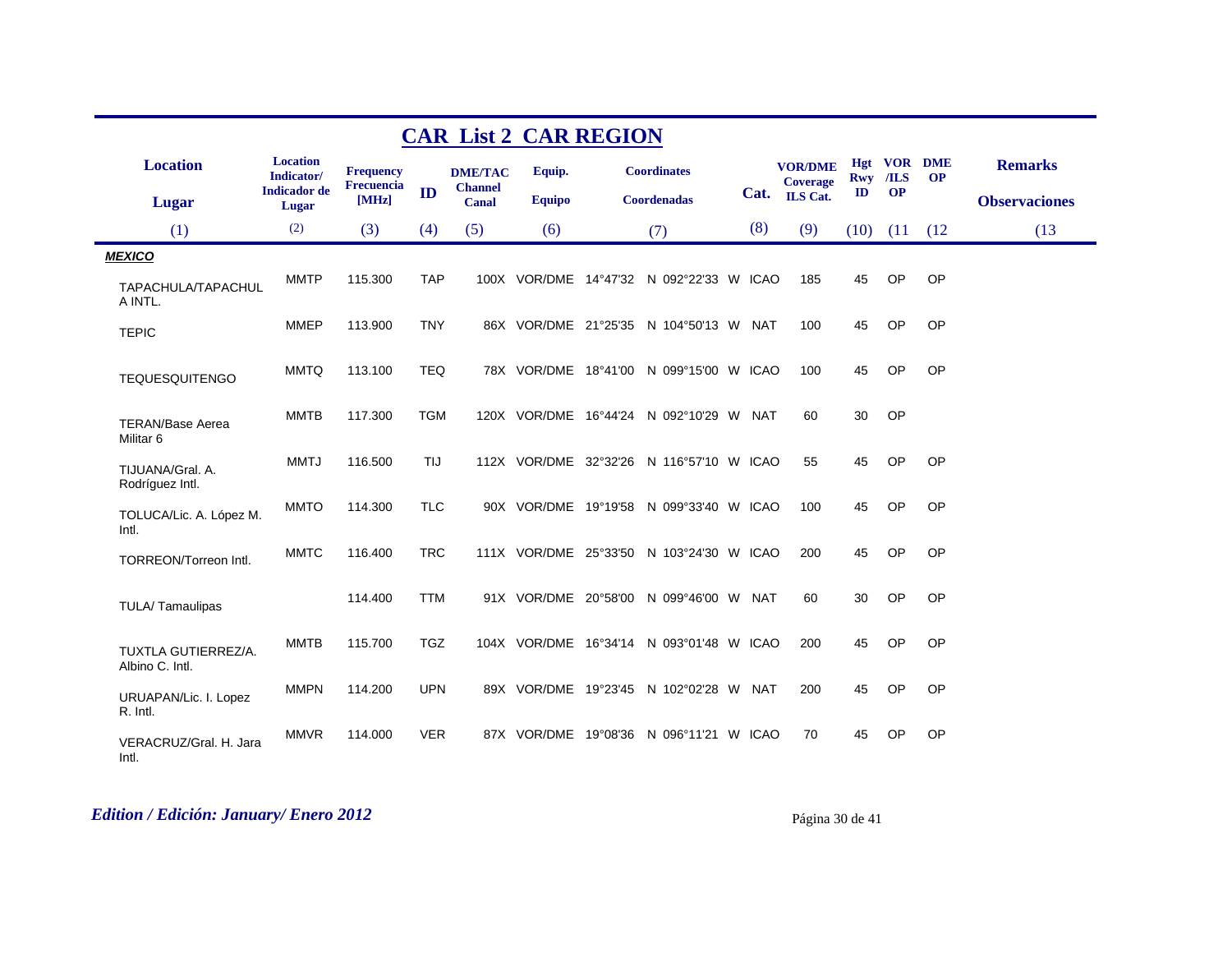|                                   |                               |                                       |            |                                  | <b>CAR List 2 CAR REGION</b> |          |                    |    |             |                                   |                   |                    |                        |                      |
|-----------------------------------|-------------------------------|---------------------------------------|------------|----------------------------------|------------------------------|----------|--------------------|----|-------------|-----------------------------------|-------------------|--------------------|------------------------|----------------------|
| <b>Location</b>                   | <b>Location</b><br>Indicator/ | <b>Frequency</b><br><b>Frecuencia</b> |            | <b>DME/TAC</b><br><b>Channel</b> | Equip.                       |          | <b>Coordinates</b> |    |             | <b>VOR/DME</b><br><b>Coverage</b> | Hgt<br><b>Rwy</b> | <b>VOR</b><br>/ILS | <b>DME</b><br>$\Omega$ | <b>Remarks</b>       |
| Lugar                             | <b>Indicador</b> de<br>Lugar  | [MHz]                                 | ID         | Canal                            | <b>Equipo</b>                |          | <b>Coordenadas</b> |    | Cat.        | <b>ILS</b> Cat.                   | $\mathbf{I}$      | <b>OP</b>          |                        | <b>Observaciones</b> |
| (1)                               | (2)                           | (3)                                   | (4)        | (5)                              | (6)                          |          | (7)                |    | (8)         | (9)                               | (10)              | (11)               | (12)                   | (13)                 |
| <b>MEXICO</b>                     |                               |                                       |            |                                  |                              |          |                    |    |             |                                   |                   |                    |                        |                      |
| VILLAHERMOSA/C.<br>Rovirosa Intl. | <b>MMVA</b>                   | 116.700                               | VSA        | 114X                             | VOR/DME                      | 17°59'56 | N 092°49'05        | W  | <b>ICAO</b> | 200                               | 45                | OP                 | <b>OP</b>              |                      |
| ZACATECAS/Gral. L.<br>Ruiz Intl.  | MMZC                          | 117.600                               | ZCL        | 123X                             | VOR/DME                      | 22°53'15 | N 102°41'36        | W. | ICAO        | 100                               | 45                | OP                 | <b>OP</b>              |                      |
| <b>ZAPOPAN</b>                    | <b>MMZP</b>                   | 113.400                               | ZAP        |                                  | 81X VOR/DME                  | 20°44'59 | N 103°27'54 W      |    | <b>NAT</b>  | 60                                | 30                | OP                 | <b>OP</b>              |                      |
| ZIHUATANEJO/Ixtapa Z.<br>Intl.    | <b>MMZH</b>                   | 113,800                               | <b>ZIH</b> | 85X                              | <b>VOR/DME</b>               | 17°36'11 | N 101°28'36        | W. | <b>ICAO</b> | 105                               | 45                | <b>OP</b>          | <b>OP</b>              |                      |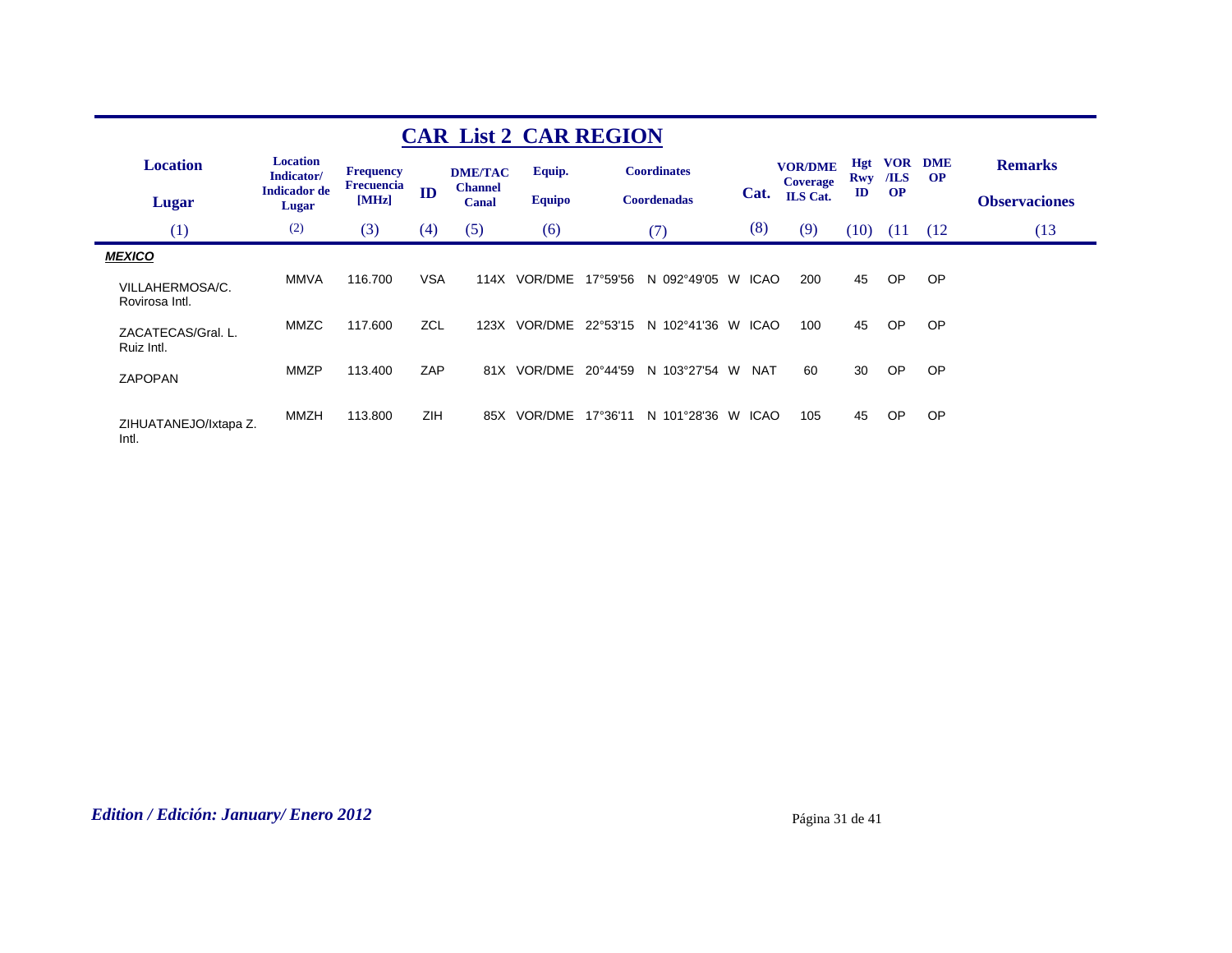|                              |                               |                     |            |                         |               | <b>CAR List 2 CAR REGION</b> |      |                            |                          |           |                             |                           |
|------------------------------|-------------------------------|---------------------|------------|-------------------------|---------------|------------------------------|------|----------------------------|--------------------------|-----------|-----------------------------|---------------------------|
| Location                     | <b>Location</b><br>Indicator/ | <b>Frequency</b>    |            | <b>DME/TAC</b>          | Equip.        | <b>Coordinates</b>           |      | <b>VOR/DME</b><br>Coverage | <b>Hgt</b><br><b>Rwy</b> | /ILS      | <b>VOR DME</b><br><b>OP</b> | <b>Remarks</b>            |
| Lugar                        | <b>Indicador de</b><br>Lugar  | Frecuencia<br>[MHz] | ID         | <b>Channel</b><br>Canal | <b>Equipo</b> | <b>Coordenadas</b>           | Cat. | <b>ILS</b> Cat.            | $\mathbf{ID}$            | <b>OP</b> |                             | <b>Observaciones</b>      |
| $\perp$                      | (2)                           | (3)                 | (4)        | (5)                     | (6)           |                              | (8)  | (9)                        | 10                       | п         | (12                         | Ί3                        |
| <b>NETHERLANDS</b>           |                               |                     |            |                         |               |                              |      |                            |                          |           |                             |                           |
| KRALENDIJK/Flamingo<br>Intl. | <b>TNCB</b>                   | 115,000             | <b>PJB</b> |                         | <b>VOR</b>    | 12°08'00<br>N 068°17'00 W    | NAT  | 200                        | 45                       |           |                             | <b>BONAIRE I- PLANNED</b> |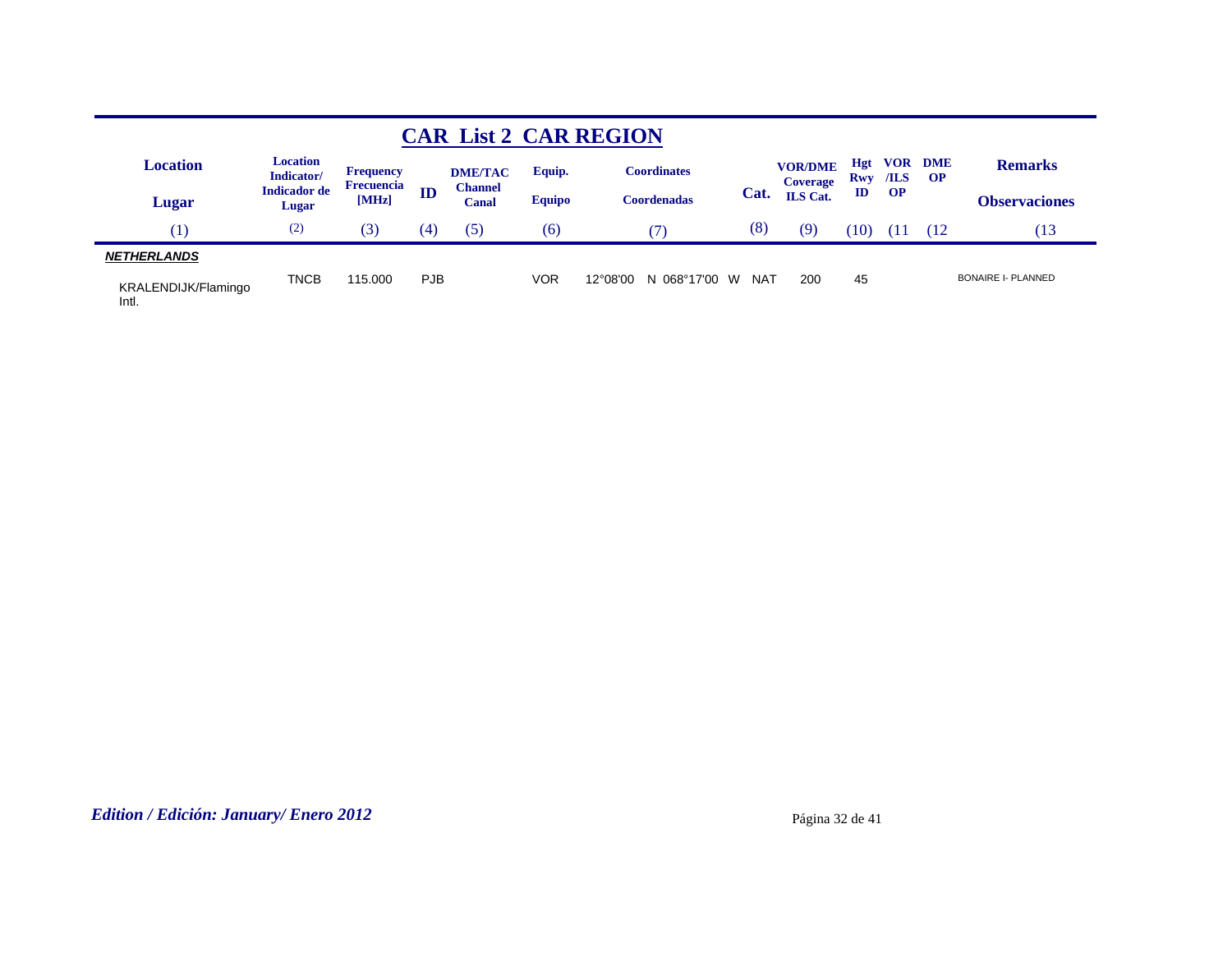| <b>CAR List 2 CAR REGION</b>            |                               |                     |             |                                |                |  |                                          |   |            |                            |                          |           |                             |                      |
|-----------------------------------------|-------------------------------|---------------------|-------------|--------------------------------|----------------|--|------------------------------------------|---|------------|----------------------------|--------------------------|-----------|-----------------------------|----------------------|
| <b>Location</b>                         | <b>Location</b><br>Indicator/ | <b>Frequency</b>    |             | <b>DME/TAC</b>                 | Equip.         |  | <b>Coordinates</b>                       |   |            | <b>VOR/DME</b><br>Coverage | <b>Hgt</b><br><b>Rwy</b> | $ILS$     | <b>VOR DME</b><br><b>OP</b> | <b>Remarks</b>       |
| Lugar                                   | <b>Indicador</b> de<br>Lugar  | Frecuencia<br>[MHz] | ID          | <b>Channel</b><br><b>Canal</b> | <b>Equipo</b>  |  | <b>Coordenadas</b>                       |   | Cat.       | <b>ILS</b> Cat.            | $\mathbf{ID}$            | <b>OP</b> |                             | <b>Observaciones</b> |
| (1)                                     | (2)                           | (3)                 | (4)         | (5)                            | (6)            |  | (7)                                      |   | (8)        | (9)                        | (10)                     | (11)      | (12)                        | (13)                 |
| <b>NICARAGUA</b>                        |                               |                     |             |                                |                |  |                                          |   |            |                            |                          |           |                             |                      |
| <b>CORN ISLAND</b>                      | <b>MNCI</b>                   | 114.400             | <b>CRI</b>  | 91X                            | <b>DME</b>     |  | 12°10'28 N 087°08'24 W NAT               |   |            | 60                         | 45                       | <b>OP</b> |                             | Colocated with NDB   |
| SAN FRANCISCO LIBRE,<br>Punta Huete     |                               | 115.100             | <b>FAP</b>  |                                |                |  | 98X DVOR/DME 12°21'35 N 086°11'55 W NAT  |   |            | 60                         | 30                       | <b>OP</b> | OP                          |                      |
| MANAGUA/Augusto<br>Cesar Andino Intl.   | <b>MNMG</b>                   | 109.100             | <b>IMGA</b> | 28X                            | ILS/DME        |  | 12°09'00 N 086°10'00 W ICAO              |   |            | $\mathbf{1}$               | 09                       | <b>OP</b> | OP                          |                      |
| PUERTO CABEZAS/Pto.<br>Cabezas Int.     | <b>MNPC</b>                   | 110.300             | <b>IPZA</b> | 40X                            | <b>ILS/DME</b> |  | 14°02'46 N 083°22'28 W ICAO              |   |            | $\mathbf{1}$               | 45                       |           |                             | <b>PLANNED</b>       |
| <b>BLUEFIELDS</b>                       | <b>MNBL</b>                   | 116,700             | <b>BLU</b>  |                                |                |  | 114X VOR/DME 11°59'40 N 083°46'21 W ICAO |   |            | 180                        | 45                       | <b>OP</b> | OP                          |                      |
| MANAGUA/Augusto<br>Cesar Andino Intl.   | <b>MNMG</b>                   | 112.100             | <b>MGA</b>  |                                |                |  | 58X VOR/DME 12°08'23 N 086°10'27 W ICAO  |   |            | 200                        | 45                       | <b>OP</b> | OP                          |                      |
| PUERTO CABEZAS/Pto.<br>Cabezas Int.     | <b>MNPC</b>                   | 112.900             | <b>PZA</b>  |                                |                |  | 76X VOR/DME 14°02'43 N 083°23'18 W ICAO  |   |            | 185                        | 45                       | OP        | OP                          |                      |
| <b>SAN JUAN DEL</b><br><b>NICARAGUA</b> |                               | 114.700             | <b>GTN</b>  |                                | 94X VOR/DME    |  | N                                        | W | <b>NAT</b> |                            |                          |           |                             | <b>PLANNED</b>       |

# *Edition / Edición: January/ Enero 2012* Página 33 de 41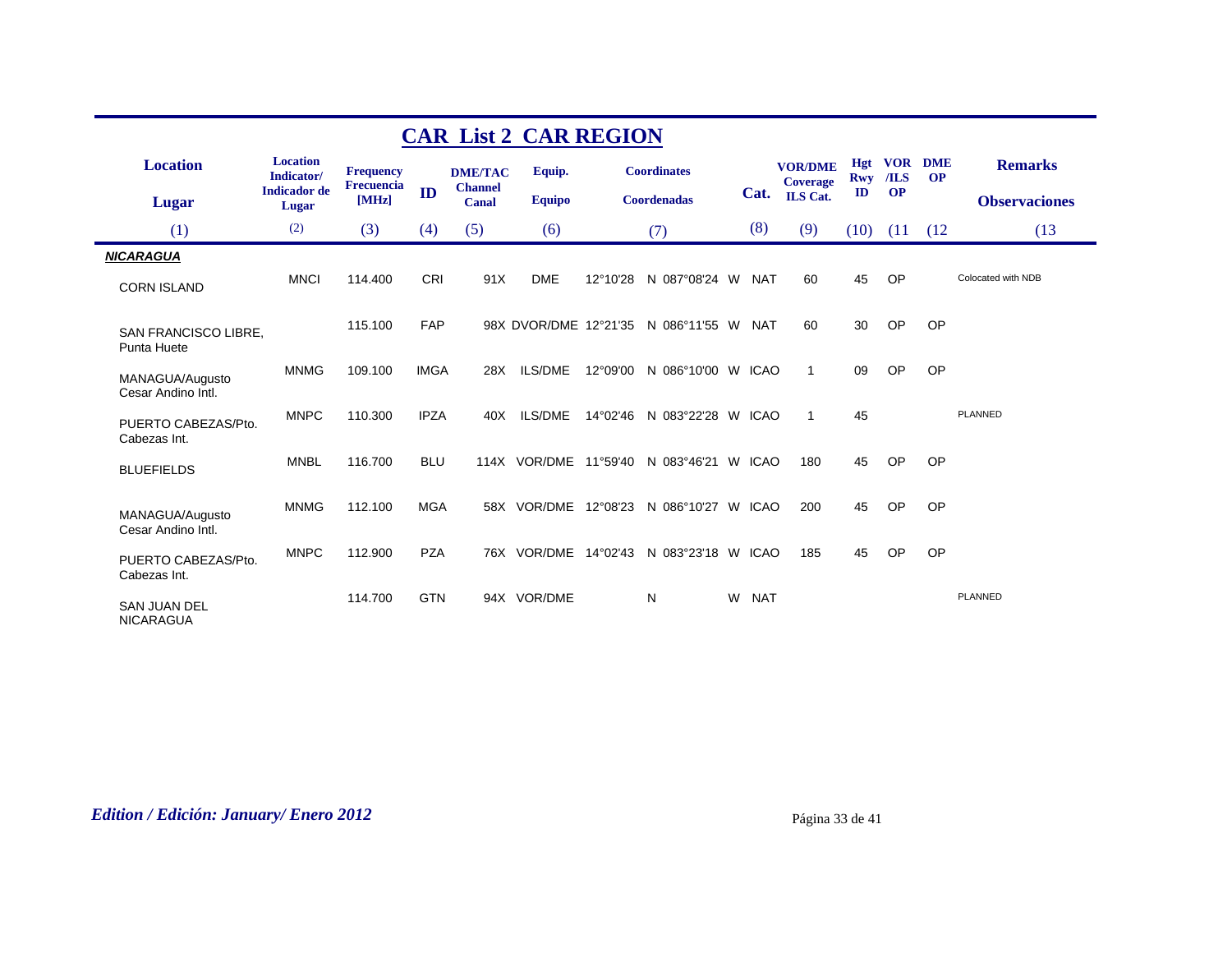|                                                                |                               |                                       |            |                                  | <b>CAR List 2 CAR REGION</b> |          |                    |             |                                   |                   |                     |                         |                      |
|----------------------------------------------------------------|-------------------------------|---------------------------------------|------------|----------------------------------|------------------------------|----------|--------------------|-------------|-----------------------------------|-------------------|---------------------|-------------------------|----------------------|
| <b>Location</b>                                                | <b>Location</b><br>Indicator/ | <b>Frequency</b><br><b>Frecuencia</b> |            | <b>DME/TAC</b><br><b>Channel</b> | Equip.                       |          | <b>Coordinates</b> |             | <b>VOR/DME</b><br><b>Coverage</b> | <b>Hgt</b><br>Rwy | <b>VOR</b><br>$ILS$ | <b>DME</b><br><b>OP</b> | <b>Remarks</b>       |
| <b>Lugar</b>                                                   | <b>Indicador</b> de<br>Lugar  | [MHz]                                 | ID         | Canal                            | <b>Equipo</b>                |          | <b>Coordenadas</b> | Cat.        | <b>ILS</b> Cat.                   | $\mathbf{ID}$     | <b>OP</b>           |                         | <b>Observaciones</b> |
| (1)                                                            | (2)                           | (3)                                   | (4)        | (5)                              | (6)                          |          | (7)                | (8)         | (9)                               | (10)              | (11)                | (12)                    | (13)                 |
| <b>PUERTO RICO</b><br><b>SAN JUAN/Luis Munoz</b><br>Marin Intl | <b>TJSJ</b>                   | 109.700                               | CLA        | 34                               | ILS/DME                      | 18°26'01 | N 065°59'15 W ICAO |             | 2                                 | 10 <sup>°</sup>   | <b>OP</b>           | OP                      |                      |
|                                                                |                               | 110.300                               | SJU        | 40                               | ILS/DME                      | 18°26'49 | N 065°59'33 W ICAO |             | 2                                 | 07                | OP                  | OP                      |                      |
| <b>BORINQUEN</b>                                               |                               | 113.500                               | <b>BQN</b> | 82X                              | VOR/TAC                      | 18°29'54 | N 067°06'30 W      | <b>ICAO</b> | 130                               | 45                | OP                  | OP                      |                      |
| MAYAGUEZ/EUGENIO<br><b>MARIA DE HOSTOS</b>                     | <b>TJMZ</b>                   | 110.600                               | <b>MAZ</b> |                                  | 43X VOR/DME                  | 18°15'23 | N 067°09'04 W ICAO |             | 40                                | 45                | OP                  | OP                      |                      |
| PONCE/Mercedita Intl.                                          | <b>TJPS</b>                   | 109.000                               | <b>PSE</b> |                                  | 27X VOR/DME                  | 17°59'33 | N 066°31'09 W ICAO |             | 40                                | 45                | OP                  | OP                      |                      |
| <b>SAN JUAN/Luis Munoz</b><br>Marin Intl                       | <b>TJSJ</b>                   | 114.000                               | SJU        |                                  | 87X VOR/DME                  | 18°26'47 | N 065°59'22 W ICAO |             | 130                               | 45                | OP                  | OP                      | <b>VORTAC</b>        |

## *Edition / Edición: January/ Enero 2012* Página 34 de 41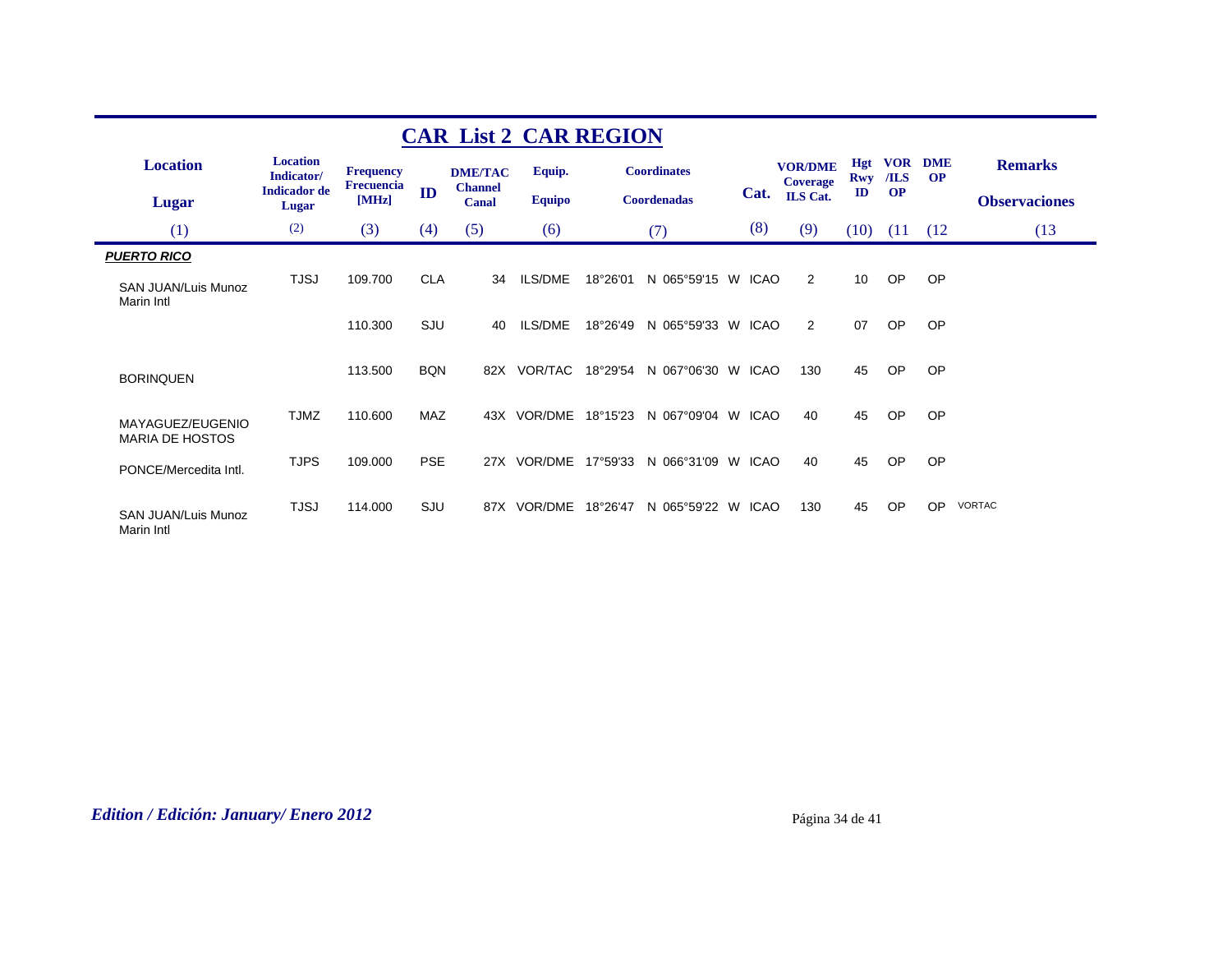|                                       |                               |                                |            |                         |               | <b>CAR List 2 CAR REGION</b> |                   |                                   |               |           |                        |                      |
|---------------------------------------|-------------------------------|--------------------------------|------------|-------------------------|---------------|------------------------------|-------------------|-----------------------------------|---------------|-----------|------------------------|----------------------|
| Location                              | <b>Location</b><br>Indicator/ | <b>Frequency</b><br>Frecuencia |            | <b>DME/TAC</b>          | Equip.        | <b>Coordinates</b>           |                   | <b>VOR/DME</b><br><b>Coverage</b> | Hgt<br>Rwy    | /ILS      | <b>VOR DME</b><br>- OP | <b>Remarks</b>       |
| Lugar                                 | <b>Indicador</b> de<br>Lugar  | [MHz]                          | ID         | <b>Channel</b><br>Canal | <b>Equipo</b> | <b>Coordenadas</b>           | Cat.              | <b>ILS</b> Cat.                   | $\mathbf{ID}$ | <b>OP</b> |                        | <b>Observaciones</b> |
| [1]                                   | (2)                           | (3)                            | (4)        | (5)                     | (6)           |                              | (8)               | (9)                               | 10)           | Ί1        | (12                    | Ί3                   |
| <b>SINT MAARTEN</b>                   |                               |                                |            |                         |               |                              |                   |                                   |               |           |                        |                      |
| PHILIPSBURG/Princess<br>Juliana Intl. | <b>TNCM</b>                   | 113,000                        | <b>PJM</b> | 77X                     | VOR/DME       | 18°02'03<br>N 063°07'06      | <b>ICAO</b><br>W. | 200                               | 45            | ОP        | OP                     |                      |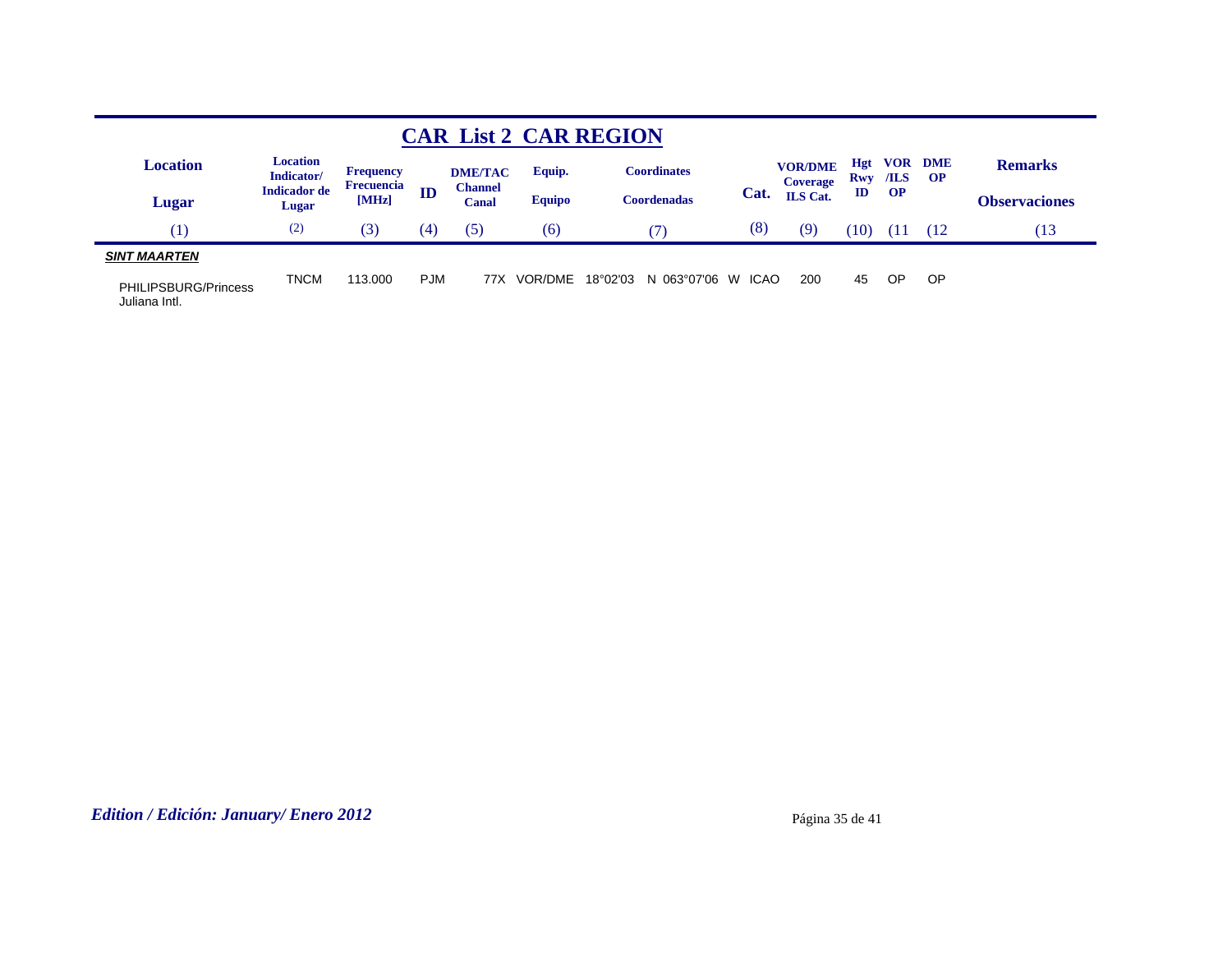|                                   |                               |                                       |            |                                  |               | <b>CAR List 2 CAR REGION</b>     |          |                                   |                          |             |                         |                      |
|-----------------------------------|-------------------------------|---------------------------------------|------------|----------------------------------|---------------|----------------------------------|----------|-----------------------------------|--------------------------|-------------|-------------------------|----------------------|
| <b>Location</b>                   | <b>Location</b><br>Indicator/ | <b>Frequency</b><br><b>Frecuencia</b> |            | <b>DME/TAC</b><br><b>Channel</b> | Equip.        | <b>Coordinates</b>               |          | <b>VOR/DME</b><br><b>Coverage</b> | <b>Hgt</b><br><b>Rwy</b> | VOR<br>/ILS | <b>DME</b><br><b>OP</b> | <b>Remarks</b>       |
| Lugar                             | <b>Indicador</b> de<br>Lugar  | [MHz]                                 | ID         | Canal                            | <b>Equipo</b> | <b>Coordenadas</b>               | Cat.     | <b>ILS</b> Cat.                   | $\mathbf{ID}$            | <b>OP</b>   |                         | <b>Observaciones</b> |
| Ί                                 | (2)                           | (3)                                   | (4)        | (5)                              | (6)           | 7)                               | (8)      | (9)                               | (10                      |             | (12)                    | (13                  |
| <b>ST. KITTS AND NEVIS</b>        |                               |                                       |            |                                  |               |                                  |          |                                   |                          |             |                         |                      |
| BASSETERRE/R.L.Bradsh<br>aw Intl. | <b>TKPK</b>                   | 112.000                               | <b>SKB</b> | 57X                              | DME           | $17^{\circ}18'23$<br>N 062°43'40 | NAT<br>W | 100                               | 30                       | <b>OP</b>   | <b>OP</b>               | NDB/DME - NO VOR     |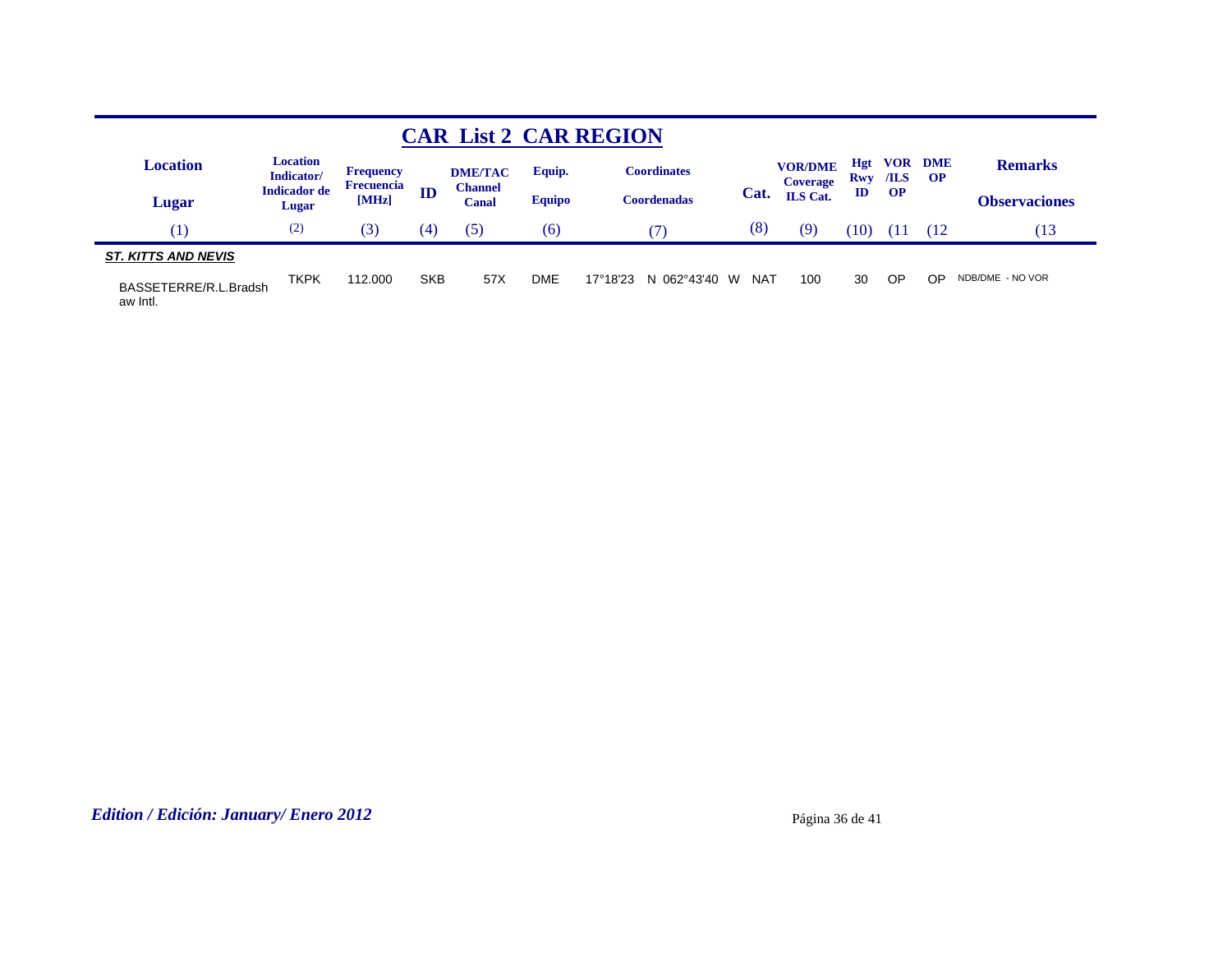| <b>CAR List 2 CAR REGION</b>   |                               |                            |            |                         |               |                                     |      |                            |      |                 |                        |                      |  |
|--------------------------------|-------------------------------|----------------------------|------------|-------------------------|---------------|-------------------------------------|------|----------------------------|------|-----------------|------------------------|----------------------|--|
| <b>Location</b>                | <b>Location</b><br>Indicator/ | <b>Frequency</b>           |            | <b>DME/TAC</b>          | Equip.        | <b>Coordinates</b>                  |      | <b>VOR/DME</b><br>Coverage | Hgt  | <b>Rwy</b> /ILS | <b>VOR DME</b><br>– OP | <b>Remarks</b>       |  |
| Lugar                          | <b>Indicador de</b><br>Lugar  | <b>Frecuencia</b><br>[MHz] | ID         | <b>Channel</b><br>Canal | <b>Equipo</b> | Coordenadas                         | Cat. | <b>ILS</b> Cat.            | ID   | <b>OP</b>       |                        | <b>Observaciones</b> |  |
| $\perp$                        | (2)                           | (3)                        | (4)        | (5)                     | (6)           |                                     | (8)  | (9)                        | (10) |                 | (12                    | (13                  |  |
| <b>ST. LUCIA</b>               |                               |                            |            |                         |               |                                     |      |                            |      |                 |                        |                      |  |
| VIEUX- FORT/Hewanorra<br>Intl. | TLPL                          | 112.400                    | <b>BNE</b> |                         |               | 71X DVOR/DME 13°44'00 N 060°58'37 W | ICAO | 100                        | 45   | ΟP              | OP                     |                      |  |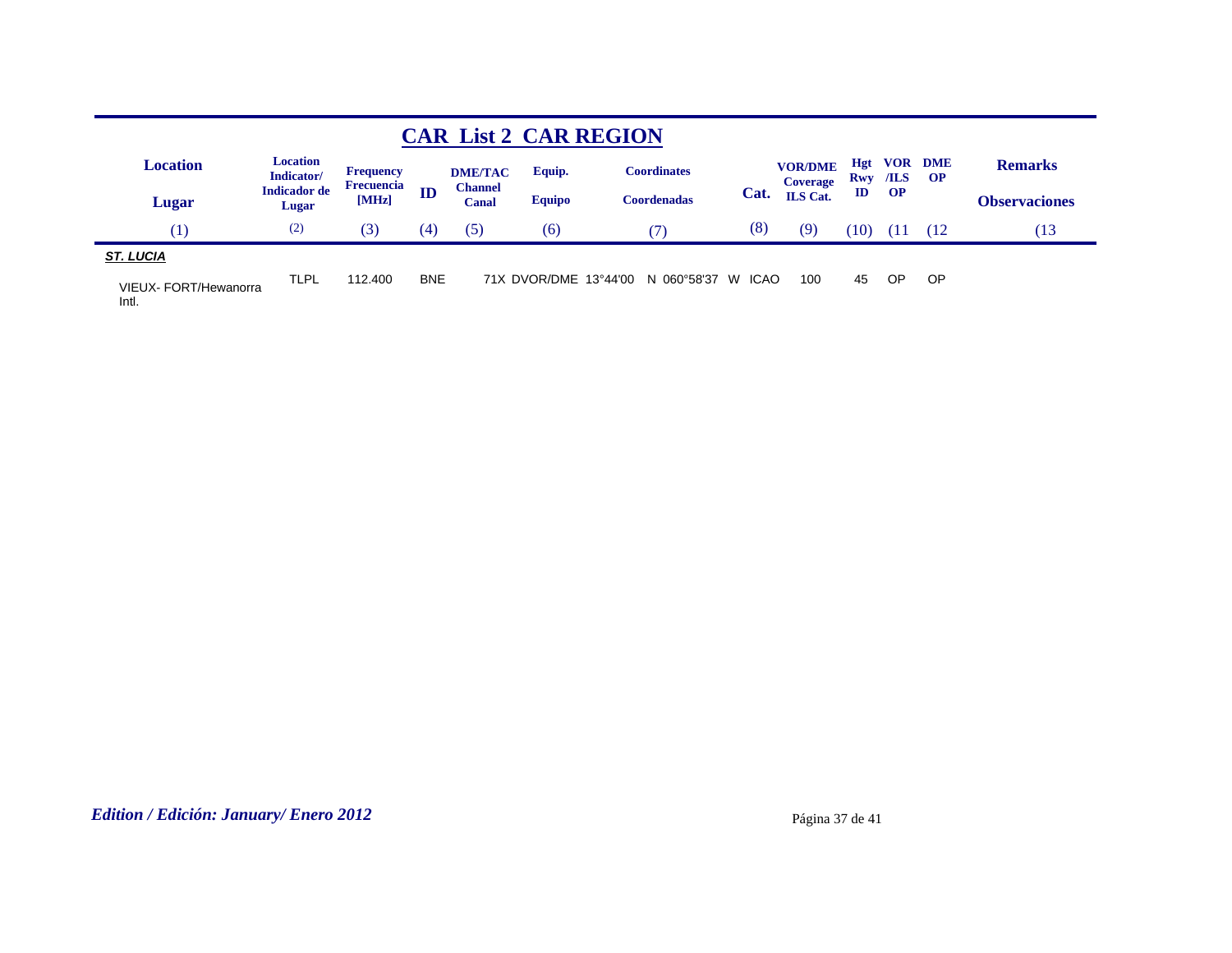| <b>CAR List 2 CAR REGION</b>                             |                               |                            |           |                         |               |                            |                 |                                   |                          |                    |                         |                      |  |
|----------------------------------------------------------|-------------------------------|----------------------------|-----------|-------------------------|---------------|----------------------------|-----------------|-----------------------------------|--------------------------|--------------------|-------------------------|----------------------|--|
| <b>Location</b>                                          | <b>Location</b><br>Indicator/ | <b>Frequency</b>           |           | <b>DME/TAC</b>          | Equip.        | <b>Coordinates</b>         |                 | <b>VOR/DME</b><br><b>Coverage</b> | <b>Hgt</b><br><b>Rwy</b> | <b>VOR</b><br>/ILS | <b>DME</b><br><b>OP</b> | <b>Remarks</b>       |  |
| Lugar                                                    | <b>Indicador de</b><br>Lugar  | <b>Frecuencia</b><br>[MHz] | ID        | <b>Channel</b><br>Canal | <b>Equipo</b> | <b>Coordenadas</b>         | Cat.            | <b>ILS</b> Cat.                   | ID                       | <b>OP</b>          |                         | <b>Observaciones</b> |  |
| $\left( \begin{smallmatrix} 1 \end{smallmatrix} \right)$ | (2)                           | (3)                        | (4)       | (5)                     | (6)           | $\mathcal{T}$              | (8)             | (9)                               | (10)                     | 91                 | (12)                    | (13                  |  |
| <b>ST. VINCENT&amp;GRENADINE</b>                         |                               |                            |           |                         |               |                            |                 |                                   |                          |                    |                         |                      |  |
| CANOUAN/Canouan Intl.                                    | <b>TVSC</b>                   | 111.400                    | CAI       | 51X                     | <b>DME</b>    | 12°41'46<br>061°20'21<br>N | W<br><b>NAT</b> | 100                               | 30                       |                    | OP                      | Colocated with NDB   |  |
| KINGSTOWN/E.T.<br>Joshua Intl.                           | <b>TVSV</b>                   | 108.400                    | <b>SV</b> | 21X                     | <b>DME</b>    | 13°08'26<br>061°13'34<br>N | <b>NAT</b><br>W | 100                               | 30                       |                    | OP                      | Colocated with NDB   |  |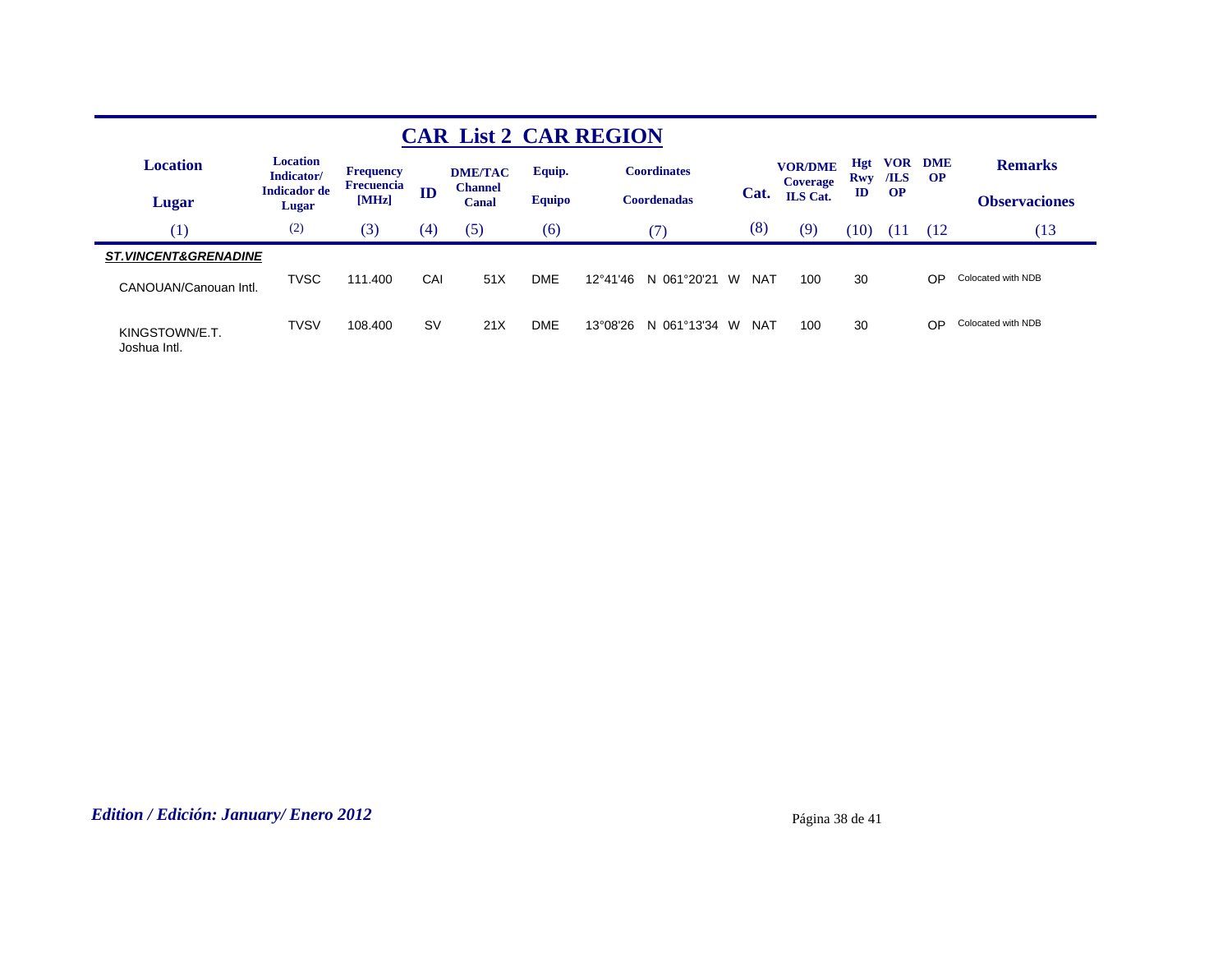| <b>CAR List 2 CAR REGION</b>     |                               |                     |             |                         |               |                   |                    |                  |                                                      |                             |                    |                        |                                                      |
|----------------------------------|-------------------------------|---------------------|-------------|-------------------------|---------------|-------------------|--------------------|------------------|------------------------------------------------------|-----------------------------|--------------------|------------------------|------------------------------------------------------|
| <b>Location</b>                  | <b>Location</b><br>Indicator/ | <b>Frequency</b>    |             | <b>DME/TAC</b>          | Equip.        |                   | <b>Coordinates</b> |                  | <b>VOR/DME</b><br><b>Coverage</b><br><b>ILS</b> Cat. | Hgt<br>Rwy<br>$\mathbf{ID}$ | <b>VOR</b><br>/ILS | <b>DME</b><br>$\Omega$ | <b>Remarks</b>                                       |
| Lugar                            | <b>Indicador de</b><br>Lugar  | Frecuencia<br>[MHz] | ID          | <b>Channel</b><br>Canal | <b>Equipo</b> |                   | <b>Coordenadas</b> | Cat.             |                                                      |                             | <b>OP</b>          |                        | <b>Observaciones</b>                                 |
| (1)                              | (2)                           | (3)                 | (4)         | (5)                     | (6)           |                   | (7)                | (8)              | (9)                                                  | (10)                        | -611               | (12                    | (13                                                  |
| <b>TRINIDAD AND TOBAGO</b>       |                               |                     |             |                         |               |                   |                    |                  |                                                      |                             |                    |                        |                                                      |
| PORT OF SPAIN/Piarco<br>Intl.    | <b>TTPP</b>                   | 109.700             | <b>IPOS</b> | 34                      | ILS/DME       | $10^{\circ}35'44$ | N 061°19'11        | W<br><b>ICAO</b> | 2                                                    | 34                          | <b>OP</b>          |                        |                                                      |
| SCARBOROUGH/Crown<br>Point Intl. | <b>TTCP</b>                   | 109.300             | TAB         | 30 <sub>X</sub>         | ILS/DME       | $11^{\circ}08'55$ | N 060°49'01        | <b>ICAO</b><br>W |                                                      | 11                          | OP                 | OP                     | Tobago I., No Glide Slope,<br>DME colocated with LLZ |
| PORT OF SPAIN/Piarco<br>Intl.    | <b>TTPP</b>                   | 116.900             | <b>POS</b>  | 116X                    | VOR/DME       | $10^{\circ}27'59$ | 061°23'32<br>N.    | <b>ICAO</b><br>W | 200                                                  | 45                          | OP                 | OP.                    | <b>DVOR</b>                                          |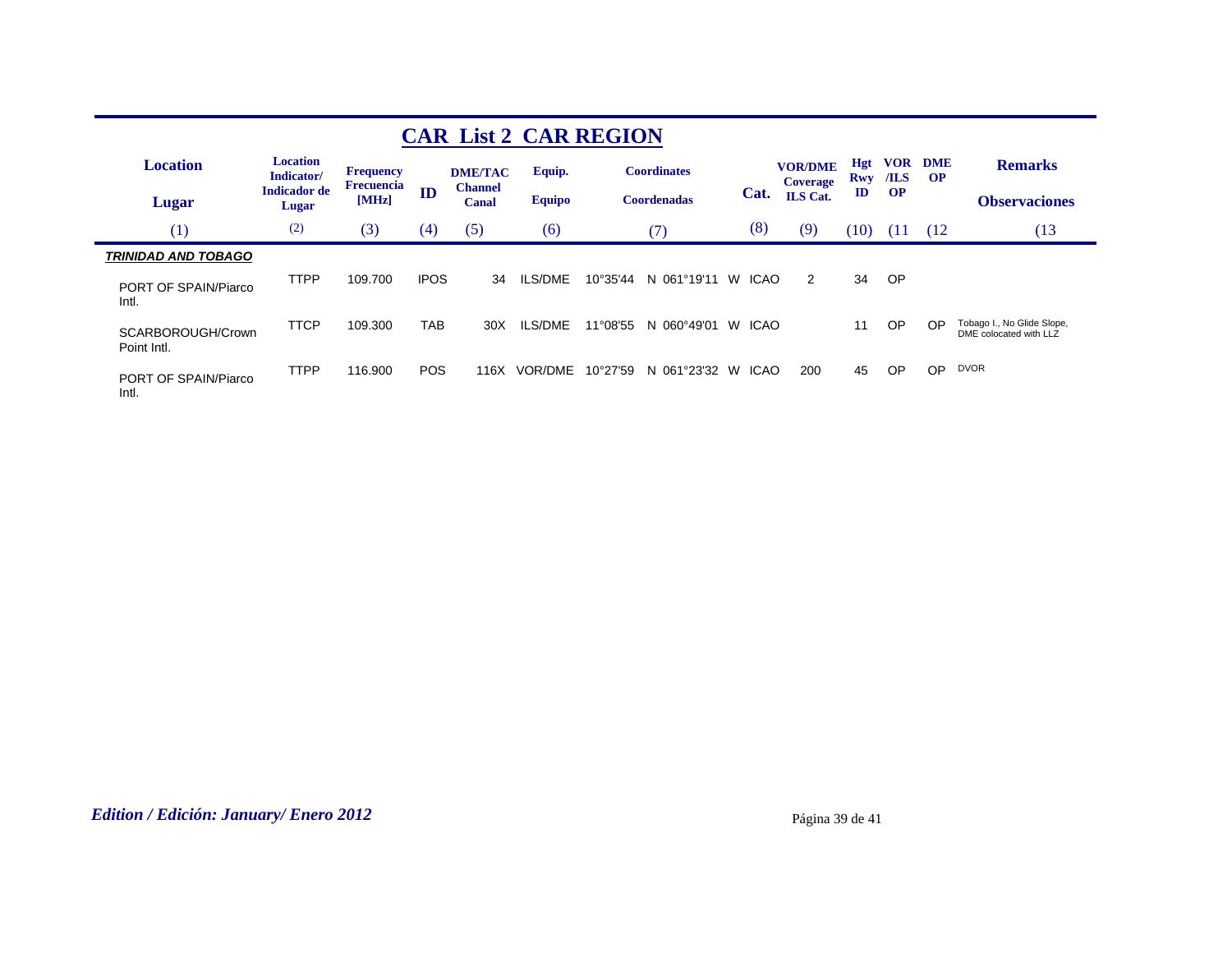| <b>CAR List 2 CAR REGION</b>                                             |                               |                                       |            |                         |               |          |                    |                   |                                   |                             |                                         |                        |                      |
|--------------------------------------------------------------------------|-------------------------------|---------------------------------------|------------|-------------------------|---------------|----------|--------------------|-------------------|-----------------------------------|-----------------------------|-----------------------------------------|------------------------|----------------------|
| <b>Location</b>                                                          | <b>Location</b><br>Indicator/ | <b>Frequency</b><br><b>Frecuencia</b> |            | <b>DME/TAC</b>          | Equip.        |          | <b>Coordinates</b> |                   | <b>VOR/DME</b><br><b>Coverage</b> | Hgt<br>Rwy<br>$\mathbf{ID}$ | <b>VOR</b><br>$\sqrt{ILS}$<br><b>OP</b> | <b>DME</b><br>$\Omega$ | <b>Remarks</b>       |
| Lugar                                                                    | <b>Indicador de</b><br>Lugar  | [MHz]                                 | ID         | <b>Channel</b><br>Canal | <b>Equipo</b> |          | <b>Coordenadas</b> | Cat.              | <b>ILS</b> Cat.                   |                             |                                         |                        | <b>Observaciones</b> |
| (1)                                                                      | (2)                           | (3)                                   | (4)        | (5)                     | (6)           |          | (7)                | (8)               | (9)                               | (10)                        | (11)                                    | (12                    | (13)                 |
| <b>TURKS AND CAICOS IS.</b><br><b>GRAND TURK/Jags</b><br>Mccartney Intl. | <b>MBJT</b>                   | 108.100                               |            | 18X                     | <b>TAC</b>    | 21°26'00 | N 071°09'00        | <b>NAT</b><br>W.  |                                   |                             |                                         | <b>OP</b>              | NO VOR               |
|                                                                          |                               | 114.200                               | <b>GTK</b> | 89X                     | VOR/DME       | 21°26'26 | N 071°08'04        | <b>ICAO</b><br>W. | 40                                | 45                          | <b>OP</b>                               | OP                     | FAA owned            |
| PROVIDENCIALES/Provid<br>enciales Intl.                                  | <b>MBPV</b>                   | 115,600                               | <b>PVN</b> | 103X                    | VOR/DME       | 21°46'20 | N 072°15'58 W      | <b>NAT</b>        | 25                                | 13                          | OP                                      | <b>OP</b>              | DVOR-Terminal        |